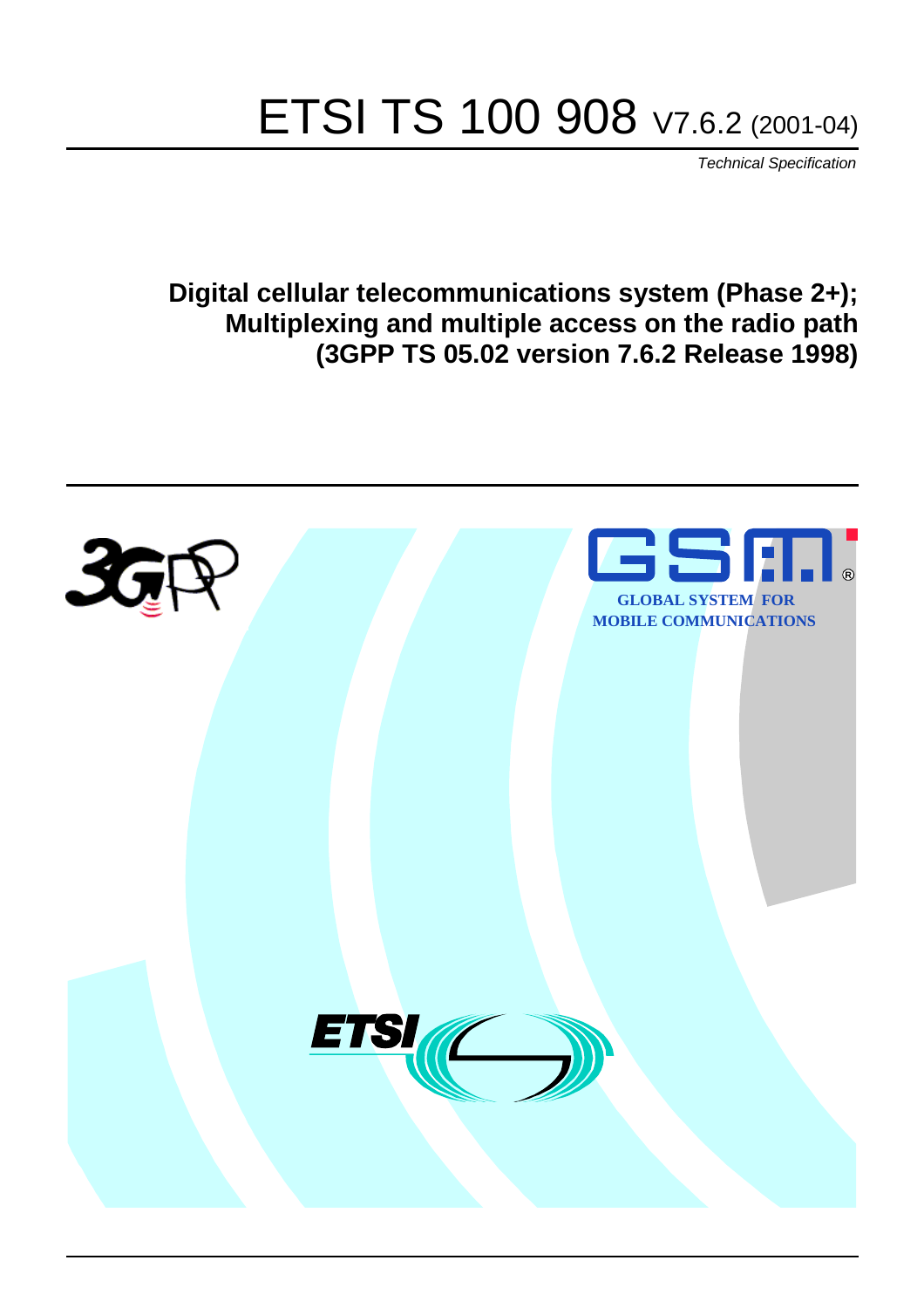**1**

Reference RTS/TSGG-010502Q7R4

> Keywords GSM

#### **ETSI**

#### 650 Route des Lucioles F-06921 Sophia Antipolis Cedex - FRANCE

Tel.: +33 4 92 94 42 00 Fax: +33 4 93 65 47 16

Siret N° 348 623 562 00017 - NAF 742 C Association à but non lucratif enregistrée à la Sous-Préfecture de Grasse (06) N° 7803/88

**Important notice**

Individual copies of the present document can be downloaded from: [http://www.etsi.org](http://www.etsi.org/)

The present document may be made available in more than one electronic version or in print. In any case of existing or perceived difference in contents between such versions, the reference version is the Portable Document Format (PDF). In case of dispute, the reference shall be the printing on ETSI printers of the PDF version kept on a specific network drive within ETSI Secretariat.

Users of the present document should be aware that the document may be subject to revision or change of status. Information on the current status of this and other ETSI documents is available at [http://www.etsi.org/tb/status/](http://www.etsi.org/tb/status)

> If you find errors in the present document, send your comment to: <editor@etsi.fr>

#### **Copyright Notification**

No part may be reproduced except as authorized by written permission. The copyright and the foregoing restriction extend to reproduction in all media.

© European Telecommunications Standards Institute 2001.

All rights reserved.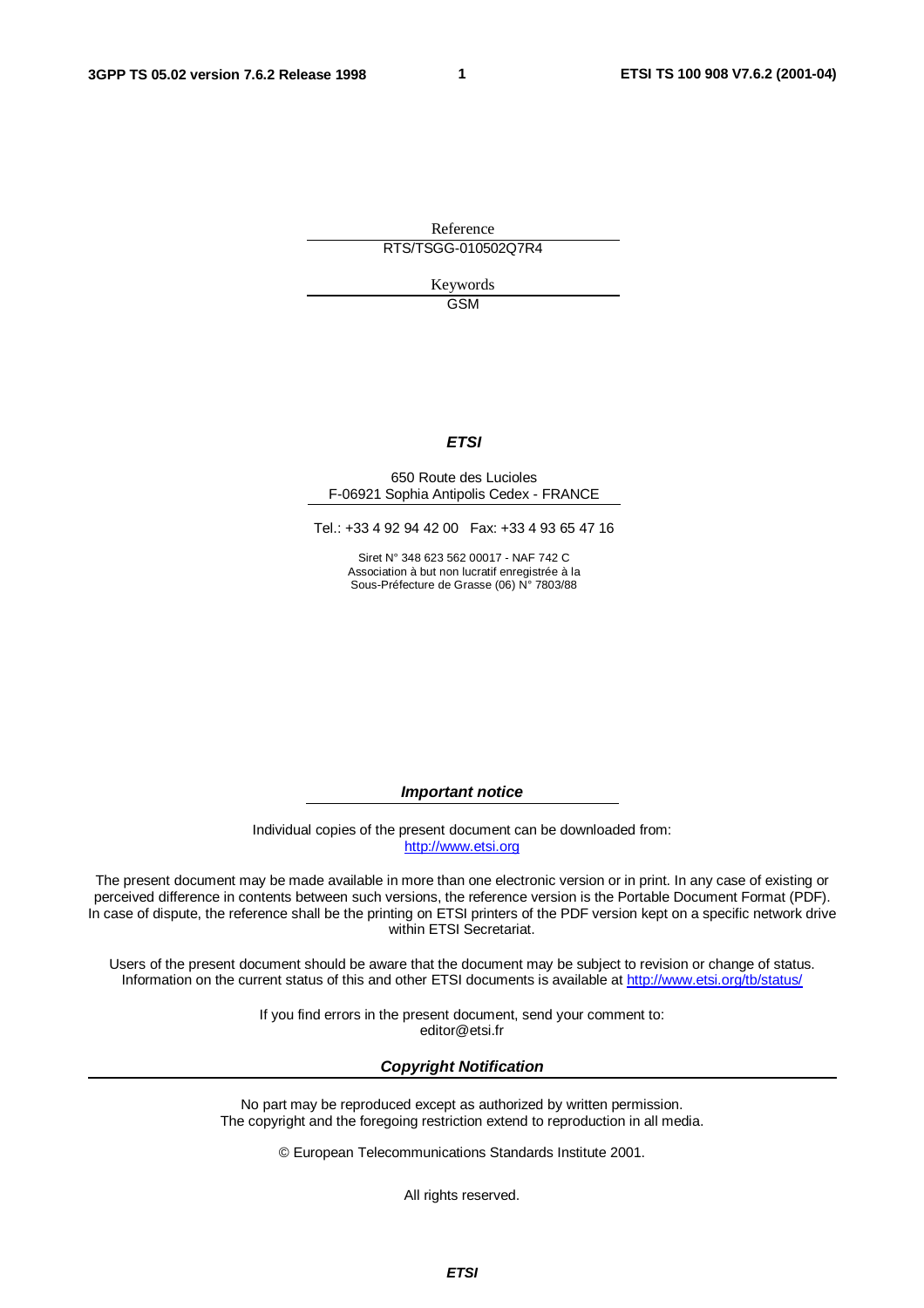# Intellectual Property Rights

IPRs essential or potentially essential to the present document may have been declared to ETSI. The information pertaining to these essential IPRs, if any, is publicly available for **ETSI members and non-members**, and can be found in ETSI SR 000 314: *"Intellectual Property Rights (IPRs); Essential, or potentially Essential, IPRs notified to ETSI in respect of ETSI standards"*, which is available from the ETSI Secretariat. Latest updates are available on the ETSI Web server [\(http://www.etsi.org/ipr](http://www.etsi.org/ipr)).

Pursuant to the ETSI IPR Policy, no investigation, including IPR searches, has been carried out by ETSI. No guarantee can be given as to the existence of other IPRs not referenced in ETSI SR 000 314 (or the updates on the ETSI Web server) which are, or may be, or may become, essential to the present document.

## Foreword

This Technical Specification (TS) has been produced by the ETSI 3<sup>rd</sup> Generation Partnership Project (3GPP).

The present document may refer to technical specifications or reports using their 3GPP identities, UMTS identities or GSM identities. These should be interpreted as being references to the corresponding ETSI deliverables.

The cross reference between GSM, UMTS, 3GPP and ETSI identities can be found under [www.etsi.org/key](http://www.etsi.org/key) .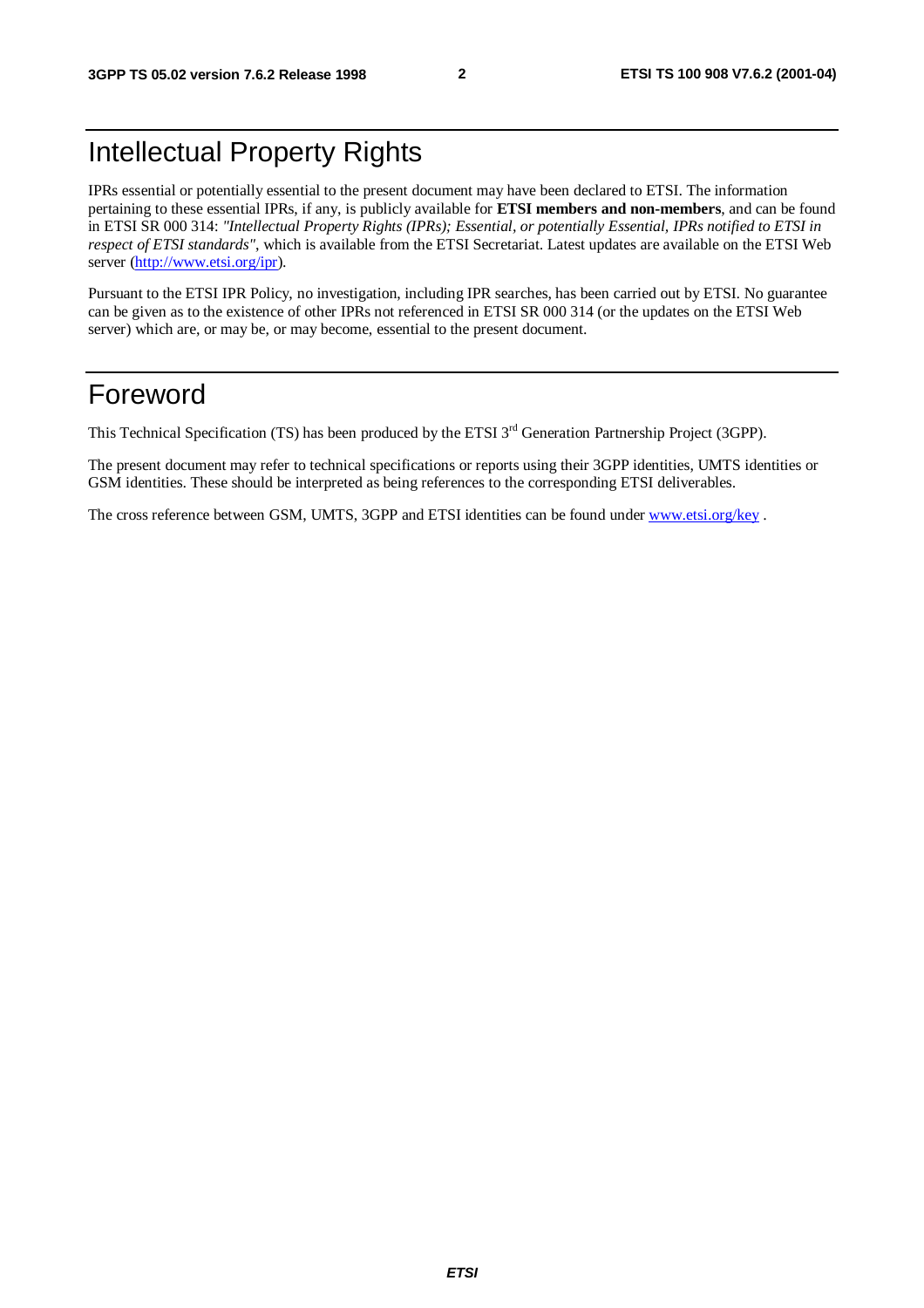$\mathbf{3}$ 

# Contents

| 1                |                                                                                         |  |
|------------------|-----------------------------------------------------------------------------------------|--|
| 1.1              |                                                                                         |  |
| 1.2              |                                                                                         |  |
| 2                |                                                                                         |  |
|                  |                                                                                         |  |
| 3                |                                                                                         |  |
| 3.1              |                                                                                         |  |
| 3.2              |                                                                                         |  |
| 3.2.1            |                                                                                         |  |
| 3.2.2<br>3.2.3   |                                                                                         |  |
| 3.2.4            |                                                                                         |  |
| 3.3              |                                                                                         |  |
| 3.3.1            |                                                                                         |  |
| 3.3.2            |                                                                                         |  |
| 3.3.2.1          |                                                                                         |  |
| 3.3.2.2          |                                                                                         |  |
| 3.3.2.3          |                                                                                         |  |
| 3.3.2.4          |                                                                                         |  |
| 3.3.3            |                                                                                         |  |
| 3.3.3.1          | Common control type channels, known when combined as a common control channel (CCCH) 11 |  |
| 3.3.3.2<br>3.3.4 |                                                                                         |  |
| 3.3.4.1          |                                                                                         |  |
| 3.3.4.2          |                                                                                         |  |
| 3.3.5            |                                                                                         |  |
| 3.3.6            |                                                                                         |  |
| 3.3.6.1          |                                                                                         |  |
| 3.3.6.2          |                                                                                         |  |
| 3.3.6.3          |                                                                                         |  |
| 3.3.6.4          |                                                                                         |  |
| 3.4              |                                                                                         |  |
| 4                |                                                                                         |  |
| 4.1              |                                                                                         |  |
| 4.2              |                                                                                         |  |
| 4.2.1            |                                                                                         |  |
| 4.2.2            |                                                                                         |  |
| 4.3              |                                                                                         |  |
| 4.3.1<br>4.3.2   |                                                                                         |  |
| 4.3.3            |                                                                                         |  |
|                  |                                                                                         |  |
| 5                |                                                                                         |  |
| 5.1              |                                                                                         |  |
| 5.2<br>5.2.1     |                                                                                         |  |
| 5.2.2            |                                                                                         |  |
| 5.2.3            |                                                                                         |  |
| 5.2.4            |                                                                                         |  |
| 5.2.5            |                                                                                         |  |
| 5.2.6            |                                                                                         |  |
| 5.2.7            |                                                                                         |  |
| 5.2.8            |                                                                                         |  |
| 5.3              |                                                                                         |  |
| 5.4              |                                                                                         |  |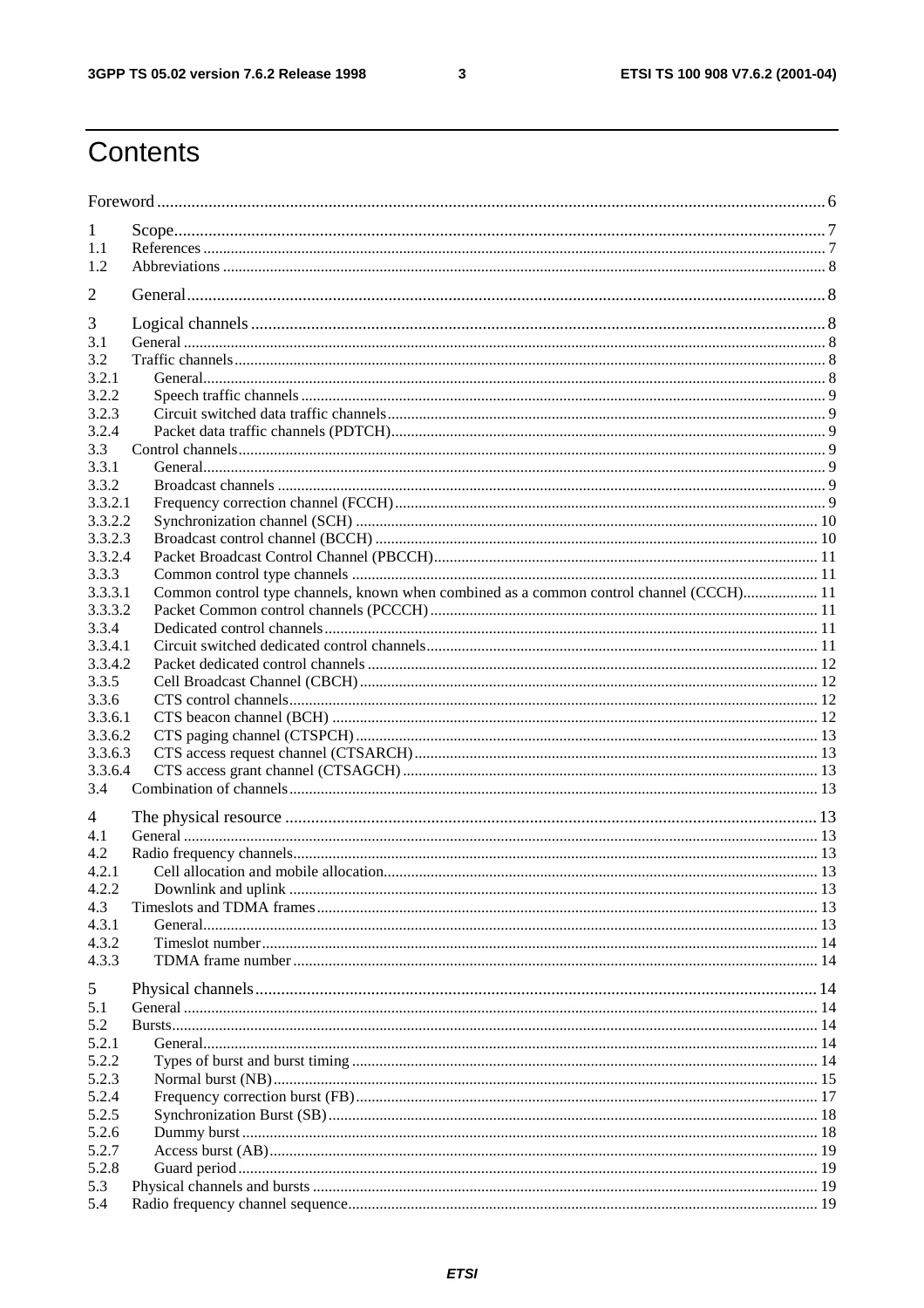$\overline{\mathbf{4}}$ 

| 5.5              |                                                                                              |  |
|------------------|----------------------------------------------------------------------------------------------|--|
| 5.6              |                                                                                              |  |
| 5.6.1            |                                                                                              |  |
| 5.6.2            |                                                                                              |  |
| 5.6.3            |                                                                                              |  |
| 6                |                                                                                              |  |
| 6.1              |                                                                                              |  |
| 6.2              |                                                                                              |  |
| 6.2.1            |                                                                                              |  |
| 6.2.2            |                                                                                              |  |
| 6.2.3            |                                                                                              |  |
| 6.2.4            |                                                                                              |  |
| 6.2.5            |                                                                                              |  |
| 6.2.6            |                                                                                              |  |
| 6.3              |                                                                                              |  |
| 6.3.1<br>6.3.1.1 |                                                                                              |  |
| 6.3.1.2          |                                                                                              |  |
| 6.3.1.3          |                                                                                              |  |
| 6.3.1.4          |                                                                                              |  |
| 6.3.2            |                                                                                              |  |
| 6.3.2.1          |                                                                                              |  |
| 6.3.2.2          |                                                                                              |  |
| 6.3.2.2.1        |                                                                                              |  |
| 6.3.2.2.2        |                                                                                              |  |
| 6.3.2.2.3        |                                                                                              |  |
| 6.3.2.3          |                                                                                              |  |
| 6.3.2.3.1        |                                                                                              |  |
| 6.3.2.3.2        |                                                                                              |  |
| 6.3.2.3.3        |                                                                                              |  |
| 6.3.2.3.4        |                                                                                              |  |
| 6.3.2.4          |                                                                                              |  |
| 6.3.3<br>6.3.3.1 |                                                                                              |  |
| 6.3.3.2          |                                                                                              |  |
| 6.4              |                                                                                              |  |
| 6.4.1            |                                                                                              |  |
| 6.4.2            |                                                                                              |  |
| 6.4.2.1          |                                                                                              |  |
| 6.4.2.2          |                                                                                              |  |
| 6.5              |                                                                                              |  |
| 6.5.1            |                                                                                              |  |
| 6.5.2            |                                                                                              |  |
| 6.5.3            |                                                                                              |  |
| 6.5.4            |                                                                                              |  |
| 6.5.5            |                                                                                              |  |
| 6.5.6            | Determination of PCCCH_GROUP and PAGING_GROUP for MS in GPRS attached mode 34                |  |
| 6.5.7            | Determination of CTS_PAGING_GROUP and specific paging 52-multiframe for MS in CTS mode 35    |  |
|                  | <b>Annex A (normative):</b>                                                                  |  |
|                  |                                                                                              |  |
| A.1              |                                                                                              |  |
| A.2              |                                                                                              |  |
| A.2.1            |                                                                                              |  |
| A.2.1.1          |                                                                                              |  |
| A.2.1.2          |                                                                                              |  |
| A.2.1.3          | A dummy burst with (BN61, BN62, BN86) mapped from the TSC bits of normal bursts according to |  |
|                  |                                                                                              |  |
| A.2.1.4          |                                                                                              |  |
| A.2.2            |                                                                                              |  |
| A.2.2.1          |                                                                                              |  |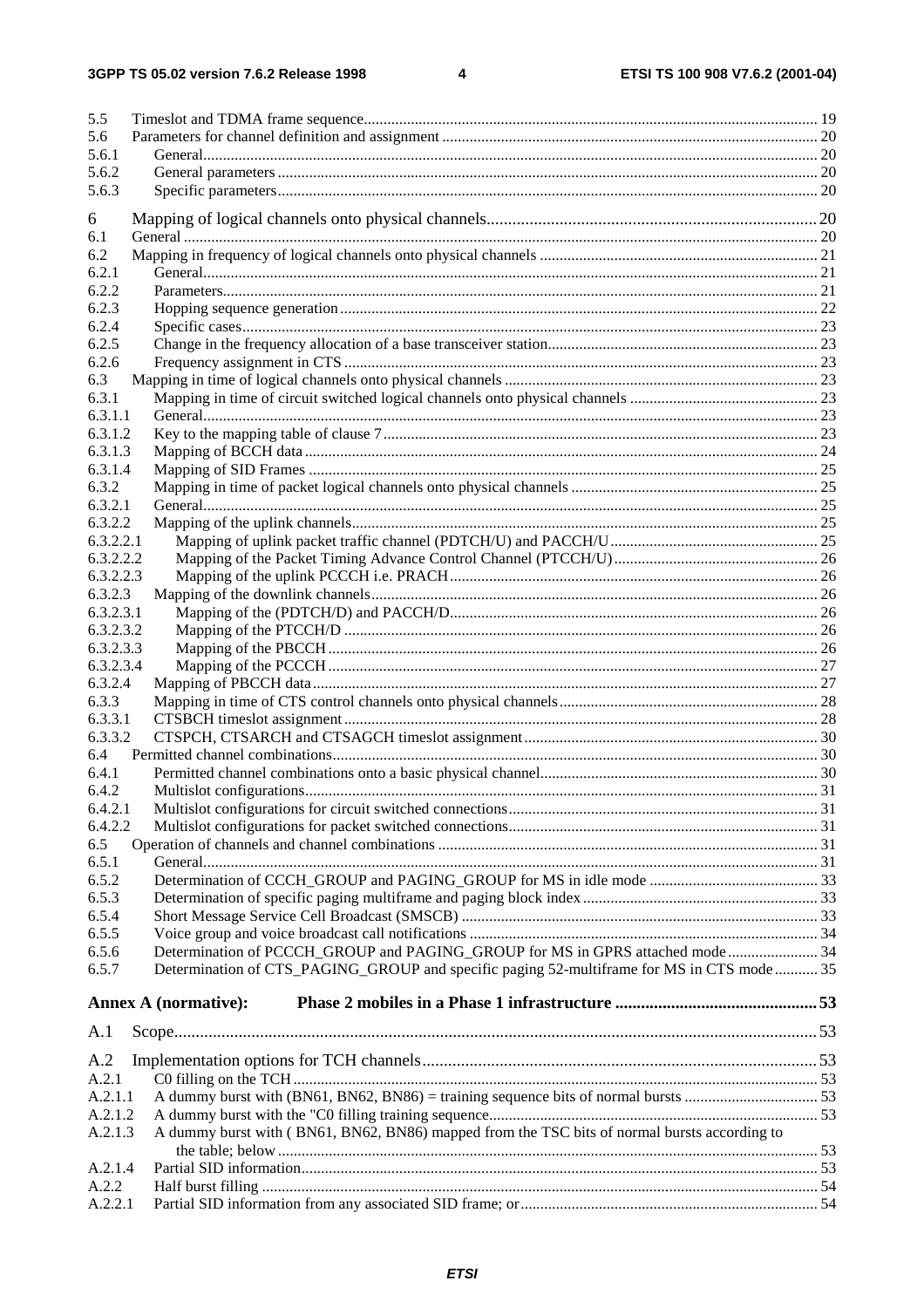$\overline{\mathbf{5}}$ 

|                | <b>Annex D</b> (informative): |  |  |
|----------------|-------------------------------|--|--|
|                | Annex C (informative):        |  |  |
| B.3            |                               |  |  |
| B.2            |                               |  |  |
|                |                               |  |  |
|                |                               |  |  |
| A.3            |                               |  |  |
| A.2.4<br>A.2.5 |                               |  |  |
| A.2.3          |                               |  |  |
| A.2.2.2        |                               |  |  |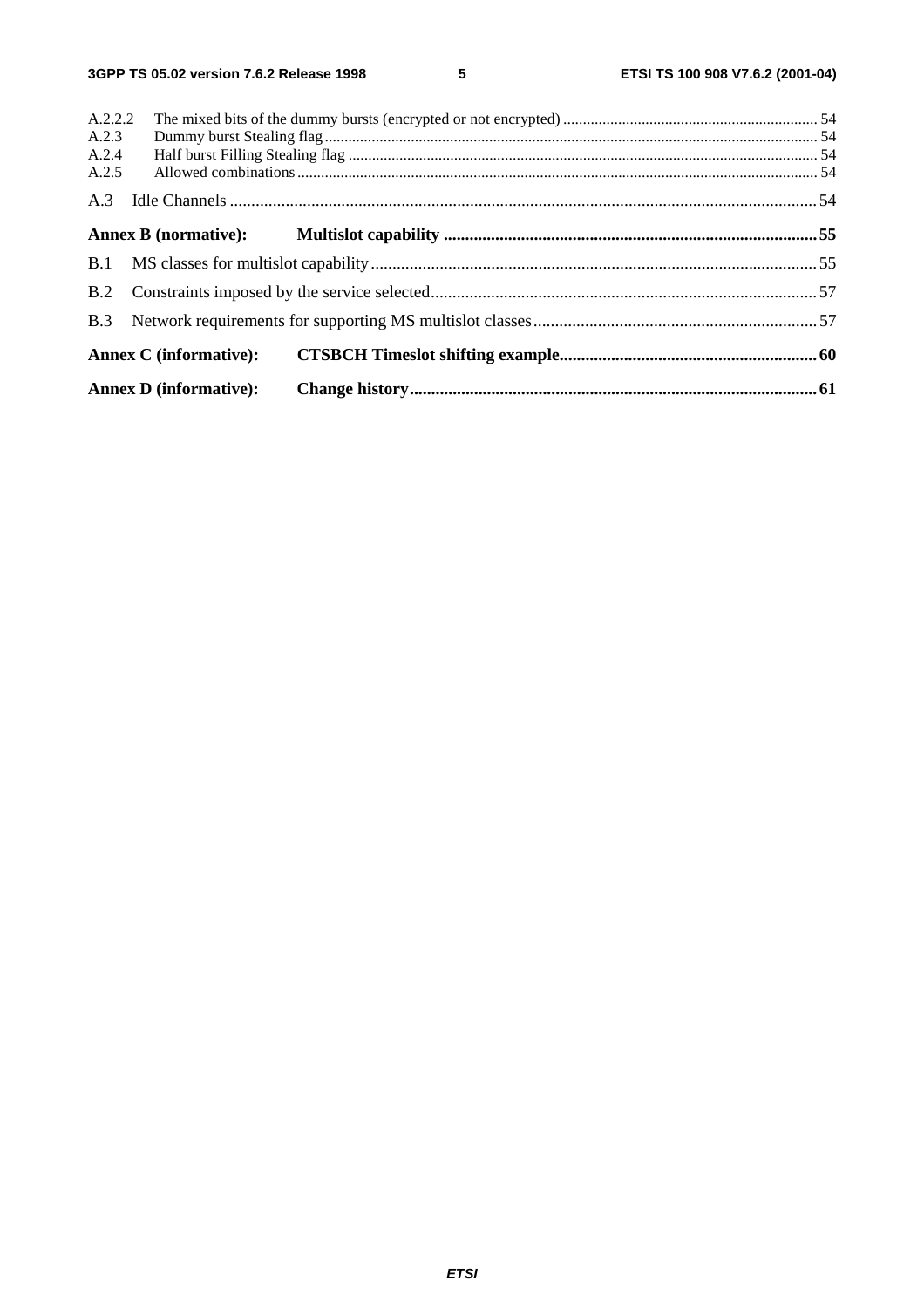## Foreword

This Technical Specification has been produced by the 3<sup>rd</sup> Generation Partnership Project (3GPP).

The contents of the present document are subject to continuing work within the TSG and may change following formal TSG approval. Should the TSG modify the contents of the present document, it will be re-released by the TSG with an identifying change of release date and an increase in version number as follows:

Version x.y.z

where:

- x the first digit:
	- 1 presented to TSG for information;
	- 2 presented to TSG for approval;
	- 3 or greater indicates TSG approved document under change control.
- y the second digit is incremented for all changes of substance, i.e. technical enhancements, corrections, updates, etc.
- z the third digit is incremented when editorial only changes have been incorporated in the document.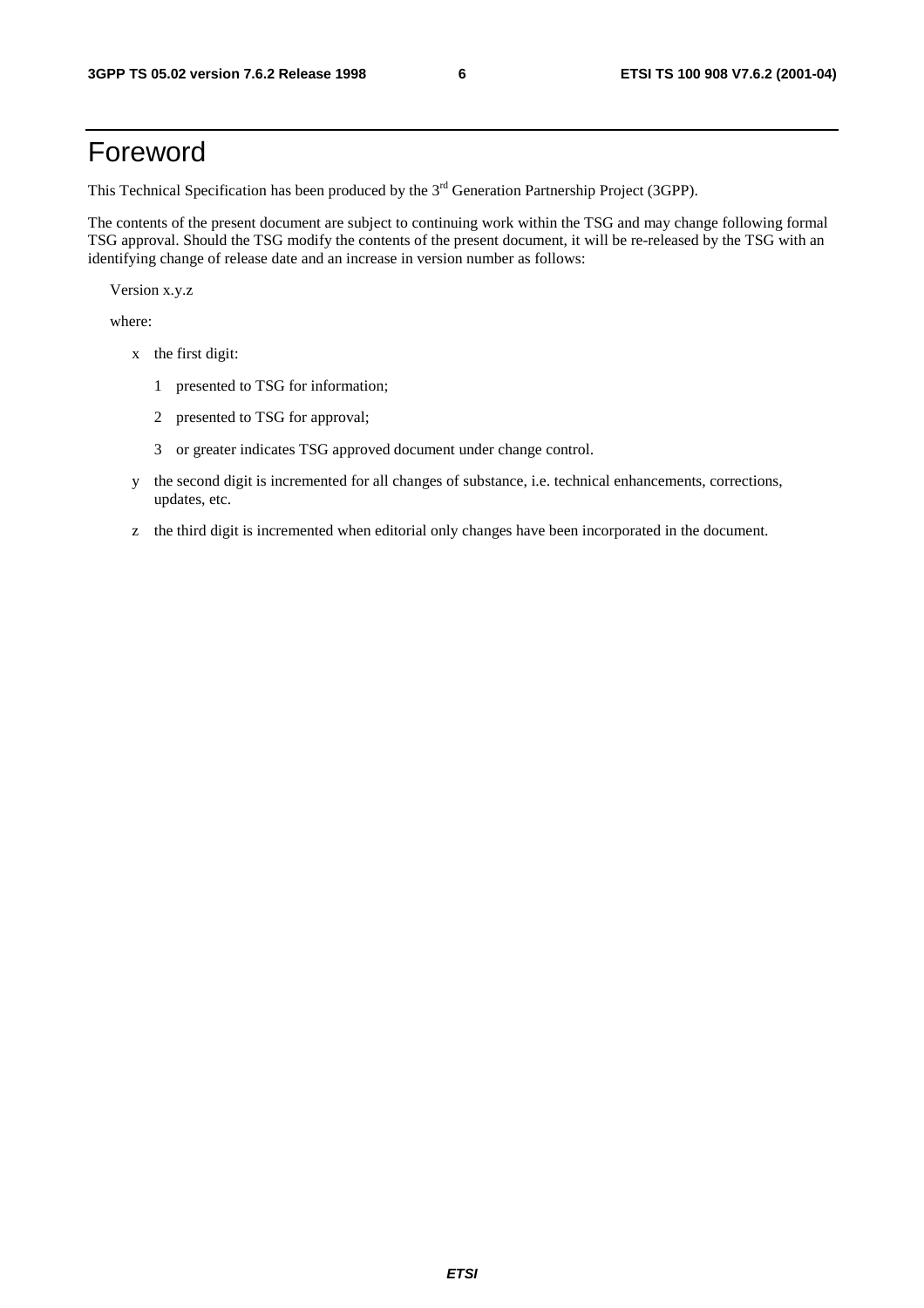### 1 Scope

The present document defines the physical channels of the radio sub-system required to support the logical channels. It includes a description of the logical channels and the definition of frequency hopping, TDMA frames, timeslots and bursts.

### 1.1 References

The following documents contain provisions which, through reference in this text, constitute provisions of the present document.

- References are either specific (identified by date of publication, edition number, version number, etc.) or non-specific.
- For a specific reference, subsequent revisions do not apply.
- For a non-specific reference, the latest version applies. In the case of a reference to a 3GPP document (including a GSM document), a non-specific reference implicitly refers to the latest version of that document *in the same Release as the present document*.
- [1] GSM 01.04: "Digital cellular telecommunications system (Phase 2+); Abbreviations and acronyms".
- [2] GSM 03.03: "Digital cellular telecommunications system (Phase 2+); Numbering, addressing and identification".
- [3] GSM 04.03: "Digital cellular telecommunications system (Phase 2+); Mobile Station Base Station System (MS - BSS) interface Channel structures and access capabilities".
- [4] GSM 04.06: "Digital cellular telecommunications system (Phase 2+); Mobile Station Base Station System (MS - BSS) interface Data Link (DL) layer specification".
- [5] GSM 04.08: "Digital cellular telecommunications system (Phase 2+); Mobile radio interface layer 3 specification".
- [6] GSM 05.03: "Digital cellular telecommunications system (Phase 2+); Channel coding".
- [7] GSM 05.04: "Digital cellular telecommunications system; Modulation".
- [8] GSM 05.05: "Digital cellular telecommunications system (Phase 2+); Radio transmission and reception".
- [9] GSM 05.08: "Digital cellular telecommunications system (Phase 2+); Radio subsystem link control".
- [10] GSM 05.10: "Digital cellular telecommunications system (Phase 2+); Radio subsystem synchronization".
- [11] GSM 03.64: "Digital cellular telecommunications system (Phase 2+); General Packet Radio Service (GPRS); Overall description of the GPRS Radio Interface; Stage 2".
- [12] GSM 04.60: "Digital cellular telecommunications system (Phase 2+); General Packet Radio Service (GPRS); Mobile Station (MS) - Base Station System (BSS interface; Radio Link Control (RLC) and Medium Access Control (MAC) Layer Specification".
- [13] GSM 03.52: "Digital cellular telecommunications system (Phase 2+); GSM Cordless Telephony System (CTS), Phase 1; Lower layers of the CTS Radio Interface; Stage 2".
- [14] GSM 04.56: "Digital cellular telecommunications system (Phase 2+); GSM Cordless Telephony System (CTS), Phase 1; CTS radio interface layer 3 specification".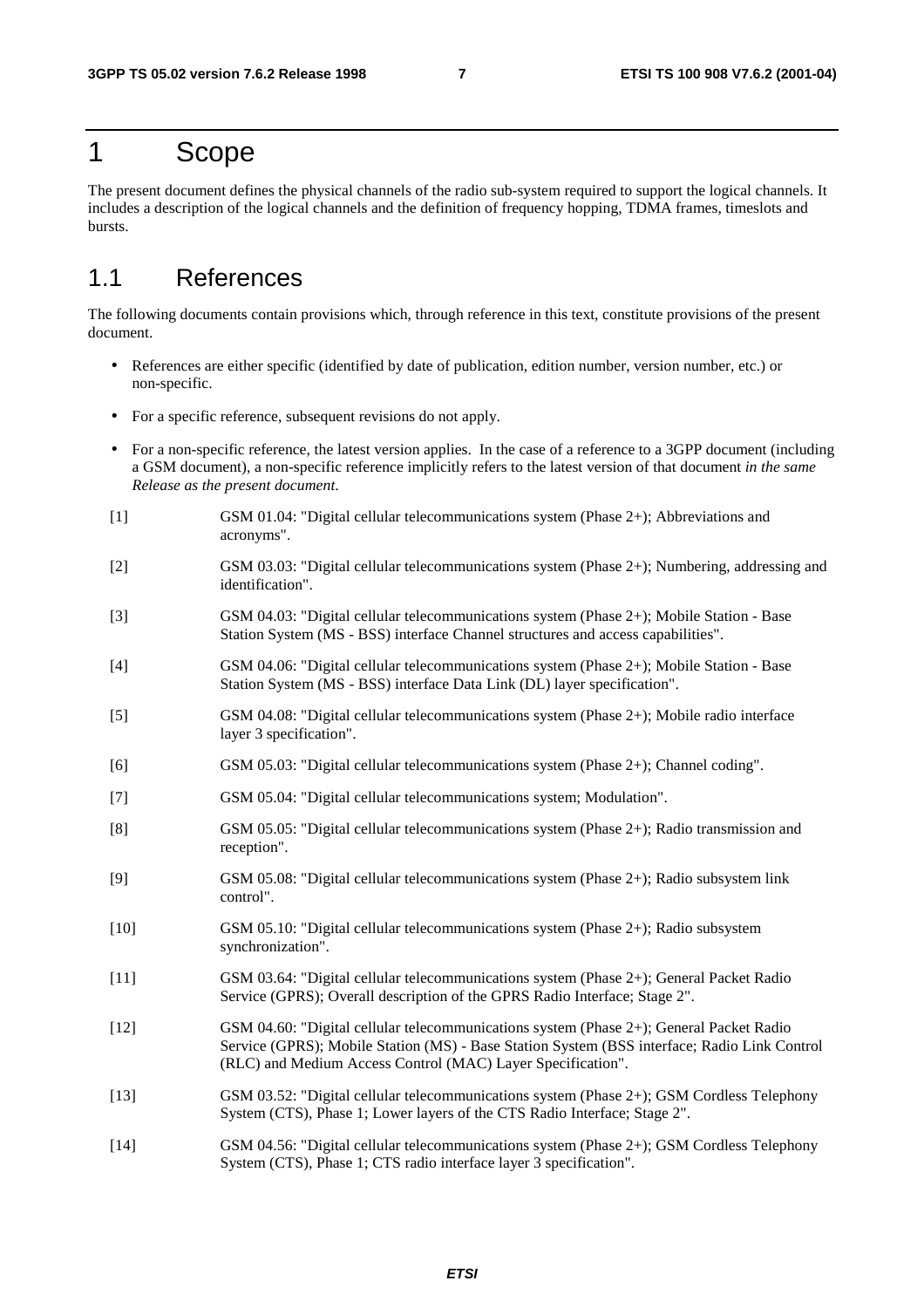[15] GSM 05.56: "Digital cellular telecommunications system (Phase 2+); GSM Cordless Telephony System (CTS), Phase 1; CTS-FP radio subsystem".

### 1.2 Abbreviations

Abbreviations used in the present document are listed in GSM 01.04 [1].

### 2 General

The radio subsystem is required to support a certain number of logical channels that can be separated into two categories as defined in GSM 04.03:

- i) the traffic channels (TCH's);
- ii) the control channels.

More information is given about these logical channels in clause 3 which also defines a number of special channels used by the radio sub-system.

Clause 4 of this document describes the physical resource available to the radio sub-system, clause 5 defines physical channels based on that resource and clause 6 specifies how the logical channels shall be mapped onto physical channels. Figure 1 depicts this process.

## 3 Logical channels

### 3.1 General

This subclause describes the logical channels that are supported by the radio subsystem.

### 3.2 Traffic channels

#### 3.2.1 General

Traffic channels (TCH's) are intended to carry either encoded speech or user data in circuit switched mode. Two general forms of traffic channel are defined:

- i) Full rate traffic channel (TCH/F). This channel carries information at a gross rate of 22,8 kbit/s.
- ii) Half rate traffic channel (TCH/H). This channel carries information at a gross rate of 11,4 kbit/s.

Packet data traffic channels (PDTCH's) are intended to carry user data in packet switched mode. For the purpose of this EN, any reference to traffic channel does not apply to PDTCH unless explicitly stated.

All traffic channels are bi-directional unless otherwise stated. Unidirectional downlink full rate channels, TCH/FD, are defined as the downlink part of the corresponding TCH/F.

Multiple full rate channels can be allocated to the same MS. This is referred to as multislot configurations, which is defined in subclause 6.4.2.1.

Multiple packet data traffic channels can be allocated to the same MS. This is referred to as multislot packet configurations, as defined in subclause 6.4.2.2.

The specific traffic channels available in the categories of speech and user data are defined in the subclauses following.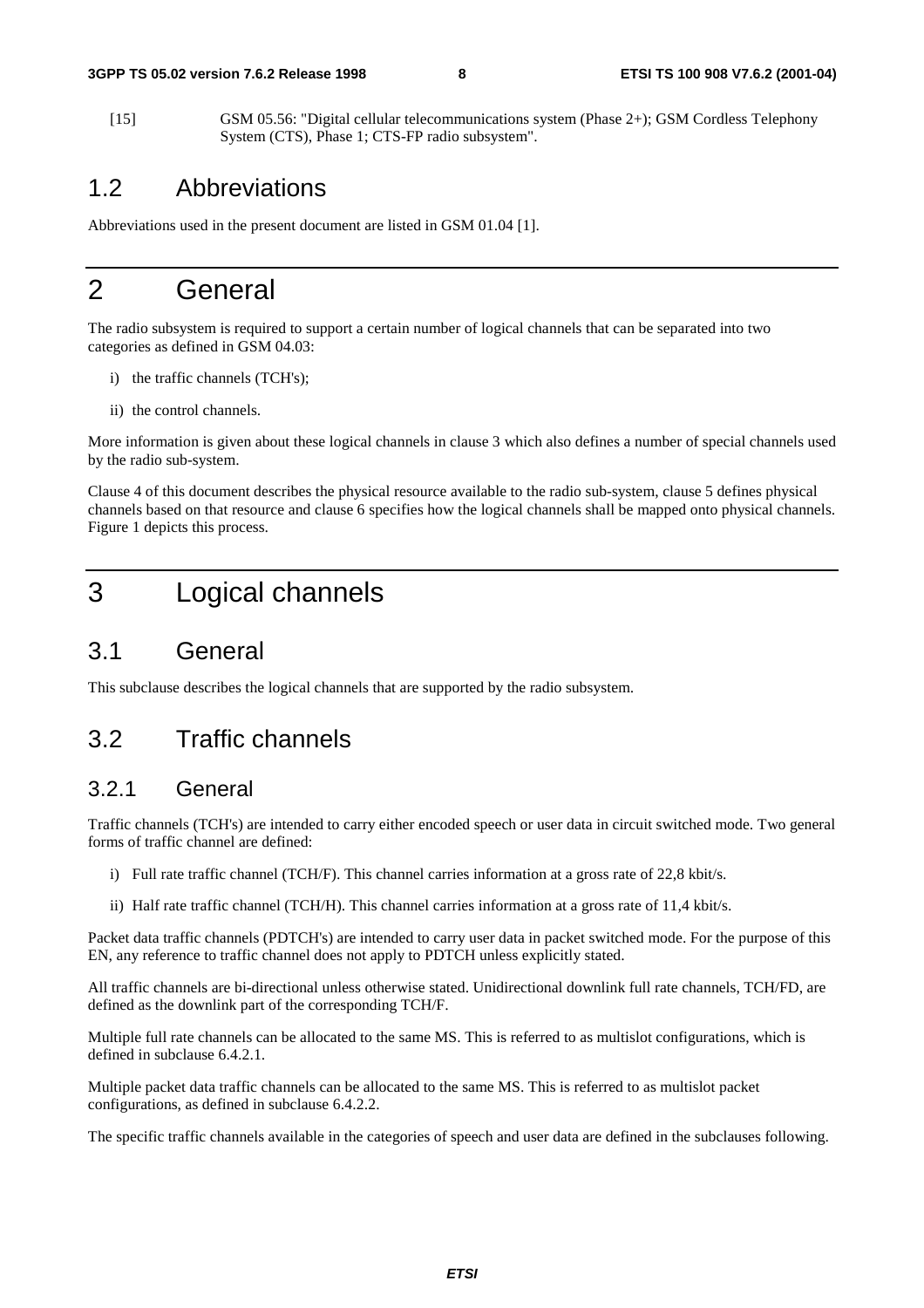### 3.2.2 Speech traffic channels

The following traffic channels are defined to carry encoded speech:

- i) Full rate traffic channel for speech (TCH/FS).
- ii) Half rate traffic channel for speech (TCH/HS).
- iii) Enhanced full rate traffic channel for speech (TCH/EFS).
- iv) Adaptive full rate traffic channel for speech (TCH/AFS).
- v) Adaptive half rate traffic channel for speech (TCH/AHS).

### 3.2.3 Circuit switched data traffic channels

The following traffic channels are defined to carry user data:

- i) Full rate traffic channel for 9,6 kbit/s user data (TCH/F9.6).
- ii) Full rate traffic channel for 4,8 kbit/s user data (TCH/F4.8).
- iii) Half rate traffic channel for 4,8 kbit/s user data (TCH/H4.8).
- iv) Half rate traffic channel for  $\leq 2.4$  kbit/s user data (TCH/H2.4).
- v) Full rate traffic channel for  $\leq 2.4$  kbit/s user data (TCH/F2.4).
- vi) Full rate traffic channel for 14,4 kbit/s user data (TCH/F14.4).

### 3.2.4 Packet data traffic channels (PDTCH)

A PDTCH corresponds to the resource allocated to a single MS on one physical channel for user data transmission. Due to the dynamic multiplexing onto the same physical channel of different logical channels (see subclause 6.3.2), a PDTCH carries information at an instantaneous bit rate ranging from 0 to 22.8 kbit/s.

All packet data traffic channels are uni-directional, either uplink (PDTCH/U), for a mobile originated packet transfer or downlink (PDTCH/D) for a mobile terminated packet transfer.

### 3.3 Control channels

#### 3.3.1 General

Control channels are intended to carry signalling or synchronization data. Four categories of control channel are defined: broadcast, common, dedicated and CTS control channels. Specific channels within these categories are defined in the subclauses following.

### 3.3.2 Broadcast channels

#### 3.3.2.1 Frequency correction channel (FCCH)

The frequency correction channel carries information for frequency correction of the mobile station. It is required only for the operation of the radio sub-system.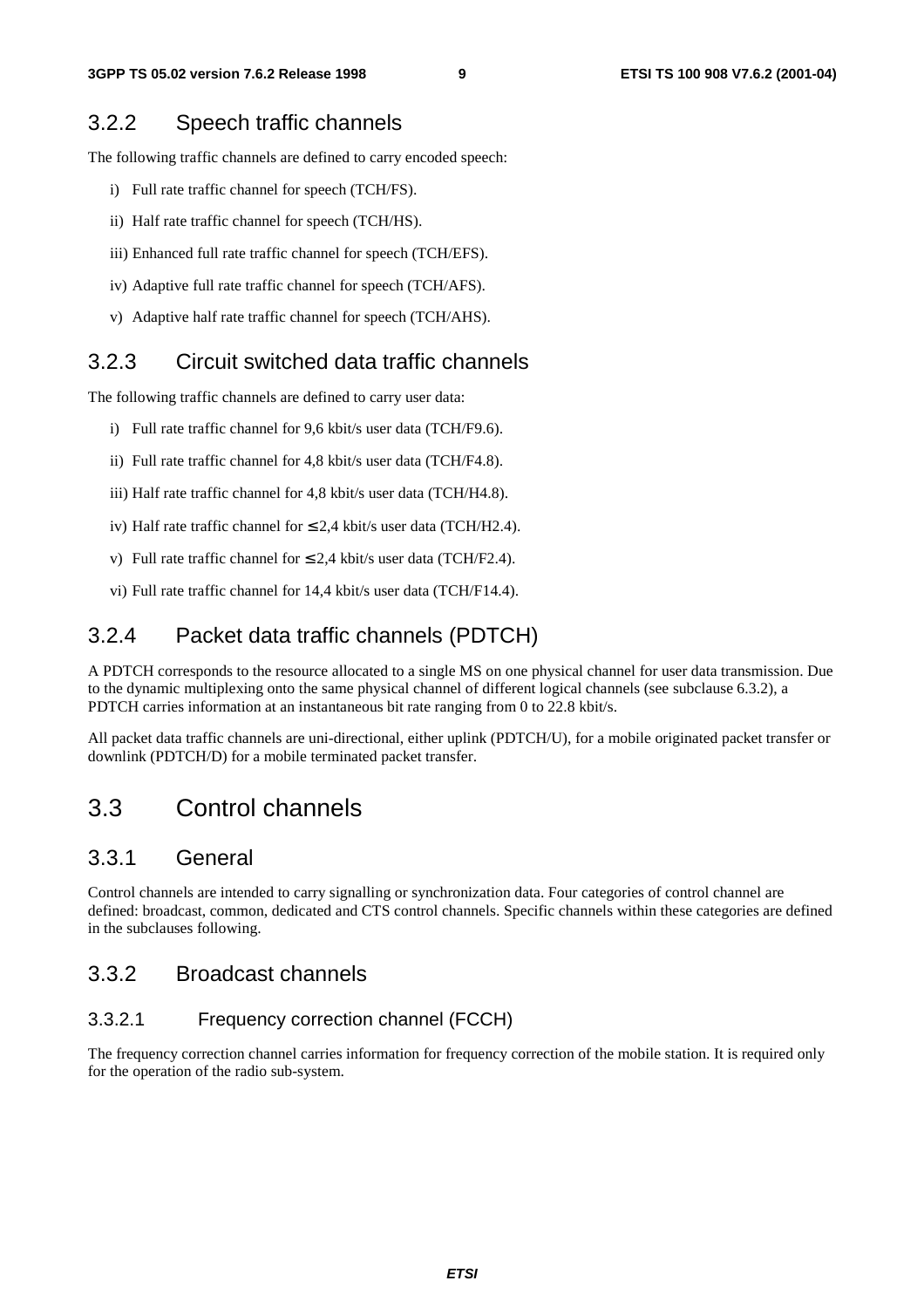#### 3.3.2.2 Synchronization channel (SCH)

The synchronization channel carries information for frame synchronization of the mobile station and identification of a base transceiver station. It is required only for the operation of the radio sub-system. Specifically the synchronization channel shall contain two encoded parameters:

- a) Base transceiver station identity code (BSIC): 6 bits (before channel coding) consists of 3 bits of PLMN colour code with range 0 to 7 and 3 bits of BS colour code with range 0 to 7 as defined in GSM 03.03.
- b) Reduced TDMA frame number (RFN): 19 bits (before channel coding)  $=$

T1 (11 bits) range 0 to 2047 = FN div (26 x 51) T2 (5 bits) range 0 to 25 = FN mod 26 T3 ' (3 bits) range 0 to 4 =  $(T3 - 1)$  div 10 where T3 (6 bits) range 0 to 50 = FN mod 51 and  $FN = TDMA$  frame number as defined in subclause 4.3.3.

GSM 04.06 and GSM 04.08 specify the precise bit ordering, GSM 05.03 the channel coding of the above parameters and GSM 05.10 defines how the TDMA frame number can be calculated from T1, T2, and T3'.

#### 3.3.2.3 Broadcast control channel (BCCH)

The broadcast control channel broadcasts general information on a base transceiver station per base transceiver station basis. Of the many parameters contained in the BCCH, the use of the following parameters, as defined in GSM 04.08 are referred to in subclause 6.5:

a) CCCH\_CONF which indicates the organization of the common control channels:

From this parameter, the number of common control channels (BS\_CC\_CHANS) and whether or not CCCH or SDCCH are combined (BS\_CCCH\_SDCCH\_COMB = true or false) are derived as follows:

| <b>CCCH CONF</b> | <b>BS CC CHANS</b> | BS_CCCH_SDCCH_COMB |
|------------------|--------------------|--------------------|
| 000              |                    | false              |
| 001              | 1                  | true               |
| 010              | 2                  | false              |
| 100              | 3                  | false              |
| 110              | 4                  | false              |
|                  |                    |                    |

b) BS\_AG\_BLKS\_RES which indicates the number of blocks on each common control channel reserved for access grant messages:

3 bits (before channel coding) range 0 to 7.

c) BS\_PA\_MFRMS which indicates the number of 51-multiframes between transmission of paging messages to mobiles of the same paging group:

3 bits (before channel coding) range 2 to 9.

d) support of GPRS

The BCCH shall indicate whether or not packet switched traffic is supported. If packet switched traffic is supported and if the PBCCH exists, then the BCCH shall broadcast the position of the packet data channel (PDCH), as defined in subclause 6.3.2.1, carrying the PBCCH.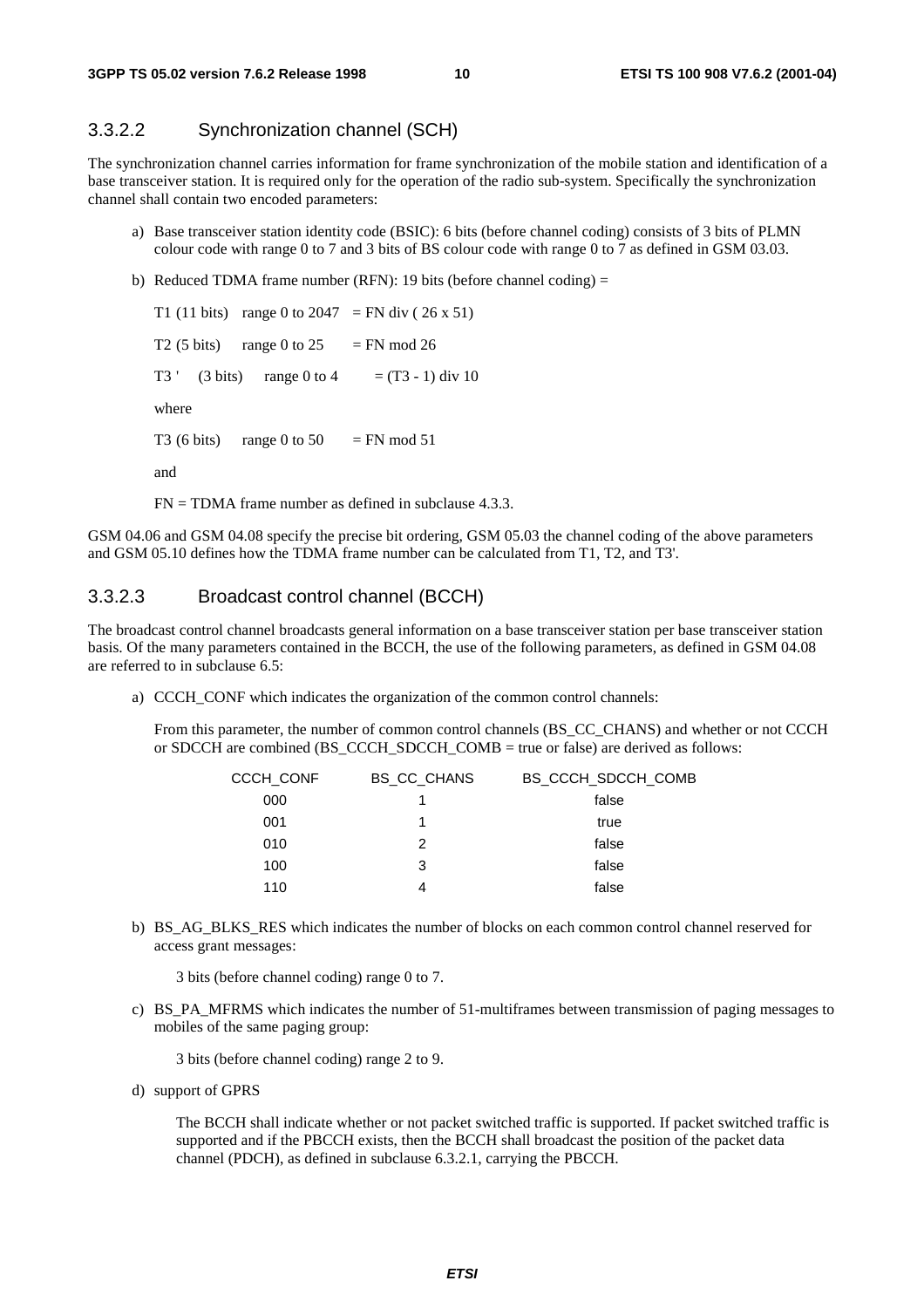#### 3.3.2.4 Packet Broadcast Control Channel (PBCCH)

The PBCCH broadcasts parameters used by the MS to access the network for packet transmission operation. In addition to those parameters the PBCCH reproduces the information transmitted on the BCCH to allow circuit switched operation, such that a MS in GPRS attached mode monitors the PBCCH only, if it exists. The existence of the PBCCH in the cell is indicated on the BCCH. In the absence of PBCCH, the BCCH shall be used to broadcast information for packet operation.

Of the many parameters contained in the PBCCH, the use of the following parameters, as defined in GSM 04.60 are referred to in subclause 6.5 and 6.3.2:

- a) BS\_PBCCH\_BLKS (1,...,4) indicates the number of blocks allocated to the PBCCH in the multiframe. The position of the PBCCH blocks is based on the ordered list as defined in subclause 6.3.2.1.
- b) BS\_PCC\_CHANS indicates the number of physical channels carrying PCCCHs including the physical channel carrying the PBCCH
- c) BS\_PAG\_BLKS\_RES indicates the number of blocks on each PDCH carrying PCCCH per multiframe where neither packet paging nor PBCCH should appear. This number corresponds therefore to the number of blocks reserved for PAGCH, PNCH, PDTCH and PACCH.
- d) BS\_PRACH\_BLKS indicates the number of blocks reserved in a fixed way to the PRACH channel on any PDCH carrying PCCCH. The position of the PRACH blocks is based on the ordered list as defined in subclause 6.3.2.1.

#### 3.3.3 Common control type channels

- 3.3.3.1 Common control type channels, known when combined as a common control channel (CCCH)
	- i) Paging channel (PCH): Downlink only, used to page mobiles.
	- ii) Random access channel (RACH): Uplink only, used to request allocation of a SDCCH.
	- iii) Access grant channel (AGCH): Downlink only, used to allocate a SDCCH or directly a TCH.
	- iv) Notification channel (NCH): Downlink only, used to notify mobile stations of voice group and voice broadcast calls.

#### 3.3.3.2 Packet Common control channels (PCCCH)

- i) Packet Paging channel (PPCH): Downlink only, used to page MS.
- ii) Packet Random access channel (PRACH): Uplink only, used to request allocation of one or several PDTCHs (for uplink or downlink direction).
- iii) Packet Access grant channel (PAGCH): Downlink only, used to allocate one or several PDTCH.
- iv) Packet Notification channel (PNCH): Downlink only, used to notify MS of PTM-M call.

If a PCCCH is not allocated, the information for packet switched operation is transmitted on the CCCH. If a PCCCH is allocated, it may transmit information for circuit switched operation.

#### 3.3.4 Dedicated control channels

#### 3.3.4.1 Circuit switched dedicated control channels

- i) Slow, TCH/F associated, control channel (SACCH/TF).
- ii) Fast, TCH/F associated, control channel (FACCH/F).
- iii) Slow, TCH/H associated, control channel (SACCH/TH).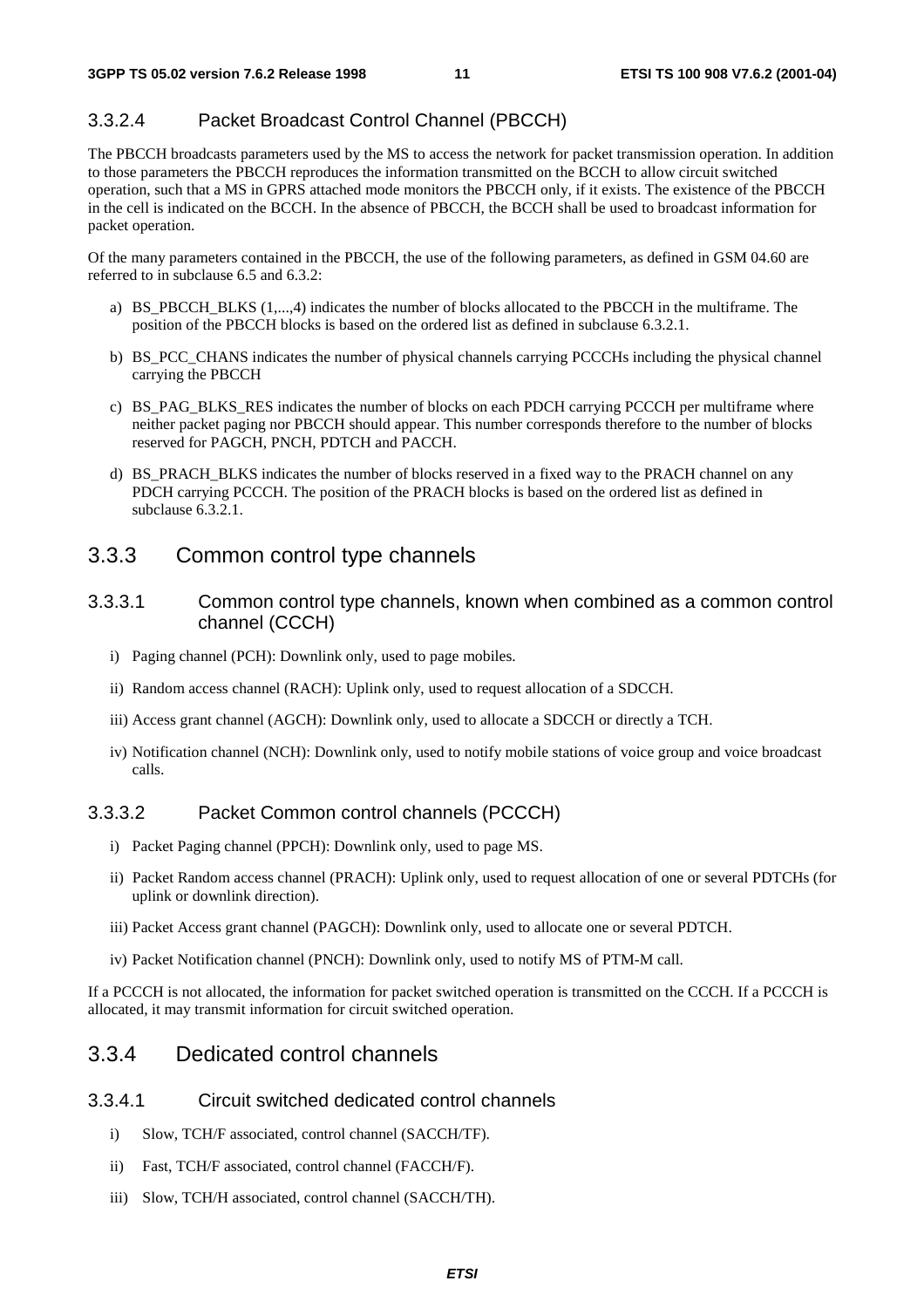- iv) Fast, TCH/H associated, control channel (FACCH/H).
- v) Stand alone dedicated control channel (SDCCH/8).
- vi) Slow, SDCCH/8 associated, control channel (SACCH/C8)
- vii) Stand alone dedicated control channel, combined with CCCH (SDCCH/4).
- viii) Slow, SDCCH/4 associated, control channel (SACCH/C4).
- ix) slow, TCH/F associated, control channel for multislot configurations (SACCH/M).
- x) slow, TCH/F associated, control channel for CTS (SACCH/CTS).

All associated control channels have the same direction (bi-directional or unidirectional) as the channels they are associated to. The unidirectional SACCH/MD is defined as the downlink part of SACCH/M.

#### 3.3.4.2 Packet dedicated control channels

- i) The Packet Associated Control channel (PACCH): The PACCH is bi-directional. For description purposes PACCH/U is used for the uplink and PACCH/D for the downlink.
- ii) Packet Timing advance control channel uplink (PTCCH/U): Used to transmit random access bursts to allow estimation of the timing advance for one MS in packet transfer mode.
- iii) Packet Timing advance control channel downlink (PTCCH/D): Used to transmit timing advance updates for several MS. One PTCCH/D is paired with several PTCCH/U's.

### 3.3.5 Cell Broadcast Channel (CBCH)

The CBCH, downlink only, is used to carry the short message service cell broadcast (SMSCB). The CBCH uses the same physical channel as the SDCCH.

### 3.3.6 CTS control channels

Four types of CTS control channels are defined :

#### 3.3.6.1 CTS beacon channel (BCH)

The BCH is used to provide frequency and synchronization information in the downlink. It is made up of a pair of CTSBCH-SB (Synchronization burst) and CTSBCH-FB (Frequency correction burst).

The CTSBCH-FB carries information for frequency correction of the mobile station. It is required only for the operation of the radio sub-system.

The CTSBCH-SB carries signalling information and identification of a CTS-FP. Specifically the CTSBCH-SB shall contain five encoded parameters:

- a) Status of the CTS-FP radio resources : 1 bit (before channel coding)
- b) Flag indicating the presence of CTSPCH in the next 52-multiframe : 1 bit (before channel coding)
- c) Flag indicating whether the CTS-FP is currently performing timeslot shifting on CTSBCH : 1 bit (before channel coding)
- d) CTS control channels (except CTSBCH) timeslot number for the next 52-multiframe (TNC) : 3 bits (before channel coding)
- e) CTS-FP beacon identity (FPBI) : 19 bits (before channel coding), as defined in GSM 03.03.

GSM 04.56 specifies the precise bit ordering and GSM 05.03 the channel coding of the above parameters.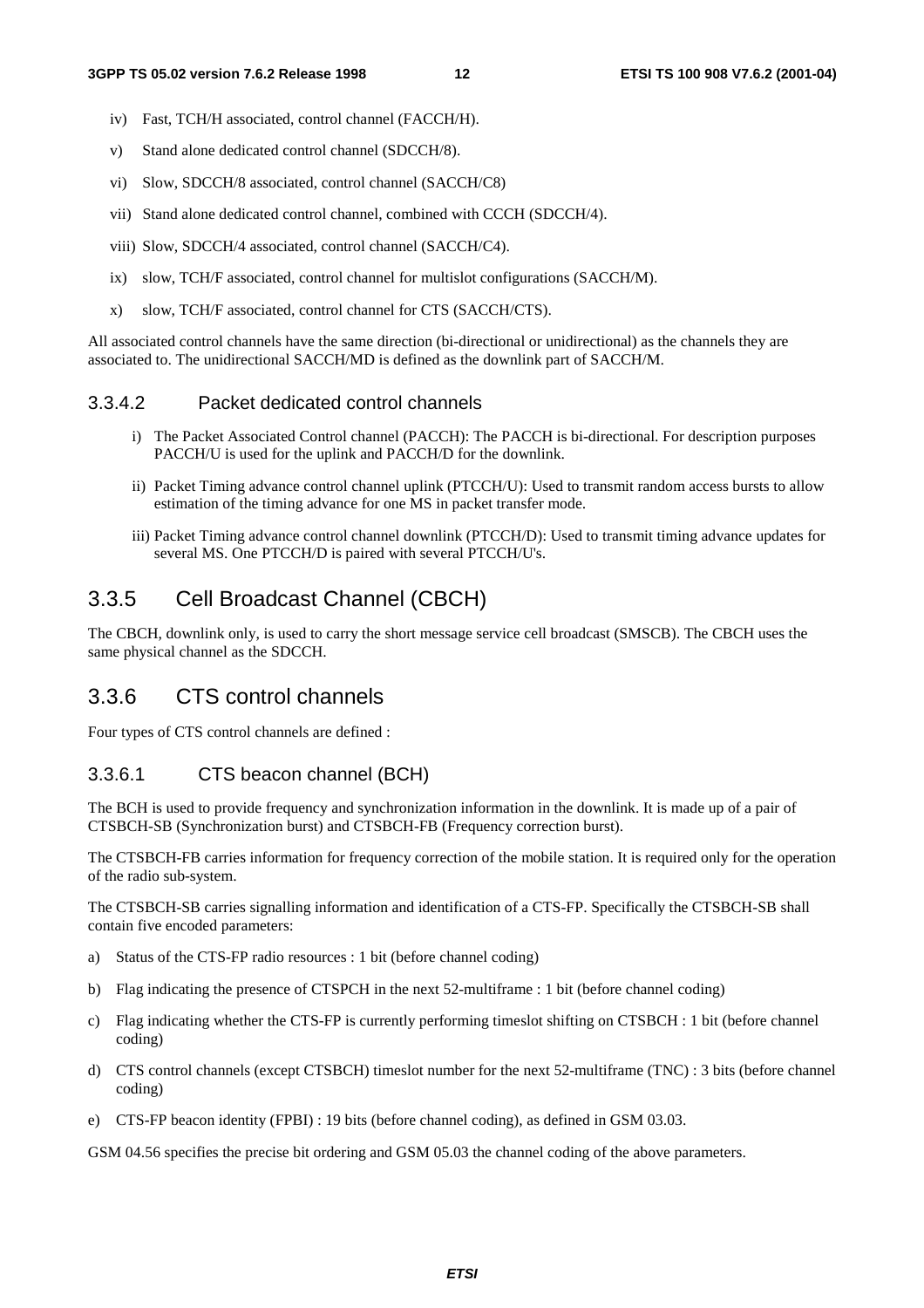#### 3.3.6.2 CTS paging channel (CTSPCH)

Downlink only, used to broadcast information for paging.

#### 3.3.6.3 CTS access request channel (CTSARCH)

Uplink only, used to request allocation of a dedicated RR connection.

### 3.3.6.4 CTS access grant channel (CTSAGCH)

Downlink only, used to grant a dedicated RR connection.

### 3.4 Combination of channels

Only certain combinations of channels are allowed as defined in GSM 04.03. Subclause 6.4 lists the combinations in relation to basic physical channels.

4 The physical resource

### 4.1 General

The physical resource available to the radio sub-system is an allocation of part of the radio spectrum. This resource is partitioned both in frequency and time. Frequency is partitioned by radio frequency channels (RFCHs) divided into bands as defined in GSM 05.05. Time is partitioned by timeslots and TDMA frames as defined in subclause 4.3 of this EN.

### 4.2 Radio frequency channels

### 4.2.1 Cell allocation and mobile allocation

GSM 05.05 defines radio frequency channels (RFCHs), and allocates numbers to all the radio frequency channels available to the system. Each cell is allocated a subset of these channels, defined as the cell allocation (CA). One radio frequency channel of the cell allocation shall be used to carry synchronization information and the BCCH, this shall be known as BCCH carrier. The subset of the cell allocation, allocated to a particular mobile, shall be known as the mobile allocation (MA).

### 4.2.2 Downlink and uplink

The downlink comprises radio frequency channels used in the base transceiver station to Mobile Station direction.

The uplink comprises radio frequency channels used in the mobile station to base transceiver station direction.

### 4.3 Timeslots and TDMA frames

### 4.3.1 General

A timeslot shall have a duration of 3/5 200 seconds ( $\approx$  577 µs). Eight timeslots shall form a TDMA frame ( $\approx$  4,62 ms in duration).

At the base transceiver station the TDMA frames on all of the radio frequency channels in the downlink shall be aligned. The same shall apply to the uplink (see GSM 05.10).

At the base transceiver station the start of a TDMA frame on the uplink is delayed by the fixed period of 3 timeslots from the start of the TDMA frame on the downlink (see figure 2).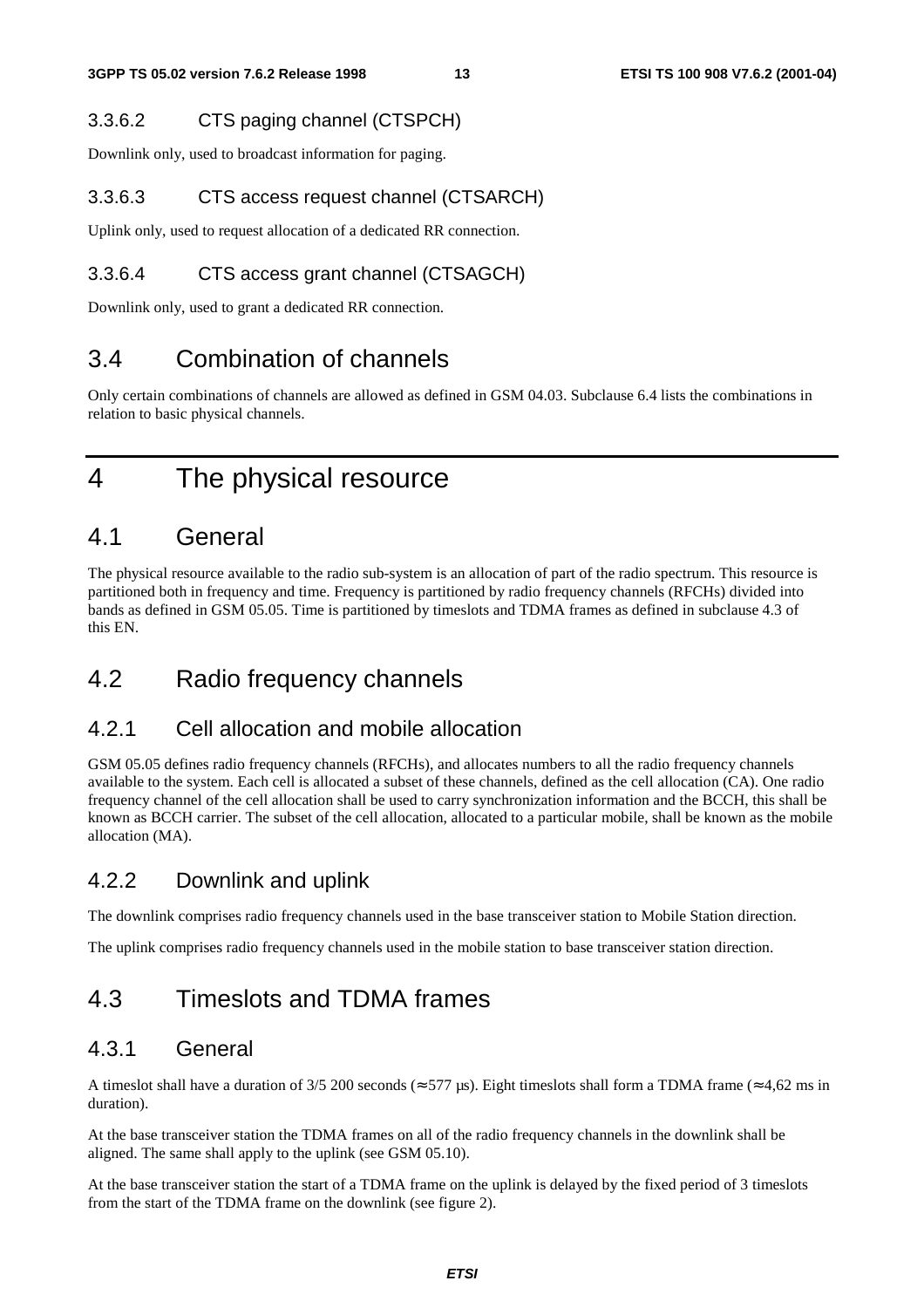At the mobile station this delay will be variable to allow adjustment for signal propagation delay. The process of adjusting this advance is known as adaptive frame alignment and is detailed in GSM 05.10.

The staggering of TDMA frames used in the downlink and uplink is in order to allow the same timeslot number to be used in the downlink and uplink whilst avoiding the requirement for the mobile station to transmit and receive simultaneously. The period includes time for adaptive frame alignment, transceiver tuning and receive/transmit switching (see figure 4).

### 4.3.2 Timeslot number

The timeslots within a TDMA frame shall be numbered from 0 to 7 and a particular timeslot shall be referred to by its timeslot number (TN).

### 4.3.3 TDMA frame number

TDMA frames shall be numbered by a frame number (FN). The frame number shall be cyclic and shall have a range of 0 to FN\_MAX where FN\_MAX =  $(26 \times 51 \times 2048)$  -1 = 2715647 as defined in GSM 05.10. The frame number shall be incremented at the end of each TDMA frame.

The complete cycle of TDMA frame numbers from 0 to FN\_MAX is defined as a hyperframe. A hyperframe consists of 2048 superframes where a superframe is defined as 26 x 51 TDMA frames. A 26-multiframe, comprising 26 TDMA frames, is used to support traffic and associated control channels and a 51- multiframe, comprising 51 TDMA frames, is used to support broadcast, common control and stand alone dedicated control (and their associated control) channels. Hence a superframe may be considered as 51 traffic/associated control multiframes or 26 broadcast/common control multiframes. A 52-multiframe, comprising two 26-multiframes, is used to support packet data traffic and control channels.

The need for a hyperframe of a substantially longer period than a superframe arises from the requirements of the encryption process which uses FN as an input parameter.

# 5 Physical channels

### 5.1 General

A physical channel uses a combination of frequency and time division multiplexing and is defined as a sequence of radio frequency channels and time slots. The complete definition of a particular physical channel consists of a description in the frequency domain, and a description in the time domain.

The description in the frequency domain is addressed in subclause 5.4, the description in the time domain is addressed in subclause 5.5.

### 5.2 Bursts

#### 5.2.1 General

A burst is a period of R.F carrier which is modulated by a data stream. A burst therefore represents the physical content of a timeslot.

### 5.2.2 Types of burst and burst timing

A timeslot is divided into 156,25 bit periods. A particular bit period within a timeslot is referenced by a bit number (BN), with the first bit period being numbered 0, and the last (1/4) bit period being numbered 156. In the subclauses following the transmission timing of a burst within a timeslot is defined in terms of bit number. The bit with the lowest bit number is transmitted first.

Different types of burst exist in the system. One characteristic of a burst is its useful duration. This document, in the subclauses following, defines four full bursts of 147 bits useful duration, and one short burst of 87 bits useful duration.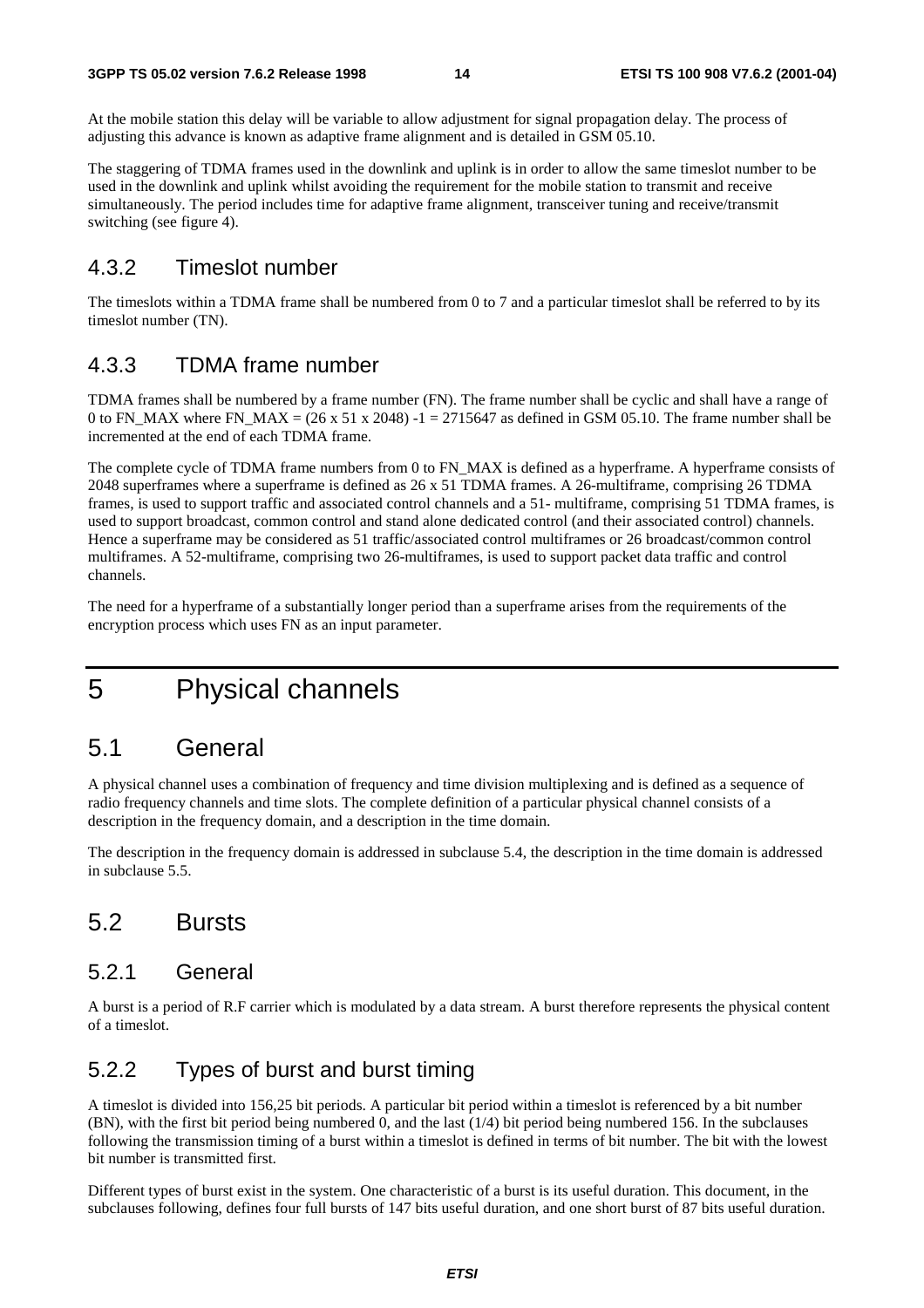The useful part of a burst is defined as beginning from half way through bit number 0. The definition of the useful part of a burst needs to be considered in conjunction with the requirements placed on the phase and amplitude characteristics of a burst as specified in GSM 05.04 and 05.05.

The period between bursts appearing in successive timeslots is termed the guard period. Subclause 5.2.8 details constraints which relate to the guard period.

### 5.2.3 Normal burst (NB)

#### Normal burst for GMSK

| <b>Bit Number (BN)</b> | Length of field | <b>Contents of field</b>          | <b>Definition</b>   |
|------------------------|-----------------|-----------------------------------|---------------------|
| $0 - 2$                | 3               | tail bits                         | (below)             |
| $3 - 60$               | 58              | encrypted bits $(e0 \cdot e57)$   | 05.03               |
| $61 - 86$              | 26              | training sequence bits            | (below)             |
| 87 - 144               | 58              | encrypted bits $(e58 \cdot e115)$ | 05.03               |
| 145 - 147              | 3               | tail bits                         | (below)             |
| $(148 - 156)$          | 8,25            | guard period (bits)               | subclause $5.2.8$ ) |

where the "tail bits" are defined as modulating bits with states as follows:

 $(BN0, BN1, BN2)$  =  $(0, 0, 0)$  and  $(BN145, BN146, BN147) = (0, 0, 0)$ 

- where the "training sequence bits" are defined as modulating bits with states as given in the following table according to the training sequence code, TSC. For broadcast and common control channels, the TSC must be equal to the BCC, as defined in GSM 03.03 and as described in this technical specification in subclause 3.3.2. In networks supporting E-OTD Location services (see GSM 03.71 Annex C), the TSC shall be equal to the BCC for all normal bursts on BCCH frequencies.
- For CTS control channels, the TSC shall be defined by the 3 LSBs (BN3, BN2, BN1) of the FPBI (specified in GSM 03.03).

| Training sequence bits<br>(BN61, BN62BN86)              |
|---------------------------------------------------------|
| $(0,0,1,0,0,1,0,1,1,1,0,0,0,0,1,0,0,1,0,0,1,0,1,1,1)$   |
| $(0,0,1,0,1,1,0,1,1,1,0,1,1,1,1,0,0,0,1,0,1,1,0,1,1,1)$ |
| $(0,1,0,0,0,0,1,1,1,0,1,1,1,0,1,0,0,1,0,0,0,0,1,1,1,0)$ |
| $(0,1,0,0,0,1,1,1,1,0,1,1,0,1,0,0,0,1,0,0,0,1,1,1,1,0)$ |
| $(0,0,0,1,1,0,1,0,1,1,1,0,0,1,0,0,0,0,0,1,1,0,1,0,1,1)$ |
| $(0,1,0,0,1,1,1,0,1,0,1,1,0,0,0,0,0,1,0,0,1,1,1,0,1,0)$ |
|                                                         |
| $(1,1,1,0,1,1,1,1,0,0,0,1,0,0,1,0,1,1,1,0,1,1,1,1,0,0)$ |
|                                                         |

Under certain circumstances only half the encrypted bits present in a normal burst will contain complete information. For downlink DTX operation on TCH-FS and TCH-HS, when a traffic frame (as defined in GSM 06.31) is scheduled for transmission and one of its adjacent traffic frames is not scheduled for transmission, the other half of the encrypted bits in the normal bursts associated with the scheduled traffic frame shall contain partial SID information from any associated SID frame, with the appropriate stealing flags BN60 or BN87 set to 0. In other cases the binary state of the remaining bits is not specified.

#### Normal burst for 8PSK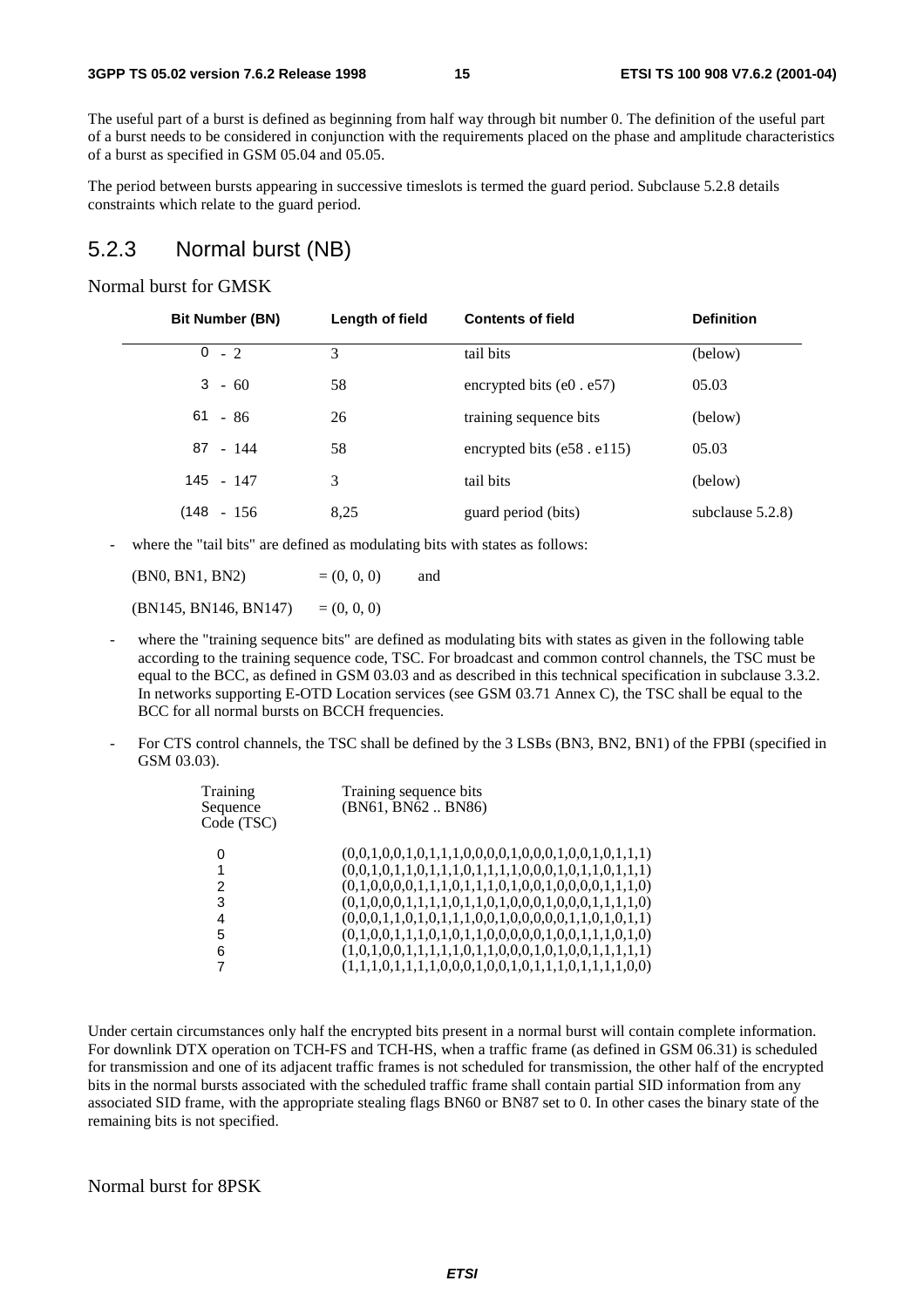Normal burst for 8-PSK is specified here for reference purposes only. 8-PSK modulated bursts are not used in networks supporting Release 98. The burst is anyway specified here to make sure that Release 98 mobiles supporting E-OTD LCS will be able to do measurements on 8-PSK modulated bursts.

| Bit Number (BN) | Length of field<br>(bits) | Contents of field                  | Definition         |
|-----------------|---------------------------|------------------------------------|--------------------|
| $0 - 8$         | 9                         | tail bits                          | (below)            |
| $9 - 182$       | 174                       | encrypted bits $(e0. e173)$        | Undefined          |
| $183 - 260$     | 78                        | training sequence bits             | (below)            |
| $261 - 434$     | 174                       | encrypted bits $(e174 \cdot e347)$ | Undefined          |
| $435 - 443$     | 9                         | tail bits                          | (below)            |
| 444 - 468       | 24.75                     | guard period                       | Subclause<br>5.2.8 |

- where the "tail bits" are defined as modulating bits with states as follows (bits are grouped in symbols separated by ;):

 $(BN0, BN1 \dots BN8)$  =  $(1,1,1,1,1,1,1,1)$  and  $(BN435, BN436.. BN443) = (1,1,1;1,1,1;1,1,1)$ 

- where the "training sequence bits" are defined as modulating bits with states as given in the following table according to the training sequence code, TSC. For broadcast and common control channels, the TSC must be equal to the BCC, as defined in GSM 03.03 and as described in this technical specification in subclause 3.3.2. In networks supporting E-OTD Location services (see GSM 03.71 Annex C), the TSC shall be equal to the BCC for all normal bursts on BCCH frequencies.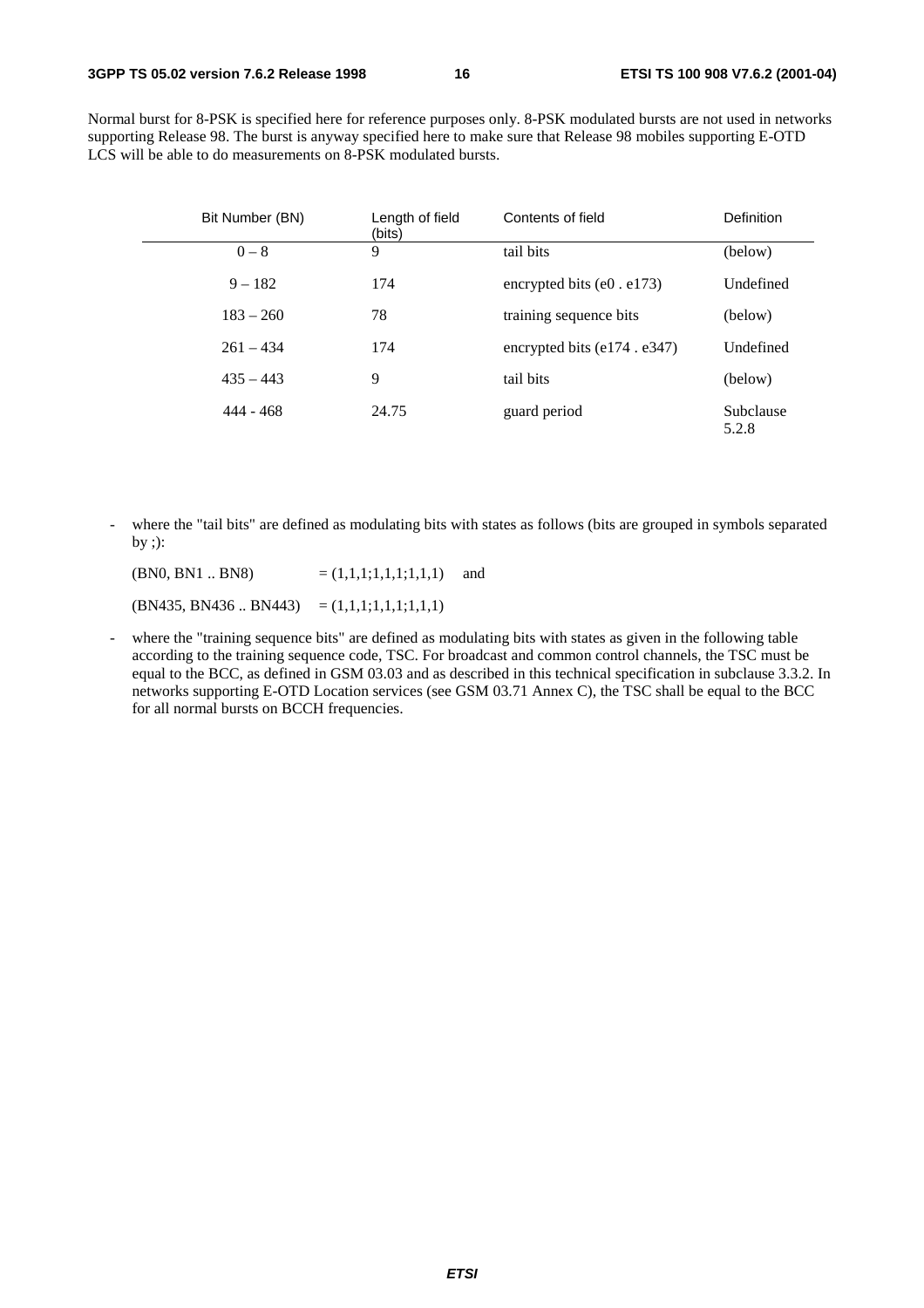| Training       | Training sequence symbols                                                                                                                                                                                         |
|----------------|-------------------------------------------------------------------------------------------------------------------------------------------------------------------------------------------------------------------|
| Sequence       | (BN183, BN184  BN260)                                                                                                                                                                                             |
| Code (TSC)     |                                                                                                                                                                                                                   |
| $\Omega$       |                                                                                                                                                                                                                   |
| 1              | $(1,1,1;1,1,1;0,0,1;1,1,1;0,0,1;0,0,1;1,1,1;0,0,1;0,0,1;0,0,1;1,1,1;0,0,1;0,0,1;$<br>$0,0,1;0,0,1;1,1,1;1,1,1,1,1,1,0,0,1;1,1,1;0,0,1;0,0,1;1,1,1;0,0,1;0,0,1;0,0,1)$                                             |
| 2              |                                                                                                                                                                                                                   |
| 3              | $(1,1,1,0,0,1;1,1,1,1,1,1,1,1,1,1,0,0,1;0,0,1;0,0,1;1,1,1,1;0,0,1;0,0,1;1,1,1;$                                                                                                                                   |
| 4              | $0,0,1;1,1,1;1,1,1,1,1,1,1,1,1,1,1,1,1,0,0,1;0,0,1;1,1,1;0,0,1;1,1,1;0,0,1;0,0,1)$                                                                                                                                |
| 5              | $(1,1,1;0,0,1;1,1,1,1,1,1;0,0,1;0,0,1;0,0,1;1,1,1;0,0,1;1,1,1;0,0,1;0,0,1;1,1,1;$<br>$1, 1, 1, 1, 1, 1, 1, 1, 1, 1, 1, 1, 0, 0, 1, 1, 1, 1, 1, 1, 1, 1, 0, 0, 1, 0, 0, 1, 1, 0, 0, 1, 1, 1, 1, 0, 0, 1, 1, 1, 1)$ |
| 6              | $1, 1, 1, 1, 1, 1, 1, 1, 1, 0, 0, 1, 1, 1, 1, 0, 0, 1, 1, 1, 1, 1, 1, 1, 1, 1, 0, 0, 1, 0, 0, 1, 0, 0, 1, 0, 0, 1, 0, 0, 1)$                                                                                      |
| $\overline{7}$ | $1,1,1;0,0,1;1,1,1;0,0,1;0,0,1;0,0,1;1,1,1;0,0,1;0,0,1;0,0,1;0,0,1;1,1,1;1,1,1)$                                                                                                                                  |

### 5.2.4 Frequency correction burst (FB)

| <b>Bit Number</b><br>(BN) | length<br>of field | Contents<br>of field | <b>Definition</b>   |
|---------------------------|--------------------|----------------------|---------------------|
| $0 - 2$                   |                    | tail bits            | (below)             |
| $3 - 144$                 | 142                | fixed bits           | (below)             |
| 145 - 147                 |                    | tail bits            | (below)             |
| $(148 - 156)$             | 8,25               | guard period (bits)  | subclause $5.2.8$ ) |

- where the "tail bits" are defined as modulating bits with states as follows:

| (BN0, BN1, BN2) | $= (0, 0, 0)$ | and |
|-----------------|---------------|-----|
|                 |               |     |

 $(BN145, BN146, BN147) = (0, 0, 0)$ 

- where the "fixed bits" are defined as modulating bits with states as follows:

(BN3, BN4 .. BN144)  $=(0, 0..0)$ 

NOTE: This burst is equivalent to unmodulated carrier with a +1 625/24 kHz frequency offset, above the nominal carrier frequency.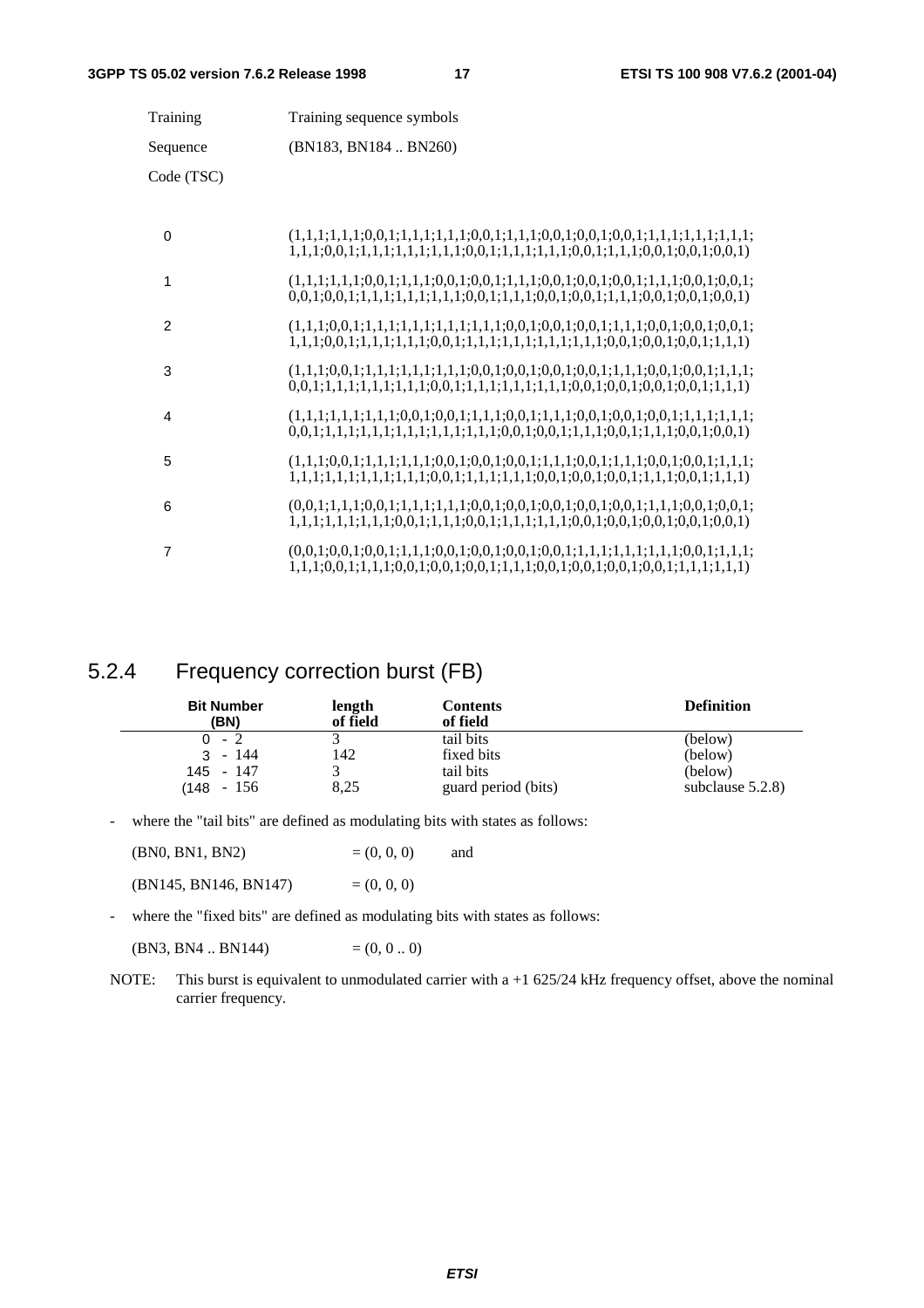### 5.2.5 Synchronization Burst (SB)

| <b>Bit Number</b><br>(BN) | Length<br>of field | <b>Contents</b><br>of field     | <b>Definition</b> |
|---------------------------|--------------------|---------------------------------|-------------------|
| $0 - 2$                   |                    | tail bits                       | (below)           |
| $3 - 41$                  | 39                 | encrypted bits $(e0. e38)$      | 05.03             |
| 42 - 105                  | 64                 | extended training sequence bits | (below)           |
| $106 - 144$               | 39                 | encrypted bits $(e39e77)$       | 05.03             |
| 145 - 147                 | 3                  | tail bits                       | (below)           |
| (148 - 156                | 8.25               | guard period (bits)             | subclause 5.2.8)  |

- where the "tail bits" are defined as modulating bits with states as follows:

| (BN0, BN1, BN2)       | $= (0, 0, 0)$ | and |
|-----------------------|---------------|-----|
| (BN145, BN146, BN147) | $= (0, 0, 0)$ |     |

- where the "extended training sequence bits" are defined as modulating bits with states as follows:

| (BN42, BN43 BN105)                                                 | $\alpha = 1$ | $(1, 0, 1, 1, 1, 0, 0, 1, 0, 1, 1, 0, 0, 0, 1, 0, 0, 0, 0, 0, 1, 0, 0, 1, 0, 0, 1, 0, 1, 0, 1, 0, 1, 0, 1, 0, 1, 0, 1, 0, 1, 0, 1, 0, 1, 0, 1, 0, 1, 0, 1, 0, 1, 0, 1, 0, 1, 0, 1, 0, 1, 0, 1, 0, 1, 0, 1, 0, 1, 0, 1, 0, 1, $ |
|--------------------------------------------------------------------|--------------|--------------------------------------------------------------------------------------------------------------------------------------------------------------------------------------------------------------------------------|
|                                                                    |              | $0, 0, 0, 0, 0, 1, 1, 1, 1, 0, 0, 1, 0, 1, 1, 0, 1, 0, 1, 0, 0, 0,$                                                                                                                                                            |
|                                                                    |              | $1, 0, 1, 0, 1, 1, 1, 0, 1, 1, 0, 0, 0, 0, 1, 1, 0, 1, 1)$                                                                                                                                                                     |
| except for CTS synchronisation bursts where states are as follows: |              |                                                                                                                                                                                                                                |
| (BN42, BN43 BN105)                                                 | $\alpha = 1$ |                                                                                                                                                                                                                                |
|                                                                    |              | $0, 0, 1, 1, 1, 1, 1, 0, 1, 1, 1, 1, 0, 1, 0, 0, 0, 1, 1, 1, 1, 1, 1, 0,$                                                                                                                                                      |
|                                                                    |              | $1, 1, 0, 0, 1, 0, 1, 1, 0, 0, 0, 1, 0, 1, 0, 1)$                                                                                                                                                                              |

### 5.2.6 Dummy burst

| <b>Bit Number</b>                                    | Length                | <b>Contents</b>                                             | <b>Definition</b>                                    |
|------------------------------------------------------|-----------------------|-------------------------------------------------------------|------------------------------------------------------|
| (BN)                                                 | of field              | of field                                                    |                                                      |
| $0 - 2$<br>- 144<br>3<br>$145 - 147$<br>$(148 - 156$ | 3<br>142<br>3<br>8,25 | tail bits<br>mixed bits<br>tail bits<br>guard period (bits) | (below)<br>(below)<br>(below)<br>subclause $5.2.8$ ) |

- where the "tail bits" are defined as modulating bits with states as follows:

| (BN0, BN1, BN2)       | $= (0, 0, 0)$ | and |
|-----------------------|---------------|-----|
| (BN145, BN146, BN147) | $= (0, 0, 0)$ |     |

where the "mixed bits" are defined as modulating bits with states as follows:

(BN3, BN4 .. BN144) = (1, 1, 1, 1, 1, 0, 1, 1, 0, 1, 1, 1, 0, 1, 1, 0, 0, 0, 0, 0, 1, 0, 1, 0, 0, 1, 0, 0, 1, 1, 1, 0, 0, 0, 0, 0, 1, 0, 0, 1, 0, 0, 0, 1, 0, 0, 0, 0, 0, 0, 0, 1, 1, 1, 1, 1, 0, 0, 0, 1, 1, 1, 0, 0, 0, 1, 0, 1, 1, 1, 0, 0, 0, 1, 0, 1, 1, 1, 0, 0, 0, 1, 0, 1

> 0, 1, 1, 1, 0, 1, 0, 0, 1, 0, 1, 0, 0, 0, 1, 1, 0, 0, 1, 1, 0, 0, 1, 1, 1, 0, 0, 1, 1, 1, 1, 0, 1, 0, 0, 1, 1, 1, 1, 1, 0, 0, 0, 1, 0, 0, 1, 0, 1, 1, 1, 1, 1, 0, 1, 0, 1, 0)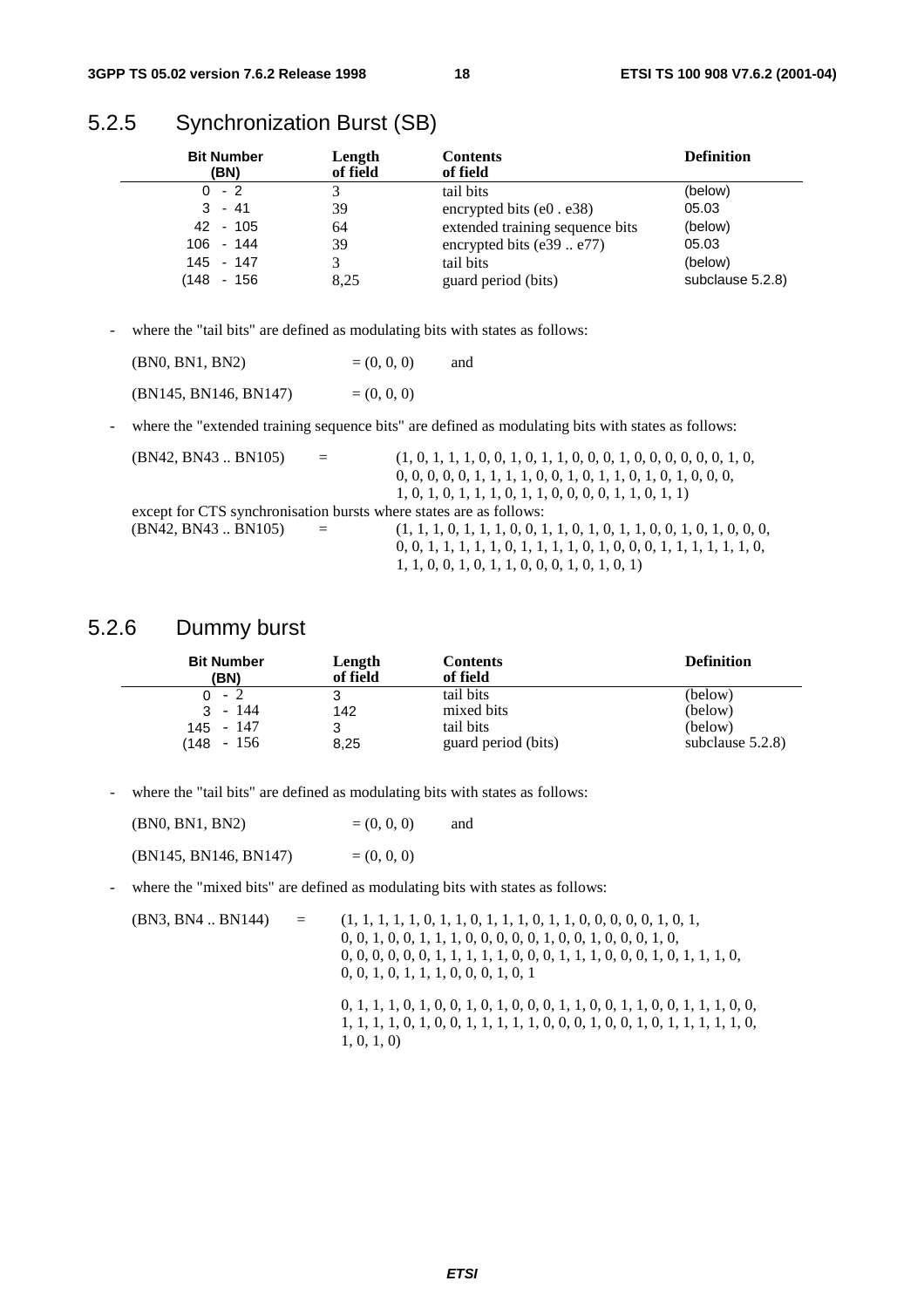#### 5.2.7 Access burst (AB)

| <b>Bit Number</b><br>(BN) | Length<br>of field | <b>Contents</b><br>of field  | <b>Definition</b>   |
|---------------------------|--------------------|------------------------------|---------------------|
| - 7<br>0                  |                    | extended tail bits           | (below)             |
| - 48<br>8                 | 41                 | synch. sequence bits         | (below)             |
| - 84<br>49                | 36                 | encrypted bits $(e0e35)$     | 05.03               |
| $85 - 87$                 |                    | tail bits                    | (below)             |
| $-156$<br>88)             | 68,25              | extended guard period (bits) | subclause $5.2.8$ ) |

where the "extended tail bits" are defined as modulating bits with the following states:

 $(BN0, BN1, BN2.. BN7) = (0, 0, 1, 1, 1, 0, 1, 0)$ 

where the "tail bits" are defined as modulating bits with the following states:

 $(BN85, BN86, BN87) = (0, 0, 0)$ 

where the "sync. sequence bits" are defined as modulating bits with the following states:

 $(BNS, BNS, B48)$  = (0, 1, 0, 0, 1, 0, 1, 1, 0, 1, 1, 1, 1, 1, 1, 1, 1, 0, 0, 1, 1, 0, 0, 1, 1, 0, 0, 1, 1, 0, 0, 1, 1, 0, 0, 1, 1, 0, 0, 1, 1, 0, 0, 1, 1, 0, 0, 1, 1, 0, 0, 1, 1, 0, 0, 1, 1, 0, 0, 1, 1, 0, 0, 1, 1, 0, 0, 1, 1 1, 1, 0, 1, 0, 1, 0, 1, 0, 0, 0, 1, 1, 1, 1, 0, 0, 0)

### 5.2.8 Guard period

The guard period is provided because it is required for the MSs that transmission be attenuated for the period between bursts with the necessary ramp up and down occurring during the guard periods as defined in GSM 05.05. A base transceiver station is not required to have a capability to ramp down and up between adjacent bursts, but is required to have a capability to ramp down and up for non-used time-slots, as defined in GSM 05.05. In any case where the amplitude of transmission is ramped up and down, then by applying an appropriate modulation bit stream interference to other RF channels can be minimized.

### 5.3 Physical channels and bursts

The description of a physical channel will be made in terms of timeslots and TDMA frames and not in terms of bursts. This is because there is not a one to one mapping between a particular physical channel, and the use of a particular burst.

### 5.4 Radio frequency channel sequence

The radio frequency channel sequence is determined by a function that, in a given cell, with a given set of general parameters, (see subclause 5.6.2), with a given timeslot number (TN), a given mobile radio frequency channel allocation (MA) and a given mobile allocation index offset (MAIO), maps the TDMA frame number (FN) to a radio frequency channel.

In a given cell there is therefore, for a physical channel assigned to a particular mobile, a unique correspondence between radio frequency channel and TDMA frame number.

The detailed hopping generation algorithm is given in subclause 6.2.

### 5.5 Timeslot and TDMA frame sequence

A given physical channel shall always use the same timeslot number in every TDMA frame. Therefore a timeslot sequence is defined by:

- i) a timeslot number (TN); and
- ii) a TDMA frame number sequence.

The detailed definitions of TDMA frame number sequences are given in clause 7.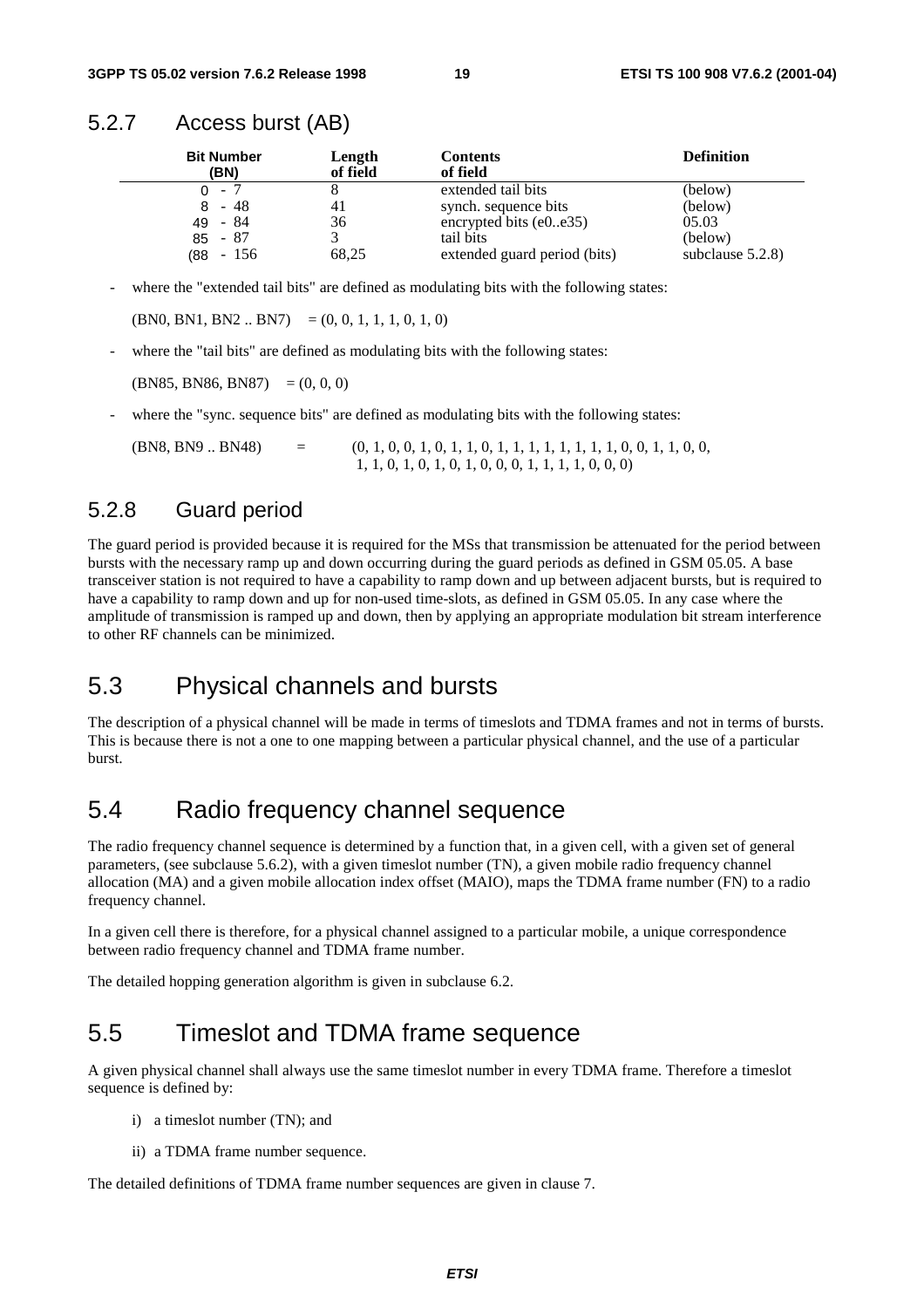The physical channels where the TDMA frame number sequence is 0,1. . FN\_MAX (where FN\_MAX is defined in subclause 4.3.3) are called "basic physical channels".

### 5.6 Parameters for channel definition and assignment

#### 5.6.1 General

This subclause describes the set of parameters necessary to describe fully the mapping of any logical channel onto a physical channel. These parameters may be divided into general parameters, that are characteristic of a particular base transceiver station, and specific parameters, that are characteristic of a given physical channel.

#### 5.6.2 General parameters

These are:

- i) the set of radio frequency channels used in the cell (CA), together with the identification of the BCCH carrier.
- ii) the TDMA frame number (FN), which can be derived from the reduced TDMA frame number (RFN) which is in the form T1, T2, T3', see 3.3.2.

These parameters are broadcast (or derived from parameters broadcast) in the BCCH and SCH.

#### 5.6.3 Specific parameters

These parameters define a particular physical channel in a base transceiver station. They are:

- o) the training sequence Code (TSC);
- i) the timeslot number (TN);
- ii) the mobile radio frequency channel allocation (MA);
- iii) the mobile allocation index offset (MAIO);
- iv) the hopping sequence number (HSN);
- v) the type of logical channel;
- vi) the sub-channel number (SCN).

The last two parameters allow the determination of the frame sequence.

# 6 Mapping of logical channels onto physical channels

### 6.1 General

The detailed mapping of logical channels onto physical channels is defined in the following sections. Subclause 6.2 defines the mapping from TDMA frame number (FN) to radio frequency channel (RFCH). Subclause 6.3 defines the mapping of the physical channel onto TDMA frame number. Subclause 6.4 lists the permitted channel combinations and subclause 6.5 defines the operation of channels and channel combinations.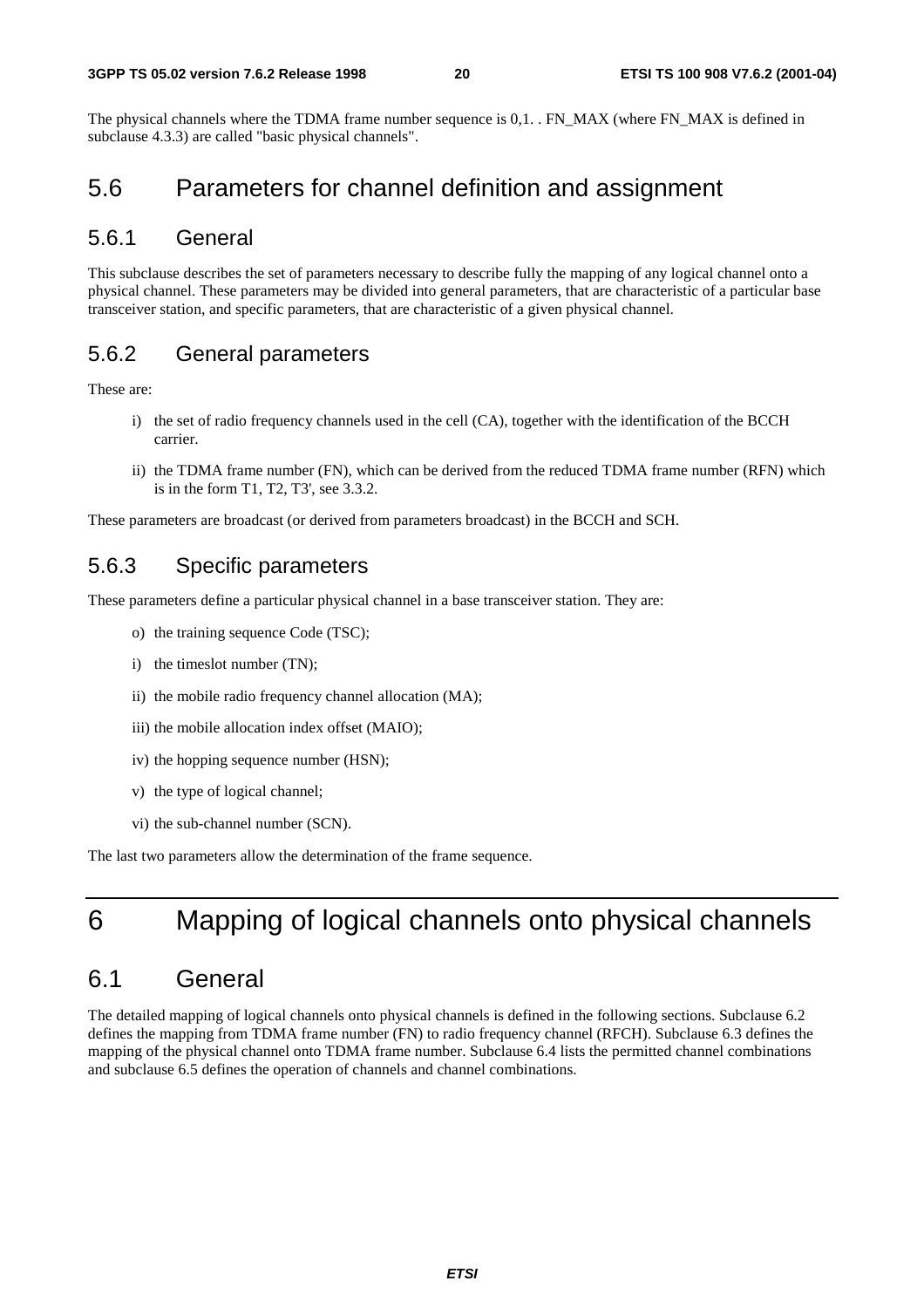### 6.2 Mapping in frequency of logical channels onto physical channels

#### 6.2.1 General

The parameters used in the function which maps TDMA frame number onto radio frequency channel are defined in subclause 6.2.2. The definition of the actual mapping function, or as it is termed, hopping sequence generation is given in subclause 6.2.3.

In CTS, the specific mapping in frequency depends on the start condition defined by the parameters given in subclause 6.2.2. The hopping sequence generation for CTS is given in subclause 6.2.3.

#### 6.2.2 Parameters

The following parameters are required in the mapping from TDMA frame number to radio frequency channel for a given assigned channel.

General parameters of the BTS, specific to one BTS, and broadcast in the BCCH and SCH:

- i) CA: Cell allocation of radio frequency channels.
- ii) FN: TDMA frame number, broadcast in the SCH, in form T1, T2, T3' (see subclause 3.3.2).

Specific parameters of the channel, defined in the channel assignment message:

- i) MA: Mobile allocation of radio frequency channels, defines the set of radio frequency channels to be used in the mobiles hopping sequence. The MA contains N radio frequency channels, where  $1 \le N \le 64$ .
- ii) MAIO: Mobile allocation index offset.(0 to N-1, 6 bits).
- iii) HSN: Hopping sequence (generator) number (0 to 63, 6 bits).

In CTS, the following parameters are required in the mapping to radio frequency channel for a CTS-FP and CTS-MS pair. They are given by the CTS-FP to the CTS-MS during the non-hopping access procedure :

- i) VA: the vector *a* defines the elements which are used from the shift register to generate the codeword. The vector <u>a</u> shall be randomly chosen upon up to 16 non-repeating integer elements where  $0 \le a_i < 16$  and  $a_i \ne a_i$ for  $i \neq j$ .
- ii) VV: the elements of vector  $v$  are added modulo 2 to the codeword from the shift register. For vector  $v$ , up to 16 binary elements shall be chosen randomly.
- Note: The length of the vectors  $\alpha$  and  $\nu$  is dependent on the number of frequencies used for the hopping and can be truncated according to the number of frequencies used (see vi) below).
- iii) CSR: current shift register contents. In order that a CTS-MS is able to synchronize on a running hopping sequence the CTS-FP transmits the CSR.
- iv) TFHC1: value of counter TFHC1.
- v) TFHC2: value of counter TFHC2.
- vi) TFH carrier list (see GSM  $05.56$ ) : ordered list of frequencies, with 1<sup>st</sup> freq referenced by the frequency index 1, 2nd frequency referenced by the frequency index 2, etc.

The number of frequencies in the TFH carrier list, NF shall be computed. The number of elements to be taken from the vectors *a* and *v* shall be determined by the function  $\lceil \log_2 NF \rceil$ 

vii)VC: the vector *c* is the base sequence to map the codeword. It shall be randomly chosen upon NF nonrepeating integer elements:

 $c = \{c_0, c_1, \dots, c_{NF-1}\}, 0 \le c_i < NF$  and  $c_i \ne c_i$  for  $i \ne j$ .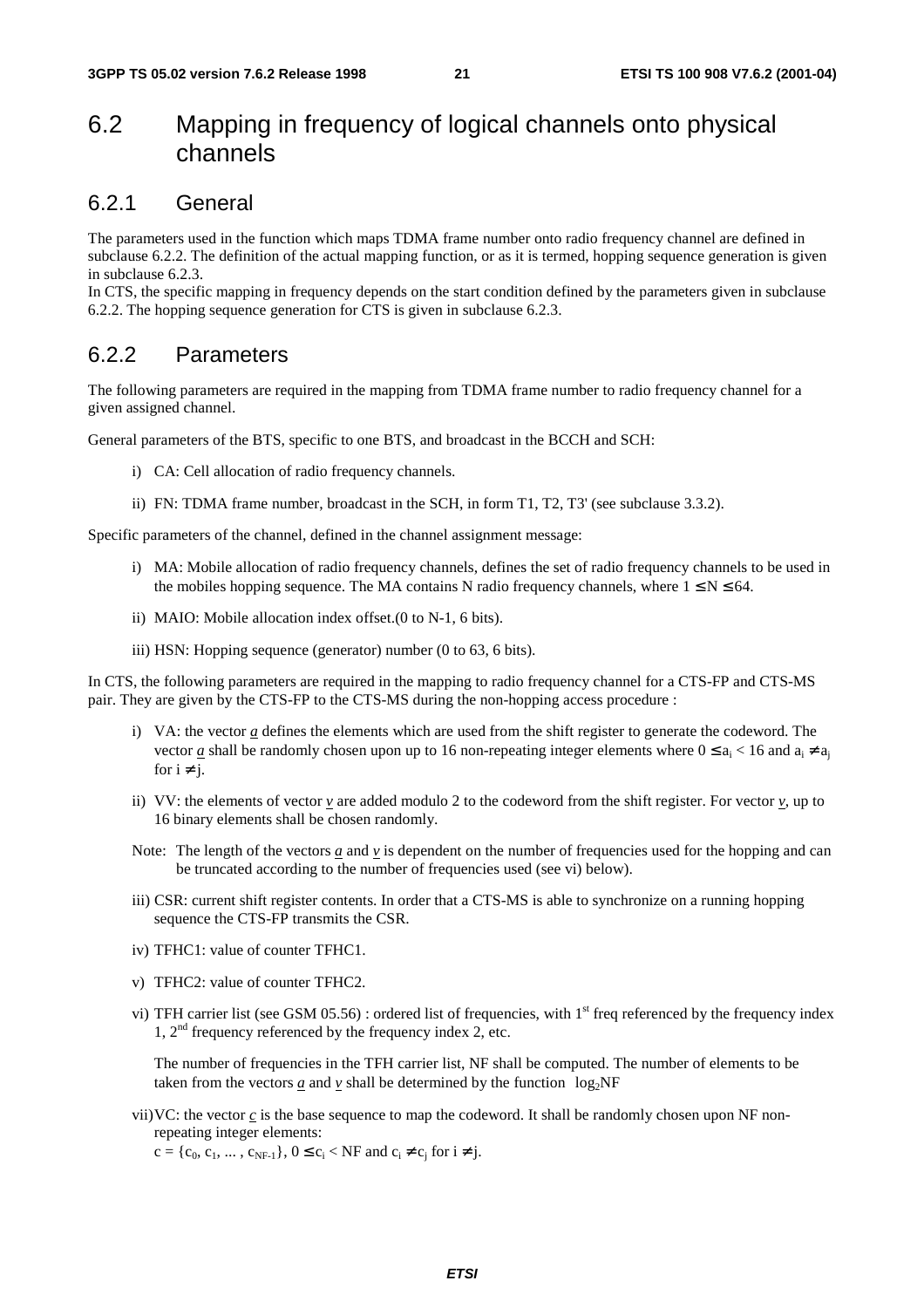### 6.2.3 Hopping sequence generation

For a given set of parameters, the index to an absolute radio frequency channel number (ARFCN) within the mobile allocation (MAI from 0 to N-1, where MAI=0 represents the lowest absolute radio frequency channel number (ARFCN) in the mobile allocation, ARFCN is in the range 0 to 7023 and the frequency value can be determined according to GSM 05.05 sec 2 with  $n=$  ARFCN), is obtained with the following algorithm:

**if**  $HSN = 0$  (cyclic hopping) **then**:

MAI, integer  $(0.. N-1)$  :  $MAI = (FN + MAIO)$  modulo N

**else**:

M, integer  $(0.. 152)$  :  $M = T2 + RNTABLE((HSN xor T1R) + T3)$ 

S, integer  $(0.. N-1)$  :  $M' = M$  modulo  $(2 \wedge NBIN)$ 

 $T' = T3$  modulo  $(2 \land NBIN)$ 

#### **if** M' < N **then**:

 $S = M'$ 

**else**:

 $S = (M' + T')$  modulo N

MAI, integer  $(0.. N-1)$  : MAI =  $(S + MAIO)$  modulo N

NOTE: Due to the procedure used by the mobile for measurement reporting when DTX is used, the use of cyclic hopping where (N)mod  $13 = 0$  should be avoided.

where:

T1R: time parameter T1, reduced modulo 64 (6 bits)

T3: time parameter, from 0 to 50 (6 bits)

T2: time parameter, from 0 to 25 (5 bits)

NBIN: number of bits required to represent  $N = INTEGR(log_2(N)+1)$ 

^: raised to the power of

xor: bit-wise exclusive or of 8 bit binary operands

RNTABLE: Table of 114 integer numbers, defined below:

| <b>Address</b> |      |      |      |      | <b>Contents</b> |     |      |      |      |      |
|----------------|------|------|------|------|-----------------|-----|------|------|------|------|
| 000009:        | 48.  | 98.  | 63.  |      | 36,             | 95. | 78.  | 102, | 94.  | 73,  |
| 010019:        | 0,   | 64.  | 25,  | 81.  | 76.             | 59. | 124. | 23.  | 104. | 100, |
| 020029:        | 101, | 47.  | 118, | 85.  | 18,             | 56. | 96.  | 86.  | 54.  | 2,   |
| 030039:        | 80.  | 34.  | 127, | 13,  | 6,              | 89. | 57.  | 103. | 12,  | 74.  |
| 040049:        | 55.  | 111. | 75.  | 38.  | 109,            | 71. | 112, | 29.  | 11.  | 88,  |
| 050059:        | 87.  | 19,  | 3.   | 68.  | 110,            | 26. | 33.  | 31.  | 8.   | 45.  |
| 060069:        | 82.  | 58.  | 40.  | 107. | 32.             | 5.  | 106. | 92,  | 62,  | 67,  |
| 070079:        | 77,  | 108. | 122, | 37.  | 60.             | 66. | 121, | 42.  | 51,  | 126. |
| 080089:        | 117. | 114. | 4,   | 90.  | 43,             | 52. | 53.  | 113, | 120, | 72,  |
| 090099:        | 16,  | 49.  | 7.   | 79.  | 119.            | 61. | 22.  | 84.  | 9.   | 97,  |
| 100109:        | 91.  | 15,  | 21.  | 24.  | 46,             | 39. | 93,  | 105. | 65.  | 70,  |
| 110113:        | 125, | 99.  | 17,  | 123, |                 |     |      |      |      |      |

The hopping sequence generation algorithm is represented diagrammatically in figure 6.

In CTS, the general structure of the hopping sequence generation algorithm is shown in figure 6a, with the example of vector  $\underline{a} = (a_0, a_1, a_2, a_3) = (5, 8, 2, 11)$  and NF = 9. It consists of a 16 bit linear feedback shift register and two counters. The shift register in the CTS-FP shall be initialized with a random number which shall not be zero. The counter TFHC1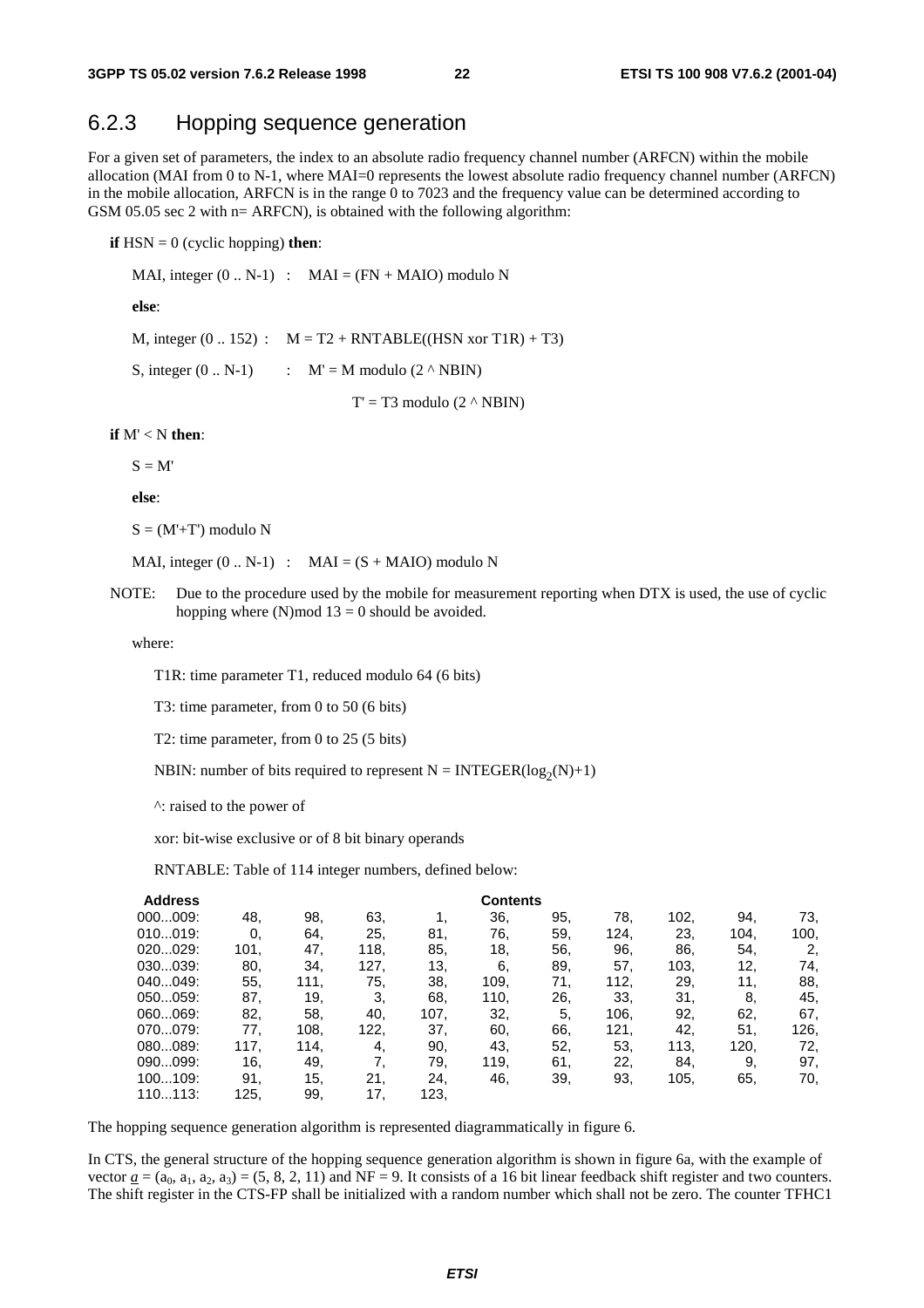counts modulo NF the number of TDMA frames. The overflow of this counter causes a shift in the shift register. The counter TFHC2 counts modulo NF the number of shifts.

The elements which are used from the shift register to generate the codeword are defined by the vector *a*. The codeword is built using a modulo 2 addition of these elements and the elements of vector *v* . Before mapping the codeword into a sequence, the value of the counter TFHC2 is added modulo NF. The mapping is done by a modulo NF addition to the base sequence *c*. This results in a sequence containing NF elements, each element representing one frequency index in the TFH list. The value of counter TFHC1 points to the current frequency index to use.

### 6.2.4 Specific cases

On the RFCH carrying a BCCH (C0), frequency hopping is not permitted on any timeslot supporting a BCCH according to table 3 of clause 7. A non-hopping radio frequency channel sequence is characterized by a mobile allocation consisting of only one radio frequency channel, i.e. with N=1, MAIO=0. In this instance sequence generation is unaffected by the value of the value HSN.

### 6.2.5 Change in the frequency allocation of a base transceiver station

The consequence of adding or removing a number of radio frequency channels in a base transceiver station is a modification of the cell allocation (CA) and the mobile allocation (MA). In order to achieve this without disruption to mobile stations with currently assigned channels it is necessary to send a message to all mobiles with assigned channels. The message, as defined in 04.08, will contain a new cell allocation (if necessary), mobile allocation and a time (in the form of a TDMA frame number) at which the change is to occur. A new cell allocation may not be necessary if channels are only being removed, and not added.

### 6.2.6 Frequency assignment in CTS

The CTSBCH (CTSBCH-FB and CTSBCH-SB) shall always be mapped on the CTSBCH RF channel (designated as C0 in Clause 7 Table 8).

The CTSPCH, CTSARCH and CTSAGCH shall be mapped on the predefined set of carriers called TFH carrier list (designated by C0... Cn in Clause 7 Table 8) by the CTS frequency hopping algorithm specified in subclauses 6.2.2 and 6.2.3. However, the CTSARCH and CTSAGCH shall be mapped on the CTSBCH RF channel for the specific case of the non-hopping access procedure specified in GSM 04.56 ; the block TDMA frame mapping for these exceptions is specified in Clause 7 Table 8. The methods for the determination of the CTSBCH RF channel and the TFH carrier list are defined in GSM 05.56.

The TCH, FACCH and SACCH used for a CTS dedicated connection shall always be mapped on the TFH carrier list (C0..Cn) by the CTS frequency hopping algorithm. However, one exception is specified in the case of the CTS enrolment and attachment of a CTS-MS (see GSM 04.56), where a non-hopping access procedure is used ; in these particular cases, the dedicated connection shall be used in non-hopping mode and the TCH, FACCH and SACCH shall be mapped on the CTSBCH RF channel (C0).

### 6.3 Mapping in time of logical channels onto physical channels

### 6.3.1 Mapping in time of circuit switched logical channels onto physical channels

#### 6.3.1.1 General

The mapping in time of circuit switched logical channels is defined in the tables of clause 7, which also defines the relationship of the air interface frames to the multiframe.

#### 6.3.1.2 Key to the mapping table of clause 7

The following relates to the tables of clause 7. The columns headed:

i) "Channel designation" gives the precise acronym for the channel to which the mapping applies.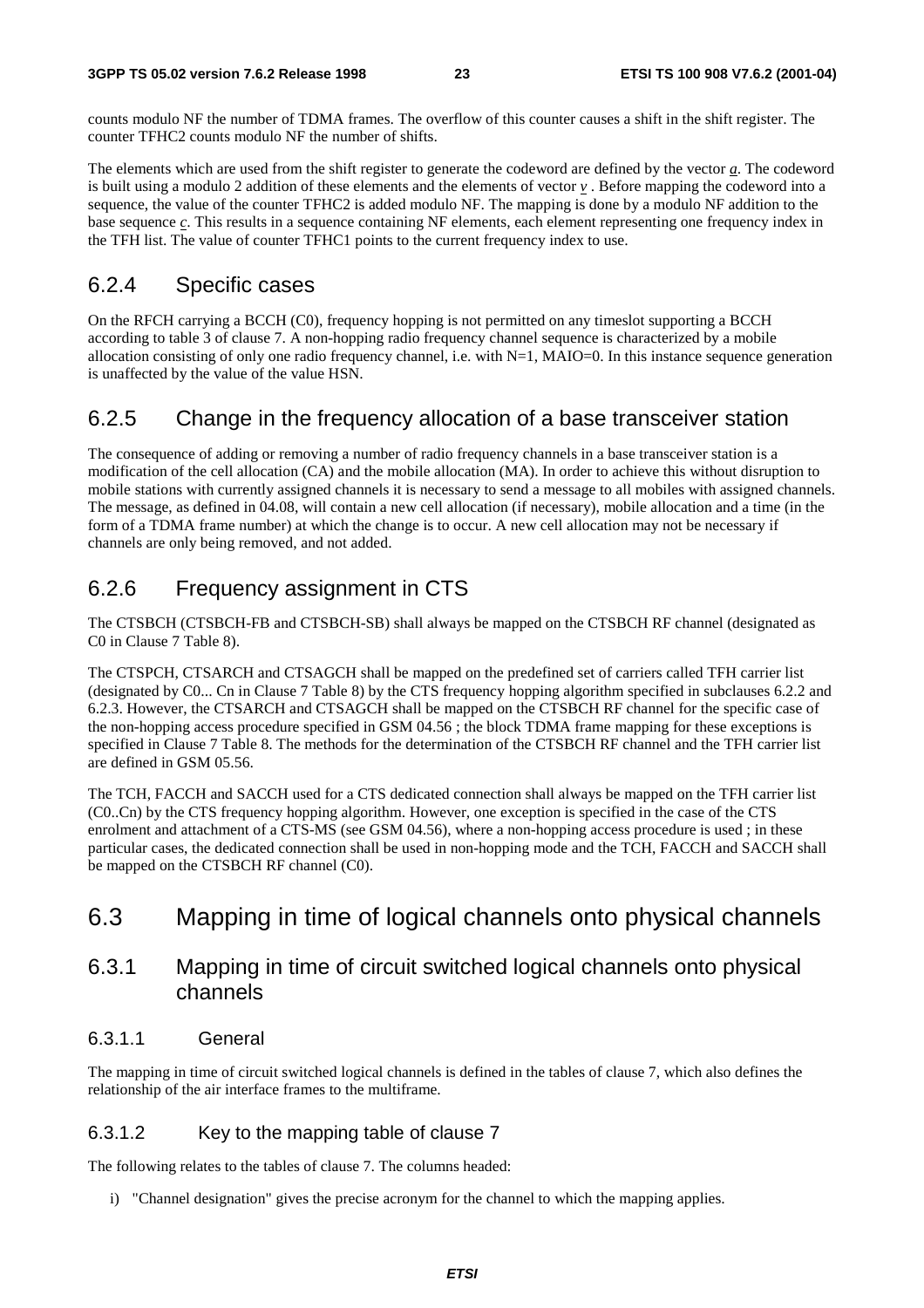- ii) "Sub-channel number" identifies the particular sub-channel being defined where a basic physical channel supports more than one channel of this type.
- iii) "Direction" defines whether the mapping given applies identically to downlink and uplink (D&U), or to downlink (D) or uplink (U) only.
- iv) "Allowable timeslots assignments" defines whether the channel can be supported on, or assigned to, any of the timeslots, or only on specific timeslots.
- v) "Allowable RF channel assignments" defines whether the channel can use any or all of the radio frequency channels in the cell allocation (CA), or only the BCCH carrier (C0). It should be noted that any allocated channel Cx within CA could be any radio frequency channel, and that no ordering of radio frequency channel number is implied. For example, allocated channel C0 need not have the lowest radio frequency channel number of the allocation.
- vi) "Burst type" defines which type of burst as defined in clause 5.2 is to be used for the physical channel.
- vii)"Repeat length in TDMA frames" defines how many TDMA frames occur before the mapping for the interleaved blocks repeats itself e.g. 51.
- viii) "Interleaved block TDMA frame mapping" defines, within the parentheses, the TDMA frames used by each interleaved block (e.g. 0..3). The numbers given equate to the TDMA frame number (FN) modulo the number of TDMA frames per repeat length; Therefore, the frame is utilized when:

TDMA frame mapping number  $=$  (FN)mod repeat length given

Where there is more than one block shown, each block is given a separate designation e.g. B0, B1. Where diagonal interleaving is employed then all of the TDMA frames included in the block are given, and hence the same TDMA frame number can appear more than once (see GSM 05.03). It should be noted that the frame mapping for the SACCH/T channel differs according to the timeslot allocated in order to lower the peak processing requirements of the BSS.

#### 6.3.1.3 Mapping of BCCH data

In order to facilitate the MS operation, it is necessary to transmit some System Information messages in defined multiframes and defined blocks within one multiframe, as follows (where  $TC = (FN DIV 51) \text{ mod } (8)$ ). Also for some System Information messages, the position where they are transmitted is contained in other System Information messages:

| <b>System Information Message</b> | Sent when $TC =$ | <b>Allocation</b> |
|-----------------------------------|------------------|-------------------|
| Type 1                            | 0                | <b>BCCH Norm</b>  |
| Type 2                            |                  | <b>BCCH Norm</b>  |
| Type 2 bis                        | 5                | <b>BCCH Norm</b>  |
| Type 2 ter                        | 5 or 4           | <b>BCCH Norm</b>  |
| Type 3                            | $2$ and $6$      | <b>BCCH Norm</b>  |
| Type 4                            | 3 and 7          | <b>BCCH Norm</b>  |
| Type 7                            |                  | <b>BCCH Ext</b>   |
| Type 8                            | 3                | <b>BCCH Ext</b>   |
| Type 9                            | 4                | <b>BCCH Norm</b>  |
| Type 13                           | 4                | <b>BCCH</b> norm  |
|                                   | or               |                   |
|                                   | 0                | <b>BCCH Ext</b>   |
| Type 16                           | 6                | <b>BCCH</b> Ext   |
| Type 17                           | $\overline{c}$   | <b>BCCH</b> Ext   |

This subclause defines requirements on minimum scheduling: the network may send any System Information message when sending of a specific System Information message is not required. The following rules apply:

- i) BCCH Ext may share the resource with PCH and AGCH (see subclause 6.5.1).
- ii) System Information Type 1 need only be sent if frequency hopping is in use or when the NCH is present in a cell. If the MS finds another message when  $TC = 0$ , it can assume that System Information Type 1 is not in use.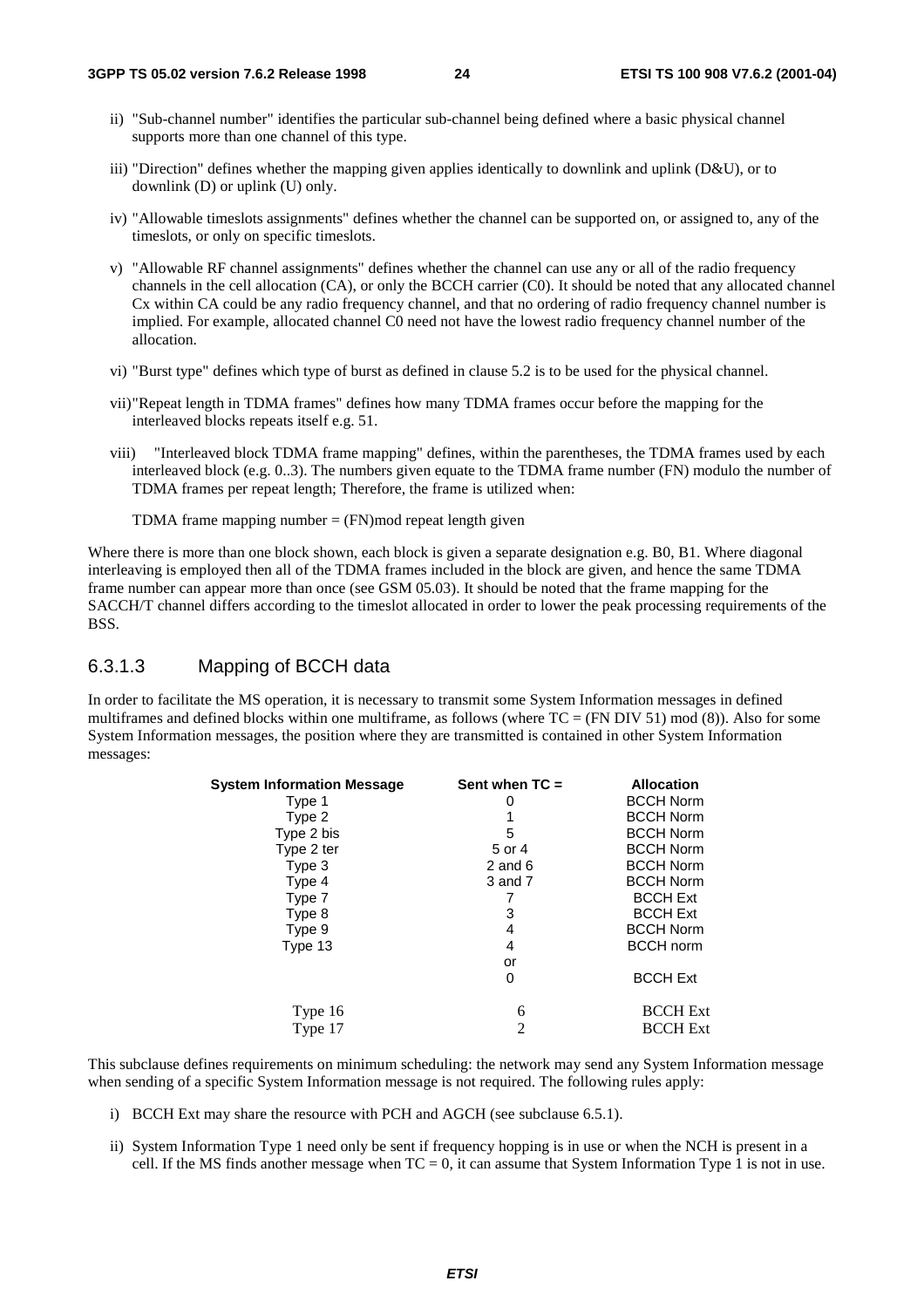- iii) System information type 2 bis or 2 ter messages are sent if needed, as determined by the system operator. If only one of them is needed, it is sent when  $TC = 5$ . If both are needed, 2bis is sent when  $TC = 5$  and 2ter is sent at least once within any of 4 consecutive occurrences of  $TC = 4$ . A SI 2 message will be sent at least every time  $TC = 1$ .
- iv) The definitions of BCCH Norm and BCCH Ext are given in clause 7 table 3 of 5.
- v) Use of System Information type 7 and 8 is not always necessary. It is necessary if System Information type 4 does not contain all information needed for cell selection and reselection.
- vi) System Information type 9 is sent in those blocks with  $TC = 4$  which are specified in system information type 3 as defined in GSM 04.08.
- System Information type 13 is only related to the GPRS service. System Information Type 13 need only be sent if GPRS support is indicated in one or more of System Information Type 3 or 4 or 7 or 8 messages. These messages also indicate if the message is sent on the BCCH Norm or if the message is transmitted on the BCCH Ext. In the case that the message is sent on the BCCH Norm, it is sent at least once within any of 4 consecutive occurrences of TC=4.
- ix) System Information type 16 and 17 are only related to the SoLSA service.

All the allowable timeslot assignments in a frame (see table 3 of 7 in clause 7) shall contain the same information.

#### 6.3.1.4 Mapping of SID Frames

When the DTX mode of operation is active, it is required to transmit Silence Descriptor (SID) information, or equivalent dummy information, during the SACCH/T block period (104 TDMA frames). As the SID frames do not constitute a logical channel and their use is specific to DTX operation, the mapping of SID frames onto the TDMA frames is specified in GSM 05.08.

### 6.3.2 Mapping in time of packet logical channels onto physical channels

#### 6.3.2.1 General

A physical channel allocated to carry packet logical channels is called a packet switched channel (PDCH). A PDCH shall carry packet logical channels only.

Packet switched logical channels are mapped dynamically onto a 52-multiframe.

The 52-multiframe consists of 12 blocks of 4 consecutive frames, 2 idle frames and 2 frames used for the PTCCH (see GSM 05.10 and 03.64), as shown in Figure 9. A block allocated to a given logical channel comprises of one radio block or, in uplink only, 4 random access bursts. The type of channel may vary on a block by block basis. Table 6 in clause 7, indicates the frame numbers for each of the blocks (B0...B11) transmitted in the multiframe. The ordered list of block is defined as B0, B6, B3, B9, B1, B7, B4, B10, B2, B8, B5, B11.

In the downlink direction, the logical channel type shall be indicated by the message type contained in the block header part.

In the uplink part for channels other than PACCH transmitted as access bursts or PRACH, the logical channel type shall be indicated by the message type contained in the block header part. For PACCH transmitted as access bursts, the logical channel type is indicated by the corresponding polling message on the downlink (see 04.60). For the PRACH case the logical channel type is indicated by the USF (See GSM 04.60), set on the downlink on a block by block basis.

#### 6.3.2.2 Mapping of the uplink channels

#### 6.3.2.2.1 Mapping of uplink packet traffic channel (PDTCH/U) and PACCH/U

The PDCH's where the MS may expect occurrence of its PDTCH/U(s) or PACCH/U for a mobile originated transfer is indicated in resource allocation messages (see GSM 04.60). PACCH/U shall be allocated respecting the resources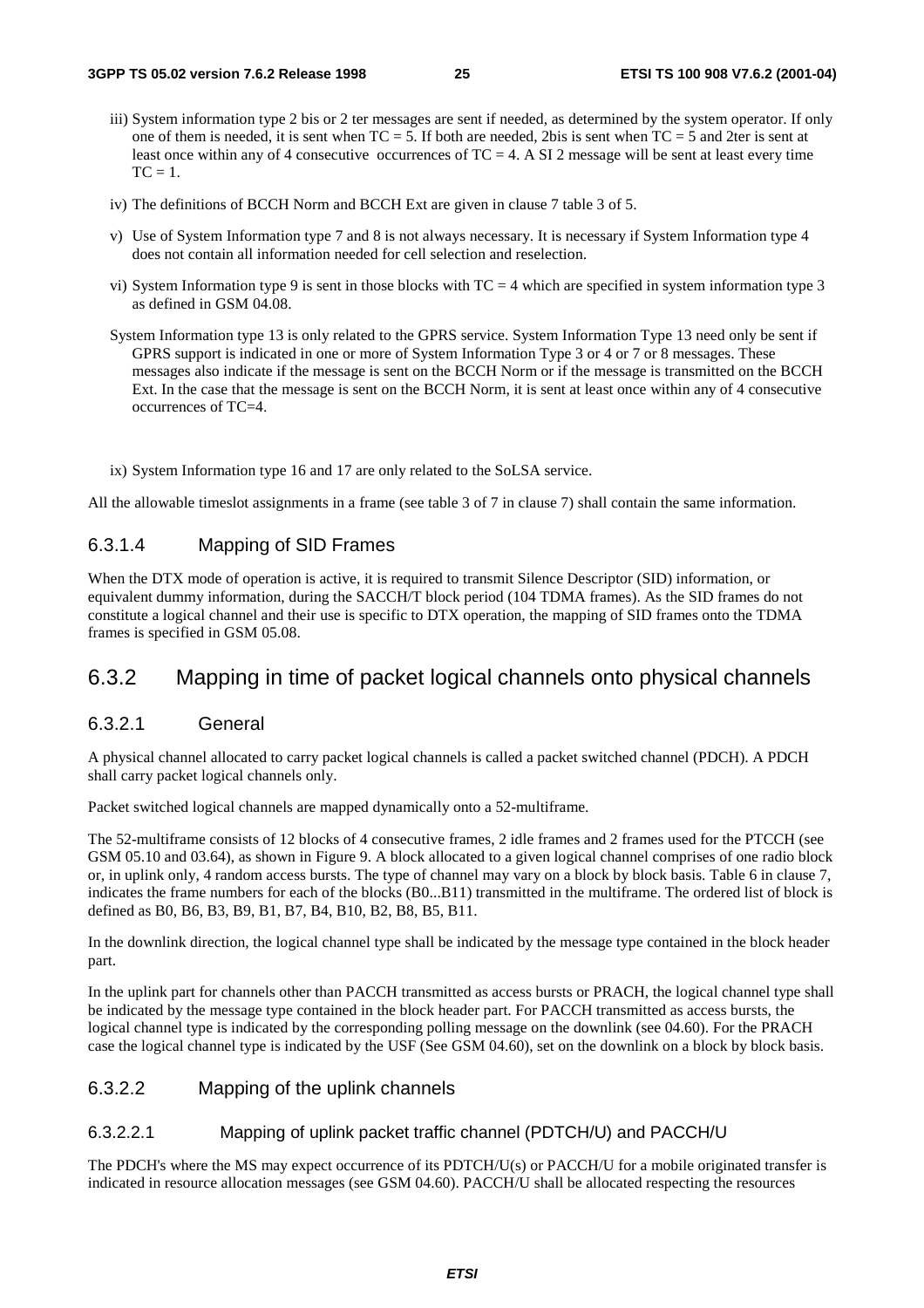allocated to the MS and the MS multislot class. For each PDCH allocated to the MS, an Uplink State Flag (R0... R7) is given to the MS.

The occurrence of the PDTCH/U and/or the PACCH/U at given block(s) Bx (where  $Bx = B0...B11$ ) in the 52multiframe structure for a given MS on a given PDCH shall be indicated by the value of the Uplink State Flag (USF) contained in the header of the preceding block transmitted in the downlink of the same PDCH, that is to say  $B(x-1)$  in the same multiframe if  $x\geq 1$  or  $B(11)$  in the previous multiframe if  $x=0$ . If the USF in block  $B(x-1)$  indicates that block  $B(x)$  shall be used by an MS for which the USF\_GRANULARITY is set to 1 (corresponding to 4 blocks) in the last assignment message, that MS shall also use the three following blocks. The USF corresponding to the last three blocks shall be set to an unused value. The MS may transmit a PDTCH block or a PACCH block on any of the uplink blocks used by the MS. The occurrence of the PACCH/U associated to a PDTCH/D shall be indicated by the network by polling the MS (see GSM 04.60).

NOTE: this subclause specifies how the network shall signal that the MS is allowed to use the uplink. The operation of the MS is specified in GSM 04.60. In particular cases of fixed allocation or extended dynamic allocation the MS may not need to monitor the USF on all allocated PDCHs.

#### 6.3.2.2.2 Mapping of the Packet Timing Advance Control Channel (PTCCH/U)

The PDCH carrying the PTCCH/U of one MS is defined in the resource allocation message (see GSM 04.60). PTCCH/U shall be mapped to one of the time slots where PDTCH(s) are allocated to the MS. PTCCH/U shall be allocated respecting the resources allocated to the MS and the MS multislot class. An MS shall be allocated a subchannel of the PTCCH/U (0...15) as defined in Clause 7 table 6, where the sub-channel number is equal to the Timing Advance Index (TAI) indicated in the resource allocation message (see GSM 04.60).

#### 6.3.2.2.3 Mapping of the uplink PCCCH i.e. PRACH

The mapping of the PRACH is defined in clause 7 table 6, where the possible blocks are indicated. The PRACH is dynamically allocated in groups of four PRACH blocks By  $(y=4x+i, i=0, \ldots, 3)$  corresponding to one PDCH block Bx (x=0,...,11), indicated by USF=FREE in the same way as defined for PDTCH/U (see subclause 6.3.2.2.1).

Optionally, a subset of the blocks Bx can be allocated to PRACH in a fixed way. The number of allocated blocks is indicated by the parameter BS\_PRACH\_BLKS broadcast on the PBCCH, where BS\_PRACH\_BLKS=0...12. The blocks are allocated according to the ordered list defined in subclause 6.3.2.1. The blocks shall also be indicated by the USF=FREE. The MS may choose to use the BS\_PRACH\_BLKS or USF to determine the fixed allocated part of PRACH.

#### 6.3.2.3 Mapping of the downlink channels

#### 6.3.2.3.1 Mapping of the (PDTCH/D) and PACCH/D

The PDCH where the MS may expect occurrence of its PDTCH/D(s) for a mobile terminated transfer or its PACCH/D, for both mobile originated and mobile terminated transfer are indicated in resource allocation messages (see GSM 04.60). The logical channel type shall be indicated in the block header. The mobile owner of the PDTCH/D or PACCH/D shall the indicated by the TFI (Temporary Frame Identifier) (see GSM 04.60).

#### 6.3.2.3.2 Mapping of the PTCCH/D

The PTCCH/D is mapped as defined in Clause 7 table 6. The PTCCH/D carries signalling messages including timing advance information for MSs sharing the PTCCH/U on the same PDCH.

#### 6.3.2.3.3 Mapping of the PBCCH

The PBCCH is mapped onto one PDCH only, indicated in the BCCH. The PBCCH is mapped on BS\_PBCCH\_BLKS blocks (where 1≤BS\_PBCCH\_BLKS≤4) per multiframe, according to the ordered list described in subclause 6.3.2.1. The blocks allocated are specified in Clause 7 table 6. The parameter BS\_PBCCH\_BLKS is broadcast on PBCCH in block B0 (see subclause 3.3.2.4).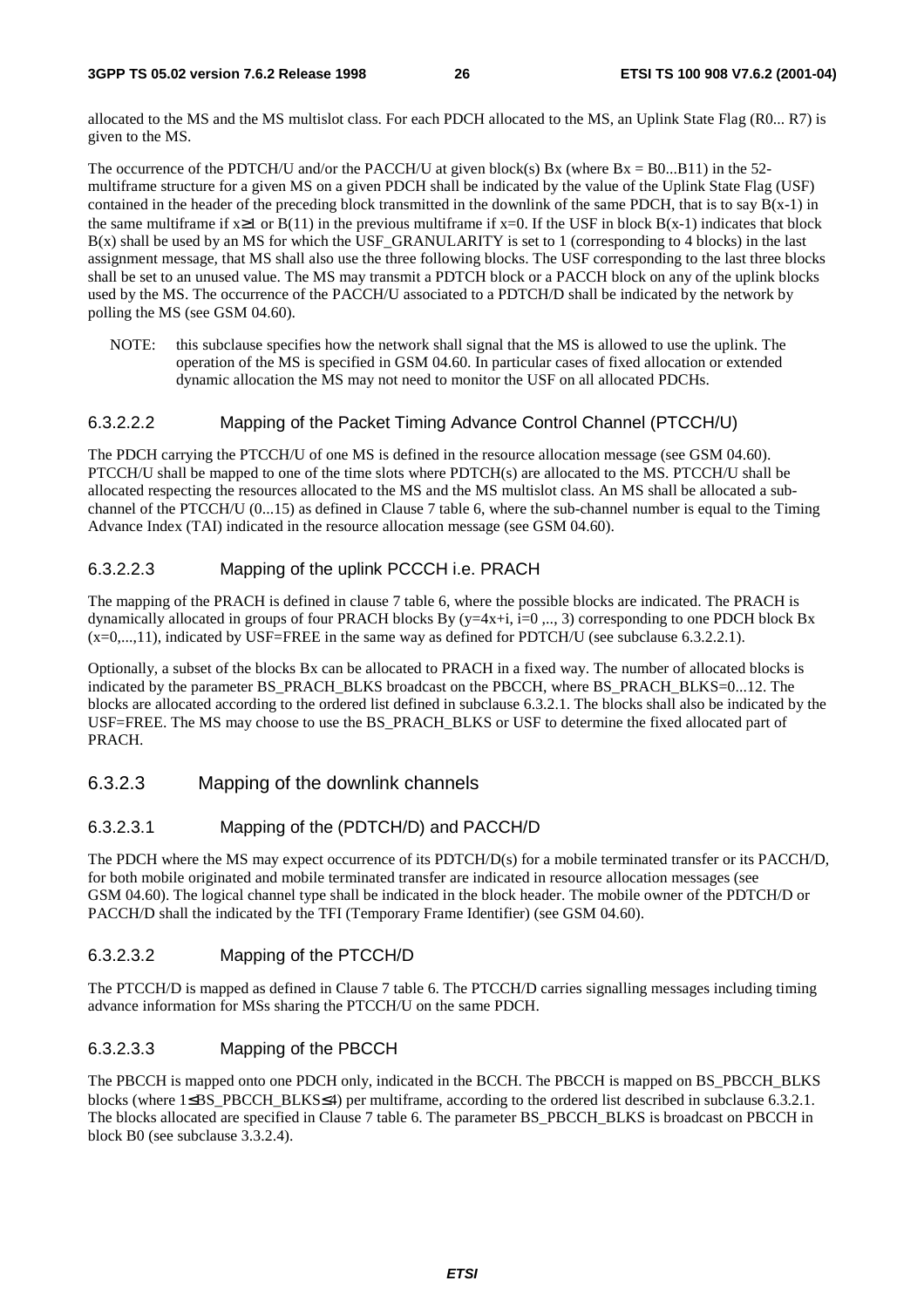#### 6.3.2.3.4 Mapping of the PCCCH

The PCCCH and its different logical channels (PAGCH, PPCH, PNCH) and the PDTCH and PACCH can be mapped dynamically and are identified by the message header. The configuration is partly fixed by some parameters broadcast by the PBCCH and defined in subclause 3.3.2.4:

- a) BS\_PBCCH\_BLKS, that defines the number of PBCCH blocks per multiframe, according to the ordered list described in subclause 6.3.2.1, on the PDCH that carries PBCCH.
- b) BS\_PAG\_BLKS\_RES, that defines the number of blocks in addition to BS\_PBCCH\_BLKS, according to the ordered list described in subclause 6.3.2.1, where paging shall not occur on every PDCH that carries PCCCH.

If PBCCH is allocated on timeslot k, PCCCHs shall be allocated only on timeslots n where n>k-4 and 0≤n≤7 in order to provide time for the MS to switch from PBCCH to PCCCH.

#### 6.3.2.4 Mapping of PBCCH data

In order to facilitate the MS operation, the network is required to transmit certain types of Packet System Information (PSI) messages in specific multiframes and specific PBCCH blocks within the multiframes. The occurrence of the PSI1 message is defined by TC = (FN DIV 52) mod PSI1\_REPEAT\_PERIOD, where PSI1\_REPEAT\_PERIOD (range 1 -16) is indicated in the SI13 message on BCCH, the PSI 1 message on PBCCH and, if present, in the Neighbour Cell parameters in PSI3 and PSI3bis messages sent on serving cell PBCCH.

The PSI1 message is transmitted at  $TC = 0$  according to rule i) and ii) below.

The PSI messages other than the PSI1 message are divided into two groups of PSI messages. One group of PSI messages is transmitted with a low repetition rate and a second group is transmitted with a high repetition rate.

The number of PSI message instances sent with high repetition rate is indicated by the parameter PSI\_COUNT\_HR (range 0 to 16) in the PSI1 message. The PSI messages in this group are sent according to rule iii) below.

The number of PSI message instances sent with low repetition rate is indicated by the parameter PSI\_COUNT\_LR (range 0 to 63) in the PSI1 message. The PSI messages in this group are sent according to rule iv) below.

The following rules apply:

- i) PSI1 shall be sent in block B0 when  $TC = 0$
- ii) If the value of the parameter BS\_PBCCH\_BLKS is greater than 1, the PSI1 shall also be sent in block B6 when  $TC = 0$ .
- iii) The PSI messages in the group sent with high repetition rate shall be sent in a sequence determined by the network and starting at  $TC = 0$ , using the PBCCH blocks within each multiframe, in the order of occurrence, which are not occupied according to rule i) or ii). The sequence of these PSI messages shall be repeated starting at each occurrence of  $TC = 0$ .
- iv) The PSI messages in the group sent with low repetition rate shall be sent in a sequence determined by the network and continuously repeated, using the PBCCH blocks within each multiframe, in the order of occurrence, which are not occupied according to rules i) to iii). The sequence of these PSI messages shall be restarting at FN  $= 0.$

If there are multiple instances of a particular type of PSI message (See GSM 04.60), they shall all be sent within same group of PSI messages according to either rule iii) or iv) above. They shall be sent in a single sequence in the ascending order of the message instance number of that type of PSI message.

The same PSI message shall not occur twice within the lists defined by PSI\_COUNT\_LR and PSI\_COUNT\_HR

A full set of Packet System Information messages contains one consistent set of the messages included in PSI\_COUNT\_LR and one consistent set of the messages included in PSI\_COUNT\_HR plus the PSI1 message.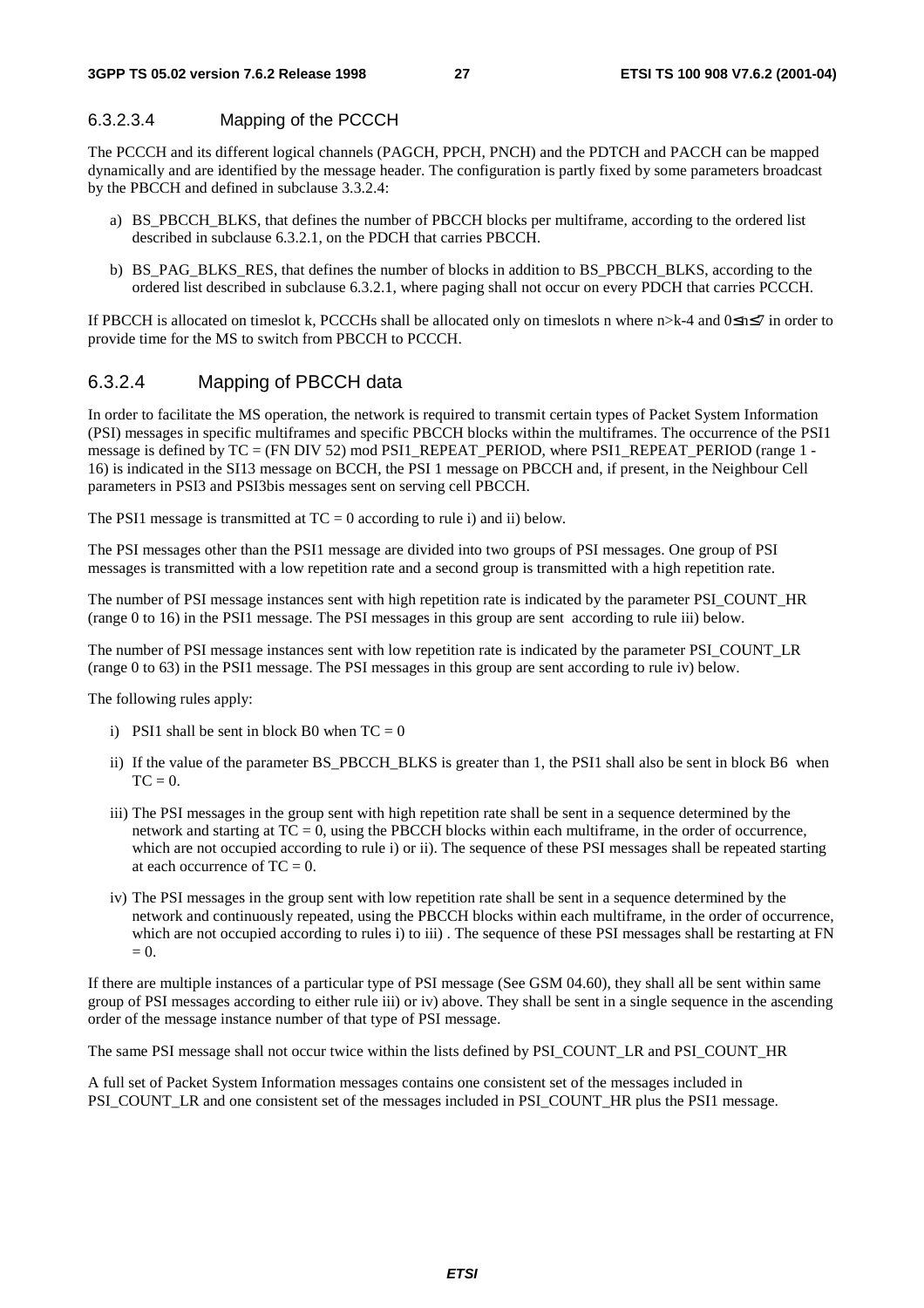NOTE: The parameters BS\_PBCCH\_BLKS and PSI1\_REPEAT\_PERIOD\_shall be selected by the network such that all PSI message present in the cell can be sent according to rules i) to iv) above. It is the responsibility of the network to optimise the broadcast of the PSI messages so that the MS can find the important parameters for cell re-selection and access as fast as possible without unnecessary power consumption. The PSI mapping scheme information can be utilised by the MS to estimate the actual minimum cell reselection time.

### 6.3.3 Mapping in time of CTS control channels onto physical channels

The mapping in time of CTS control channels is defined in the table 8 of clause 7, which also defines the relationship of the air interface TDMA frames to the multiframe.

The timeslot assignment of the CTS control channel is defined hereafter.

#### 6.3.3.1 CTSBCH timeslot assignment

For the CTSBCH**,** a procedure of timeslot shifting from one 52-multiframe to another is defined. The usage of this procedure is mandatory in CTS idle mode and optional in CTS dedicated mode. When the shifting procedure is not applied, the CTSBCH timeslot number shall be equal to the TNC broadcast in the current 52-multiframe CTSBCH-SB.

The following parameters are required for the timeslot shifting procedure.

Parameters broadcast in the CTSBCH-SB :

- a) TNI : initial timeslot number (0 to 7, 3 bits), defined by the three LSBs (BN3, BN2, BN1) of the FPBI (specified in GSM 03.03).
- b) TNSCN : timeslot number series couple number (0 to 31, 5 bits), defined by the 5 bits (BN8, ..., BN4) of the FPBI. Defines the couple of timeslot number circular series  $(TNS_{TNSCN,0}, TNS_{TNSCN,1})$  to be used to form the timeslot shifting sequence. See timeslot number series (TNS) definition in table below.

| <b>TNSCN</b> | TNS <sub>TNSCN,0</sub>       | TNS <sub>TNSCN,1</sub>                | <b>TNSCN</b> | TNS <sub>TNSCN,0</sub>       | $TNS_{TNSCN,1}$          |
|--------------|------------------------------|---------------------------------------|--------------|------------------------------|--------------------------|
| $\theta$     | (0, 1, 2, 4, 7, 5, 6, 3),    | (0, 3, 5, 7, 6, 2, 1, 4)              | 16           | $(0, 1, 5, 6, 7, 4, 3, 2)$ , | (0, 4, 7, 6, 2, 5, 1, 3) |
|              | $(0, 1, 2, 5, 3, 6, 7, 4)$ , | (0, 4, 1, 5, 7, 6, 3, 2)              | 17           | (0, 2, 1, 3, 6, 7, 5, 4)     | (0, 3, 7, 4, 1, 5, 6, 2) |
| 2            | $(0, 1, 2, 6, 5, 3, 7, 4)$ , | (0, 3, 6, 7, 5, 2, 4, 1)              | 18           | (0, 2, 1, 5, 6, 7, 4, 3)     | (0, 4, 7, 5, 1, 3, 6, 2) |
| 3            | $(0, 1, 2, 6, 7, 5, 4, 3)$ , | $\left[0, 3, 7, 4, 6, 2, 5, 1\right)$ | 19           | (0, 2, 3, 4, 7, 6, 5, 1)     | (0, 3, 1, 5, 2, 6, 7, 4) |
| 4            | $(0, 1, 3, 2, 5, 6, 7, 4)$ , | $\left[0, 4, 7, 6, 2, 1, 5, 3\right)$ | 20           | (0, 2, 3, 6, 7, 5, 1, 4)     | (0, 4, 7, 6, 3, 5, 2, 1) |
| 5            | $(0, 1, 3, 6, 7, 5, 2, 4)$ , | $\left[0, 3, 7, 4, 2, 6, 5, 1\right)$ | 21           | $(0, 2, 3, 7, 5, 6, 4, 1)$ , | (0, 3, 6, 2, 1, 5, 7, 4) |
| 6            | $(0, 1, 4, 2, 5, 6, 7, 3)$ , | (0, 2, 6, 3, 7, 5, 4, 1)              | 22           | (0, 2, 4, 7, 3, 6, 5, 1)     | (0, 3, 5, 6, 7, 4, 1, 2) |
| 7            | $(0, 1, 4, 2, 5, 7, 6, 3)$ , | (0, 4, 7, 3, 5, 6, 2, 1)              | 23           | (0, 2, 5, 3, 6, 7, 4, 1)     | (0, 3, 7, 6, 5, 1, 2, 4) |
| 8            | $(0, 1, 4, 2, 6, 5, 7, 3)$ , | (0, 2, 1, 5, 3, 6, 7, 4)              | 24           | (0, 2, 5, 3, 7, 6, 4, 1)     | (0, 3, 5, 1, 2, 6, 7, 4) |
| 9            | $(0, 1, 4, 5, 7, 3, 6, 2)$ , | (0, 3, 7, 6, 5, 2, 4, 1)              | 25           | (0, 2, 6, 3, 1, 5, 7, 4)     | (0, 3, 4, 7, 6, 5, 1, 2) |
| 10           | $(0, 1, 4, 6, 5, 7, 3, 2)$ , | $\left[0, 4, 7, 5, 1, 2, 6, 3\right)$ | 26           | $(0, 2, 6, 5, 1, 4, 7, 3)$ , | (0, 4, 5, 7, 6, 3, 1, 2) |
| 11           | $(0, 1, 4, 7, 3, 5, 6, 2)$ , | (0, 4, 2, 1, 5, 7, 6, 3)              | 27           | (0, 2, 6, 5, 3, 7, 4, 1)     | (0, 3, 6, 7, 5, 1, 2, 4) |
| 12           | $(0, 1, 4, 7, 6, 3, 5, 2)$ , | (0, 4, 2, 1, 5, 6, 7, 3)              | 28           | (0, 3, 5, 1, 2, 6, 7, 4)     | (0, 4, 7, 6, 5, 2, 3, 1) |
| 13           | $(0, 1, 5, 2, 4, 7, 6, 3)$ , | (0, 3, 7, 5, 1, 4, 6, 2)              | 29           | $(0, 3, 5, 2, 6, 7, 4, 1)$ , | (0, 4, 7, 3, 6, 5, 1, 2) |
| 14           | $(0, 1, 5, 2, 6, 4, 7, 3)$ , | 0, 3, 4, 5, 7, 6, 2, 1                | 30           | (0, 3, 6, 7, 4, 2, 5, 1)     | (0, 4, 1, 2, 6, 5, 7, 3) |
| 15           | (0, 1, 5, 6, 2, 4, 7, 3),    | (0, 3, 7, 6, 4, 5, 2, 1)              | 31           | $[0, 3, 7, 5, 6, 2, 4, 1)$ , | (0, 4, 7, 6, 3, 5, 1, 2) |

Subclause 6.3.3, table 1: TNS<sub>i,j</sub> definition

Parameters sent on a dedicated connection during the CTS-MS attachment :

a) TNSCO : TNS couple order (1 bit), defines together with TNSCN the ordered couple (TNS1, TNS2). if TNSCO = 0 then  $(TNS1, TNS2) = (TNS<sub>TNSCN.0</sub>, TNS<sub>TNSCN.1</sub>)$ if TNSCO = 1 then  $(TNS1, TNS2) = (TNS<sub>TNSCN,1</sub>, TNS<sub>TNSCN,0</sub>)$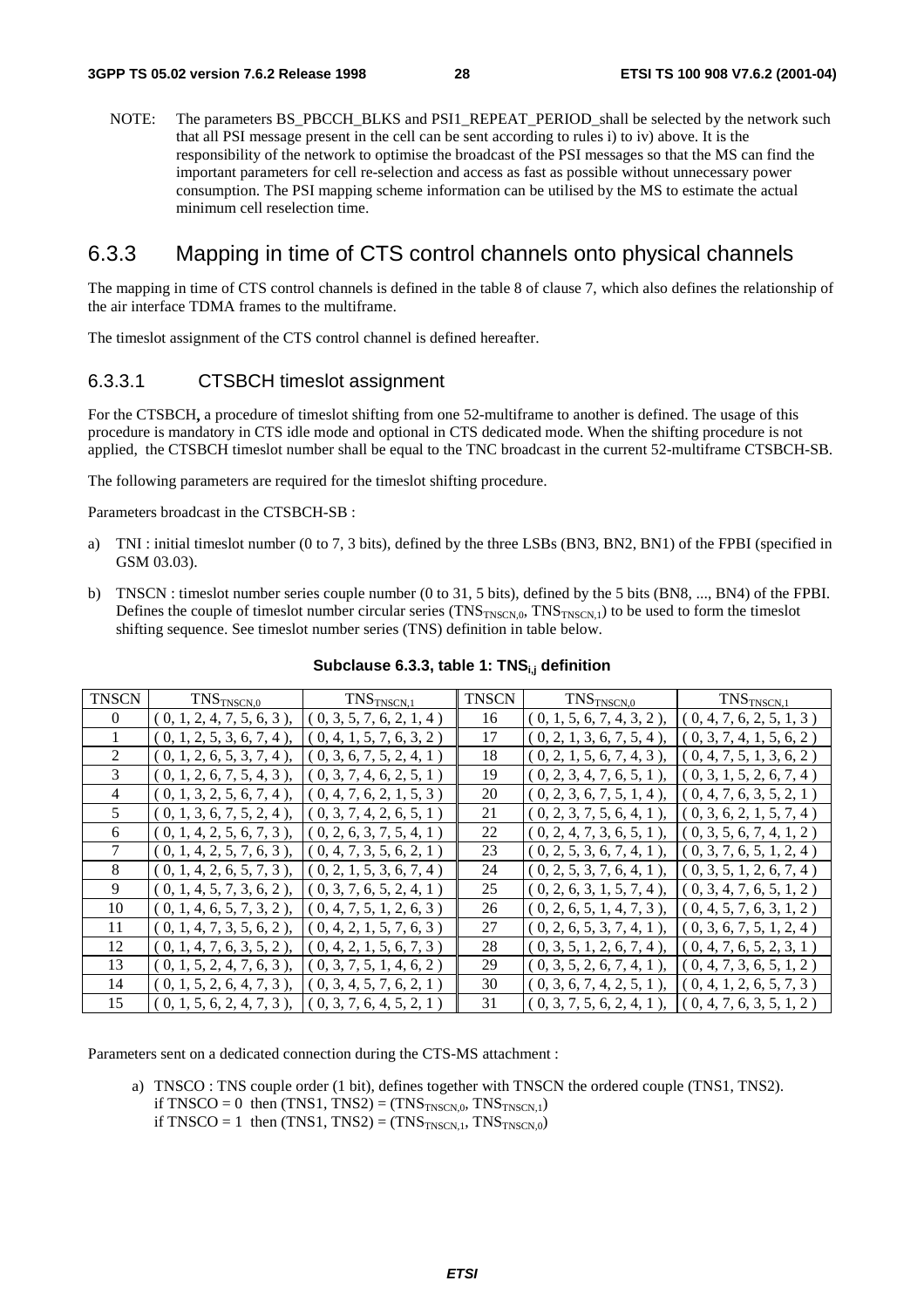- b) parameters to be used to form the timeslot shifting sequence.
	- x0 : 0 to 7, 3 bits
	- x1 : 0 to 7, 3 bits
	- x2 : 0 to 7, 3 bits
	- x3 : 0 to 7, 3 bits

For a given set of parameters, a unique timeslot shifting sequence of length of 8 x 51 52-multiframes is defined. The shifting sequence is repeated 128 times over the duration of a GSM hyperframe. It is divided into 8 sets of 51 52 multiframes. The structure of a set is explicitly shown on figure below:



**Subclause 6.3.3, Figure 1: Structure of timeslot shifting sequence**

A set is formed by interleaving segments of TNS1 and TNS2. The mapping of TNS1 and TNS2 segments onto a set is defined by the parameters  $x0$ ,  $x1$ ,  $x2$ ,  $x3$  as follows :

| for (FN div 52) mod $51 = 0$                               | to $71$             | a TNS1 segment is used |
|------------------------------------------------------------|---------------------|------------------------|
| for (FN div 52) mod $51 = 8$                               | to $7+x3$           | a TNS2 segment is used |
| for (FN div 52) mod $51 = 8+x3$                            | to $7+x3+x2$        | a TNS1 segment is used |
| for (FN div 52) mod $51 = 8+x3+x2$                         | to $7+x3+x2+x1$     | a TNS2 segment is used |
| for (FN div 52) mod $51 = 8 + x3 + x2 + x1$                | to $7+x3+x2+x1+x0$  | a TNS1 segment is used |
| for (FN div 52) mod $51 = 8 + x3 + x2 + x1 + x0$           | to $15+x3+x2+x1+x0$ | a TNS2 segment is used |
| for (FN div 52) mod $51 = 16+x3+x2+x1+x0$ to $23+x3+x2+x1$ |                     | a TNS1 segment is used |
| for (FN div 52) mod $51 = 24+x3+x2+x1$                     | to $31+x3+x2$       | a TNS2 segment is used |
| for (FN div 52) mod $51 = 32+x3+x2$                        | to $39+x3$          | a TNS1 segment is used |
| for (FN div 52) mod $51 = 40+x3$                           | to 47               | a TNS2 segment is used |
| for (FN div 52) mod $51 = 48$                              | to 50               | a TNS1 segment is used |
|                                                            |                     |                        |

- a) The TNS1 and TNS2 segments are extracted from TNS1 and TNS2 according to the following rules :
- b) The first CTSBCH TN used in a shifting sequence shall be the TNI.
- c) Two consecutive CTSBCH TN shall be separated by single circular shifts along TNS1 and TNS2.
- d) When changing from a TNSi segment to a TNSj segment, the last timeslot obtained from TNSi shall be followed by its immediate successor in TNSj.
- NOTE: The first timeslot of a set is obtained by three circular shifts in TNS1 with regard to the first timeslot of the previous set.

An example of the mapping of TNS1 and TNS2 onto the first set of the generated shifting sequence is given in annex C.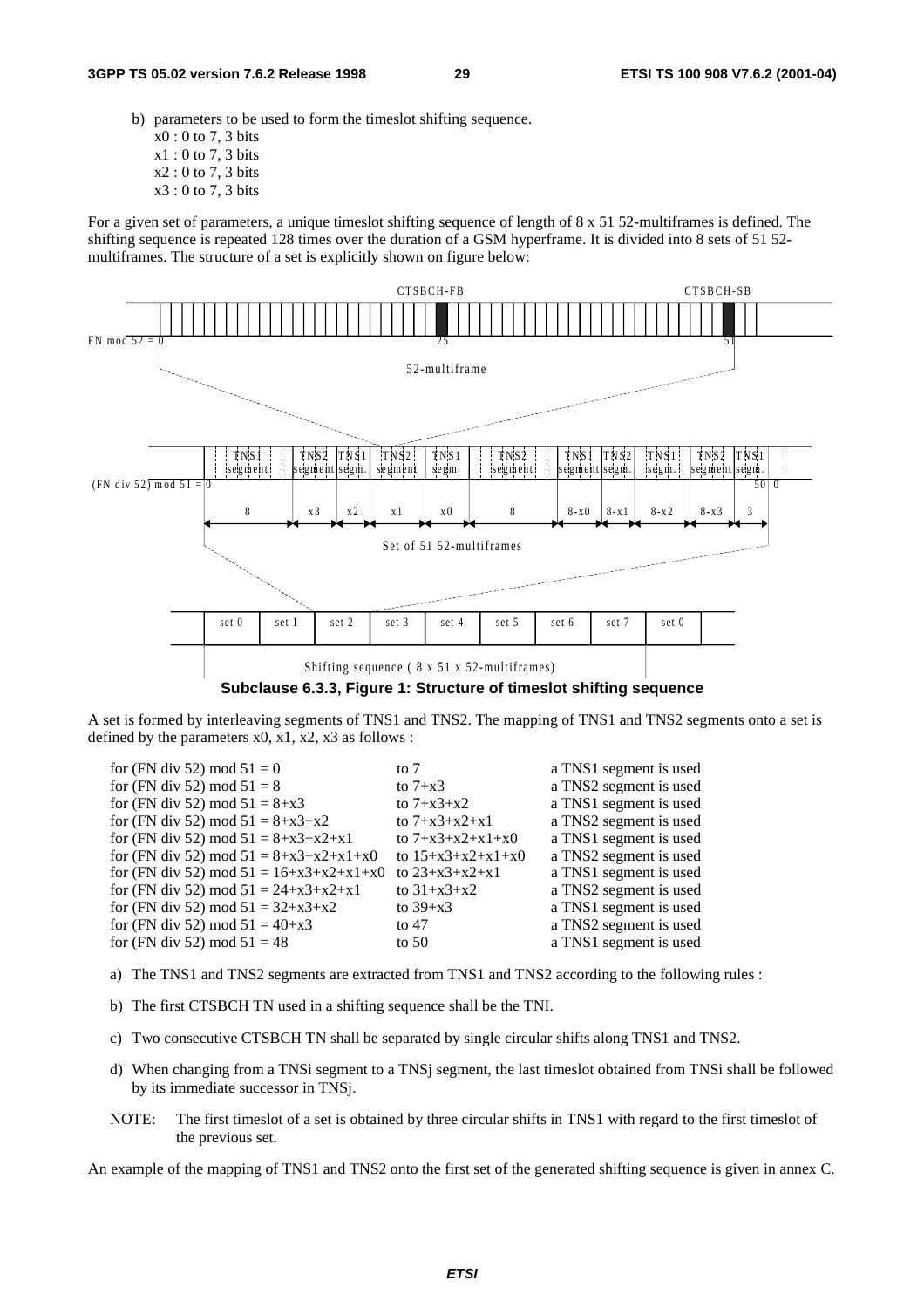#### 6.3.3.2 CTSPCH, CTSARCH and CTSAGCH timeslot assignment

For the CTSPCH, CTSARCH and CTSAGCH, the timeslot shall be assigned by the CTS-FP for each 52-multiframe. The timeslot number used for CTSPCH, CTSARCH and CTSAGCH shall be the TNC broadcast in the previous 52 multiframe CTSBCH-SB.

### 6.4 Permitted channel combinations

### 6.4.1 Permitted channel combinations onto a basic physical channel

The following are the permitted ways, as defined by GSM 04.03, in which channels can be combined onto basic physical channels (numbers appearing in parenthesis after channel designations indicate sub-channel numbers; channels and sub-channels need not necessarily be assigned):

- i) TCH/F + FACCH/F + SACCH/TF
- ii)  $TCH/H(0,1) + FACCH/H(0,1) + SACCH/TH(0,1)$
- iii)  $TCH/H(0,0) + FACCH/H(0,1) + SACCH/TH(0,1) + TCH/H(1,1)$
- iv) FCCH + SCH + BCCH + CCCH
- v)  $FCCH + SCH + BACH + CACH + SDCCH/4(0..3) + SACCH/C4(0..3)$
- vi) BCCH + CCCH
- vii)SDCCH/8(0 .7) + SACCH/C8(0 . 7)
- viii) TCH/F + FACCH/F + SACCH/M
- ix) TCH/F + SACCH/M
- x) TCH/FD + SACCH/MD
- xi) PBCCH+PCCCH+PDTCH+PACCH+PTCCH

```
xii)PCCCH+PDTCH+PACCH+PTCCH
```
xiii) PDTCH+PACCH+PTCCH

```
where C CCH = PCH + RACH + AGCH + NCH.
```

```
and PCCCH=PPCH+PRACH+PAGCH+PNCH.
```
xiv) CTSBCH + CTSPCH + CTSARCH + CTSAGCH

```
xv)CTSPCH + CTSARCH + CTSAGCH
```
- xvi) CTSBCH
- xvii) CTSBCH + TCH/F + FACCH/F + SACCH/CTS
- NOTE 1: Where the SMSCB is supported, the CBCH replaces SDCCH number 2 in cases v) and vii) above.
- NOTE 2: A combined CCCH/SDCCH allocation (case v) above) may only be used when no other CCCH channel is allocated.
- NOTE 3: Combinations viii), ix) and x) are used in multislot configurations as defined in subclause 6.4.2.
- NOTE 5: Combinations xiv), xv), xvi) and xvii) shall be used in CTS ; combinations xiv), xvi) and xvii) shall be mutually exclusive ; combinations xiv) and xv) shall also be mutually exclusive.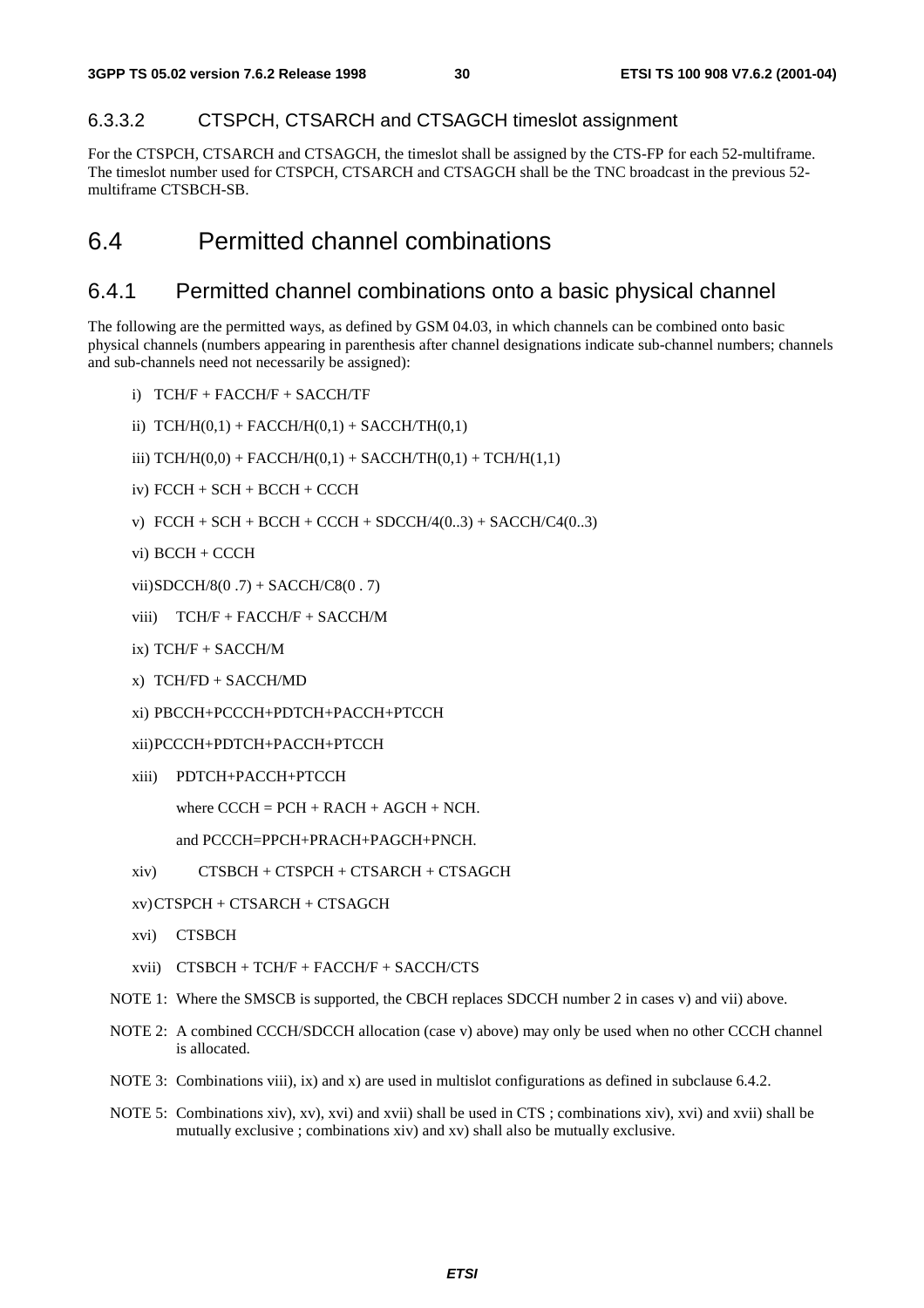### 6.4.2 Multislot configurations

A multislot configuration consists of multiple circuit or packet switched traffic channels together with associated control channels, allocated to the same MS. The multislot configuration occupies up to 8 basic physical channels, with different timeslots numbers (TN) but with the same frequency parameters (ARFCN or MA, MAIO and HSN) and the same training sequence (TSC).

#### 6.4.2.1 Multislot configurations for circuit switched connections

Two types of multislot configurations exists, symmetric and asymmetric. The symmetric case consists of only bidirectional channels. The asymmetric case consists of both bi-directional and unidirectional downlink channels.

The occupied physical channels shall consist of the following channel combinations as defined in subclause 6.4.1.

one main channel of type viii) +

x secondary channels of type  $ix$ ) +

y secondary channels of type x)

where  $0 \le x \le 7$ ,  $y = 0$  for symmetric multislot configuration  $0 \le x \le 6$ ,  $1 \le y \le 7$ ,  $x+y \le 7$  for asymmetric multislot configuration

The main channel is the bi-directional channel that carries the main signalling (FACCH and SACCH) for the multislot configuration. The position of the main channel is indicated by the allocation message (GSM 04.08). Secondary channels may be added or removed without changing the main channel.

The allocation of channels to a Multislot Configuration must always consider the multislot capability of the MS, as defined by the multislot class described in annex B.

There is no limitation in this TS to the possible TCH types (see subclause 3.2) which may be used in a Multislot Configuration.

High Speed Circuit Switched Data (HSCSD) is one case of multislot configuration. The full rate traffic channels of a HSCSD configuration shall convey the same user bit rate (see subclause 3.2.3).

NOTE: For the maximum number of timeslots to be used for a HSCSD, see GSM 03.34.

#### 6.4.2.2 Multislot configurations for packet switched connections

An MS may be allocated several PDTCH/Us or PDTCH/Ds for one mobile originated or one mobile terminated communication respectively. In this context allocation refers to the list of PDCH that may dynamically carry the PDTCHs for that specific MS. The PACCH may be mapped onto any of the allocated PDCHs. If there are m timeslots allocated for reception and n timeslots allocated for transmission, there shall be  $Min(m,n)$  reception and transmission timeslots with the same TN. For a multislot class 1 to 12 MS for a packet switched connection, Tra (see appendix B) shall always apply.

The occupied physical channels shall consist a combination of configurations xi, xii and xiii as defined in subclause 6.4.1. The network shall leave a gap of at least one radio block between the old and the new configuration, when the allocation is changed and PDCHs with the lowest numbered timeslot are not the same in the old and new configuration.

For multislot class type 1 MS, the gap shall be left in both uplink and downlink when the lowest numbered timeslot for the combined uplink and downlink configuration is changed. For multislot class type 2 MS, the gap shall be left in the link (uplink and/or downlink) where the lowest numbered timeslot has been changed.

### 6.5 Operation of channels and channel combinations

### 6.5.1 General

i) A base transceiver station must transmit a burst in every timeslot of every TDMA frame in the downlink of radio frequency channel C0 of the cell allocation (to allow mobiles to make power measurements of the radio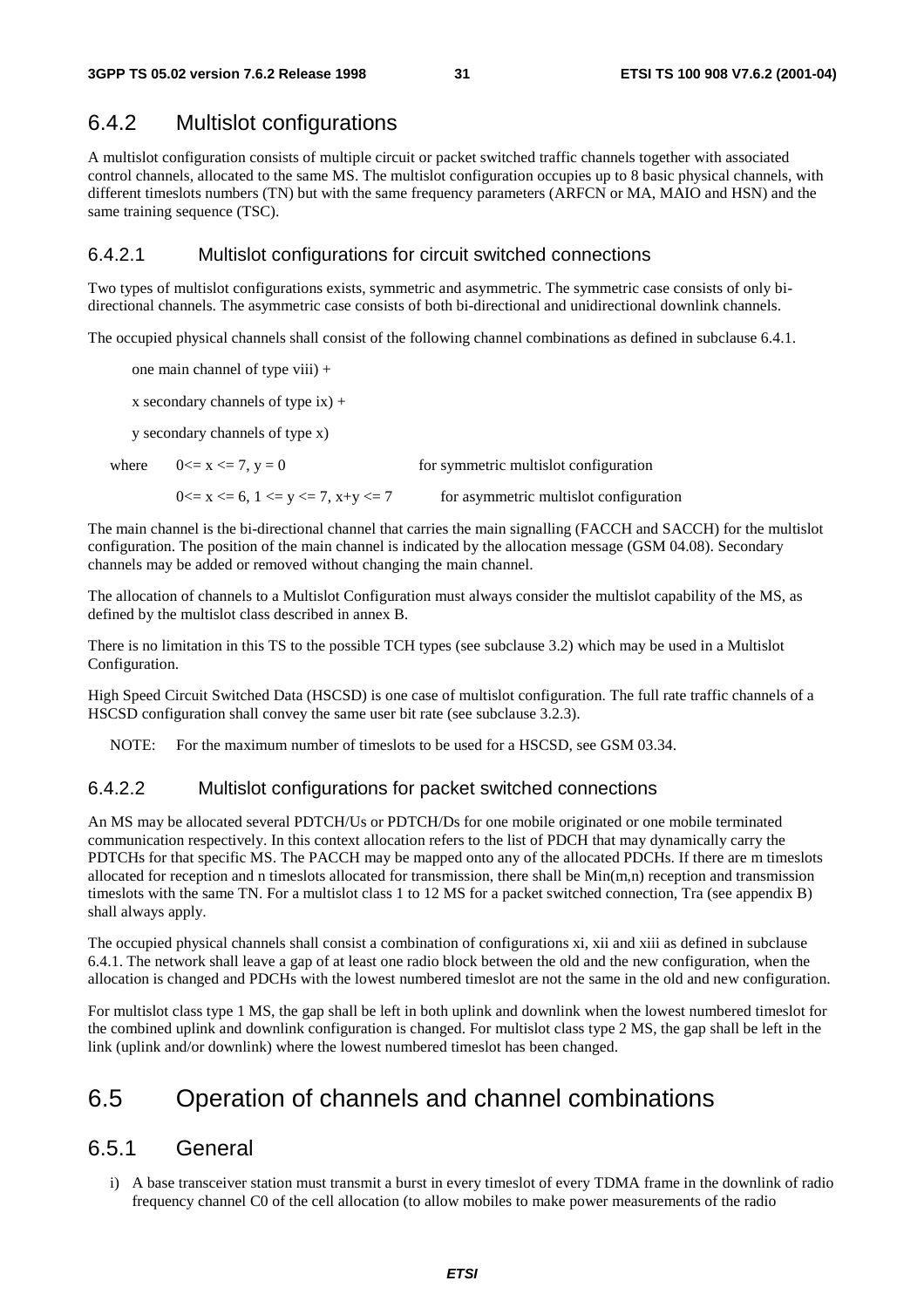frequency channels supporting the BCCH, see GSM 05.08). In order to achieve this requirement a dummy burst is defined in subclause 5.2.6 which shall be transmitted by the base transceiver station on all timeslots of all TDMA frames of radio frequency channel C0 for which no other channel requires a burst to be transmitted.

- ii) Timeslot number 0 of radio frequency channel C0 of the cell allocation must support either channel combinations iv) or v) in subclause 6.4.1. No other timeslot or allocated channel from the cell allocation is allowed to support channel combinations iv) or v) in subclause 6.4.1.
- iii) The parameter BS\_CC\_CHANS in the BCCH defines the number of basic physical channels supporting common control channels (CCCHs). All shall use timeslots on radio frequency channel C0 of the cell allocation. The first CCCH shall use timeslot number 0, the second timeslot number 2, the third timeslot number 4 and the fourth timeslot number 6. Each CCCH carries its own CCCH\_GROUP of mobiles in idle mode. Mobiles in a specific CCCH\_GROUP will listen for paging messages and make random accesses only on the specific CCCH to which the CCCH\_GROUP belongs. The method by which a mobile determines the CCCH\_GROUP to which it belongs is defined in subclause 6.5.2.
- iv) The parameter BS\_CCCH\_SDCCH\_COMB in the BCCH (see subclause 3.3.2) defines whether the common control channels defined are combined with  $SDCCH/4(0.3) + SACCH/C4(0.3)$  onto the same basic physical channel. If they are combined then the number of available random access channel blocks (access grant channel blocks and paging channel blocks; see following), are reduced as defined in table 5 of clause 7.
- v) The PCH, AGCH, NCH and BCCH Ext may share the same TDMA frame mapping (considered modulo 51) when combined onto a basic physical channel. The channels are shared on a block by block basis, and information within each block, when de-interleaved and decoded allows a mobile to determine whether the block contains paging messages, system information messages or access grants. However, to ensure a mobile satisfactory access to the system a variable number of the available blocks in each 51-multiframe can be reserved for access grants and system information messages, only. The number of blocks not used for paging (BS\_AG\_BLKS\_RES) starting from, and including block number 0 is broadcast in the BCCH (see subclause 3.3.2). As above the number of paging blocks per 51-multiframe considered to be "available" shall be reduced by the number of blocks reserved for access grant messages.

If system information messages are sent on BCCH Ext, BS\_AG\_BLKS\_RES shall be set to a value greater than zero.

Table 5 of clause 7 defines the access grant blocks and paging blocks available per 51-multiframe.

- vi) Another parameter in the BCCH, BS\_PA\_MFRMS indicates the number of 51-multiframes between transmissions of paging messages to mobiles in idle mode of the same paging group. The "available" paging blocks per CCCH are then those "available" per 51-multiframe on that CCCH (determined by the two above parameters) multiplied by BS\_PA\_MFRMS. Mobiles are normally only required to monitor every Nth block of their paging channel, where N equals the number of "available" blocks in total (determined by the above BCCH parameters) on the paging channel of the specific CCCH which their CCCH\_GROUP is required to monitor. Other paging modes (e.g. page reorganize or paging overload conditions described in GSM 04.08) may require the mobile to monitor paging blocks more frequently than this. All the mobiles listening to a particular paging block are defined as being in the same PAGING\_GROUP. The method by which a particular mobile determines to which particular PAGING\_GROUP it belongs and hence which particular block of the available blocks on the paging channel is to be monitored is defined in subclause 6.5.2.
- vii)An MS which has its membership of at least one voice group or voice broadcast call group set to the active state shall, in addition to monitoring the paging blocks as described above, monitor the notification channel, NCH. This logical channel is always mapped onto contiguous blocks reserved for access grants, in a position and number as given by the parameter NCP, defined in GSM 04.08, broadcast on the BCCH. The channel may be present when a cell supports voice group or voice broadcast calls. The coding of the various structural parameters described above in this subclause is not changed. Information within a block, when deinterleaved and decoded, allows the MS to determine whether the block contains access grant messages or notification messages.
- viii) In presence of PCCCH, the parameter BS\_PCC\_CHANS in the PBCCH defines the number of physical channels for packet data (PDCH) carrying PCCCH. The (P)BCCH shall in addition indicate the physical description of those channels. Each PCCCH carries its own PCCCH\_GROUP of MSs in GPRS attached mode. MS in a specific PCCCH GROUP will listen for paging messages and make random accesses only on the specific PCCCH to which the PCCCH\_GROUP belongs. The method by which an MS determines the PCCCH\_GROUP to which it belongs is defined in subclause 6.5.6.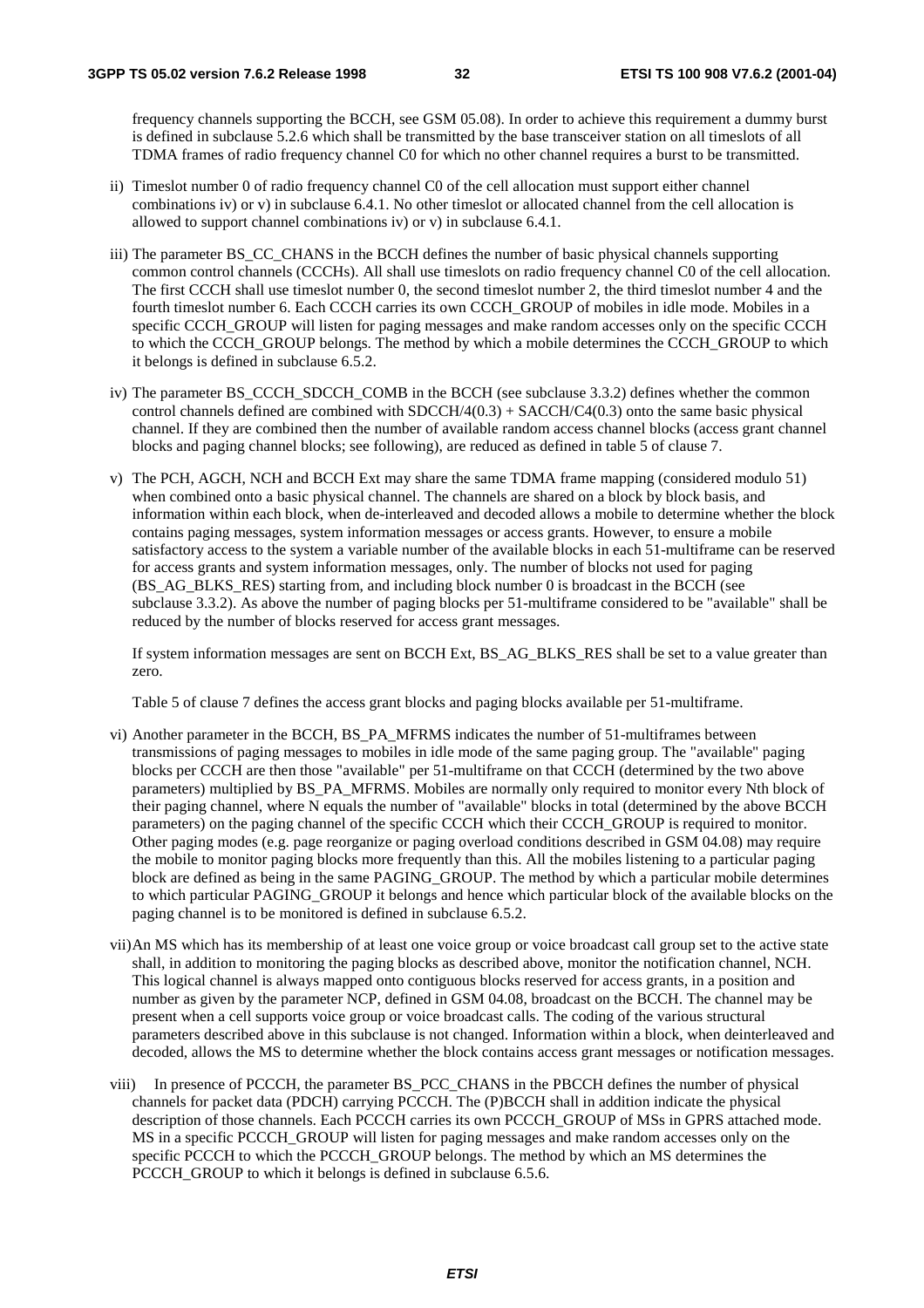- ix) In CTS, the CTSBCH (CTSBCH-SB and CTSBCH-FB) shall always be transmitted by the CTS-FP according to the rules defined in Clause 6 and Clause 7 Table 8.
- In CTS idle mode, a CTS-MS shall be assigned a CTS\_PAGING\_GROUP, as specified in subclause 6.5.7. Several CTS-MS can be assigned the same CTS\_PAGING\_GROUP. The CTS-MS shall determine the specific 52 multiframe where a paging block may be sent to it according to the rule defined in subclause 6.5.7, and shall listen to the CTSBCH of the previous 52-multiframe. In this 52-multiframe, the CTS-MS shall decode the CTSBCH-SB information bits : if the flag indicating the presence of a CTSPCH in the next 52-multiframe is properly set (see GSM 04.56), the CTS-MS shall listen to the next CTSPCH and read the paging block. With this method, it is not necessary to maintain on the physical channel the CTSPCH : the CTSPCH shall only be transmitted when a paging message shall be addressed to one or several CTS-MS in a CTS paging group.
- When using the CTSARCH, the CTS-MS shall send two bursts on the CTSARCH: these two bursts shall be sent on two successive frames and shall fulfil the mapping defined in subclause 7 Table 8, with the requirement of the first burst being sent in a TDMA frame with even FN. They shall contain the same access request message, which is specified in GSM 04.56. The first sent burst can be used by the CTS-FP to assess the path loss between the CTS-MS and itself, in order to effectively decode the second burst.

### 6.5.2 Determination of CCCH\_GROUP and PAGING\_GROUP for MS in idle mode

CCCH\_GROUP  $(0 \dots BS$  CC\_CHANS-1) =  $((IMSI \mod 1000) \mod (BS \CC \CHANS \times N))$  div N

PAGING\_GROUP  $(0.. N-1) = ((IMSI \mod 1000) \mod (BS\_CC\_CHANS \times N)) \mod N$ 

where

 $N =$  number of paging blocks "available" on one CCCH = (number of paging blocks "available" in a 51multiframe on one CCCH) x BS\_PA\_MFRMS.

IMSI = International Mobile Subscriber Identity, as defined in GSM 03.03.

mod = Modulo.

 $div =$  Integer division.

#### 6.5.3 Determination of specific paging multiframe and paging block index

The required 51-multiframe occurs when:

PAGING\_GROUP div (N div BS\_PA\_MFRMS) = (FN div 51) mod (BS\_PA\_MFRMS)

The index to the required paging block of the "available" blocks in the 51-multiframe:

Paging block index = PAGING\_GROUP mod (N div BS\_PA\_MFRMS)

where the index is then used with the look-up table 5 of clause 7 to determine the actual paging channel interleaved block to be monitored.

In GPRS non-DRX mode, the MS shall listen to all blocks of the CCCH channel.

### 6.5.4 Short Message Service Cell Broadcast (SMSCB)

When a short message service cell broadcast (SMSCB) message is to be sent, the message shall be sent on one of the two cell broadcast channels (CBCH): the basic and the extended cell broadcast channel in four consecutive multiframes using the block defined in table 3 of clause 7. The multiframes used for the basic cell broadcast channel shall be those in which TB = 0,1,2 and 3. The multiframes used for the extended cell broadcast channel shall be those in which TB = 4, 5, 6 and 7 where:

 $TB = (FN DIV 51)mod(8)$ 

The SMSCB header shall be sent in the multiframe in which  $TB = 0$  for the basic, and  $TB = 4$  for the extended cell broadcast channel. When SMSCB is in use, this is indicated within the BCCH data (see GSM 04.08), and the parameter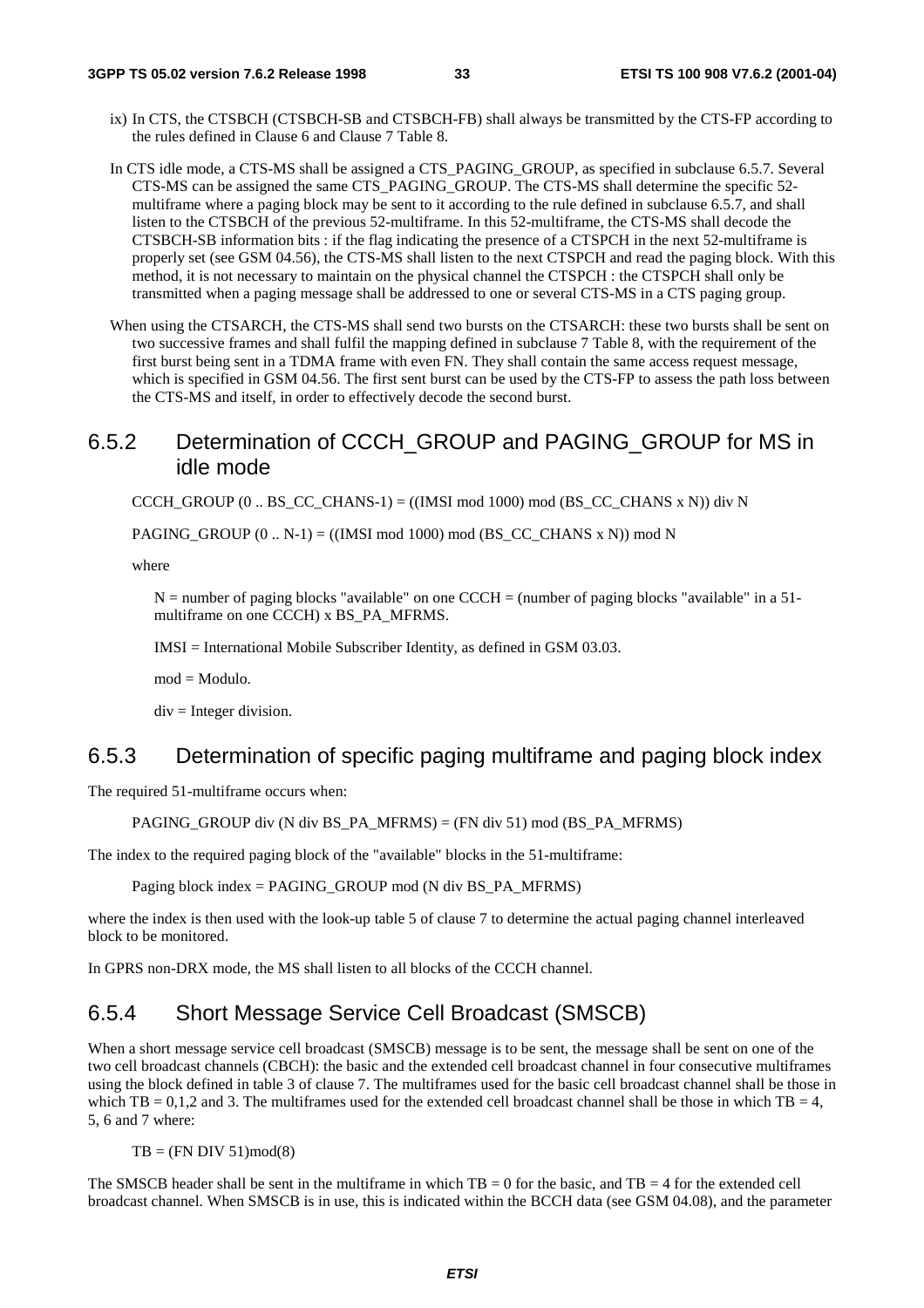BS\_AG\_BLKS\_RES shall be set to one or greater. When the CBCH is mapped onto a CCCH+SDCCH/4 channel, use of SMSCB does not place any constraint on the value of BS\_AG\_BLKS\_RES.

NOTE: The MS reading of the extended CBCH is occasionally interrupted by MS idle mode procedures.

#### 6.5.5 Voice group and voice broadcast call notifications

When mobile stations are to be alerted on a voice group or voice broadcast call, notification messages shall be sent on the notification channel (NCH), using the blocks defined in subclause 6.5.1.

When the NCH is in use, the parameter BS\_AG\_BLKS\_RES shall be set to a value not lower than the number of blocks used for the NCH, see subclause 6.5.1 vii).

### 6.5.6 Determination of PCCCH\_GROUP and PAGING\_GROUP for MS in GPRS attached mode

In absence of PCCCH, CCCH shall be used in the GPRS attached mode for paging and access. If the determination of the specific paging multiframe and paging block index as specified in this subclause is not supported on CCCH by both the MS and the BTS, the method defined in subclause 6.5.2 and 6.5.3 shall be used. This is negotiated at GPRS attach.

PCCCH\_GROUP  $(0 \dots KC-1) = ((IMSI \mod 1000) \mod (KC^* N))$  div N

PAGING\_GROUP  $(0 ... M-1) =$  ( ( (IMSI mod1000) div(KC\*N) ) \* N +

 (IMSI mod 1000) mod N + Max((m \* M) div SPLIT\_PG\_CYCLE, m)) mod M for  $m = 0, \ldots, Min(M, SPILT_PG_CYCLE) -1$ 

where

 $KC$  = number of (P)CCCH in the cell =

BS\_PCC\_CHANS for PCCCH BS CC\_CHANS for CCCH

 $M =$  number of paging blocks "available" on one (P)CCCH = (12 - BS\_PAG\_BLKS\_RES - BS\_PBCCH\_BLKS) \* 64 for PCCCH (9 - BS\_AG\_BLKS\_RES) \* 64 for CCCH not combined (3 - BS\_AG\_BLKS\_RES) \* 64 for CCCH + SDCCH combined

 $N-$ 

1 for PCCCH

(9 - BS\_AG\_BLKS\_RES)\*BS\_PA\_MFRMS for CCCH not combined (3 - BS\_AG\_BLKS\_RES)\*BS\_PA\_MFRMS for CCCH/SDCCH combined

SPLIT\_PG\_CYCLE is an MS specific parameter negotiated at GPRS attach (see GSM 04.60)

- IMSI = International Mobile Subscriber Identity, as defined in GSM 03.03.
- $mod = Modulo.$

 $div =$  Integer division.

The MS shall receive paging and perform access on a single (P)CCCH identified by the PCCCH\_GROUP parameter (see subclause 6.5.1).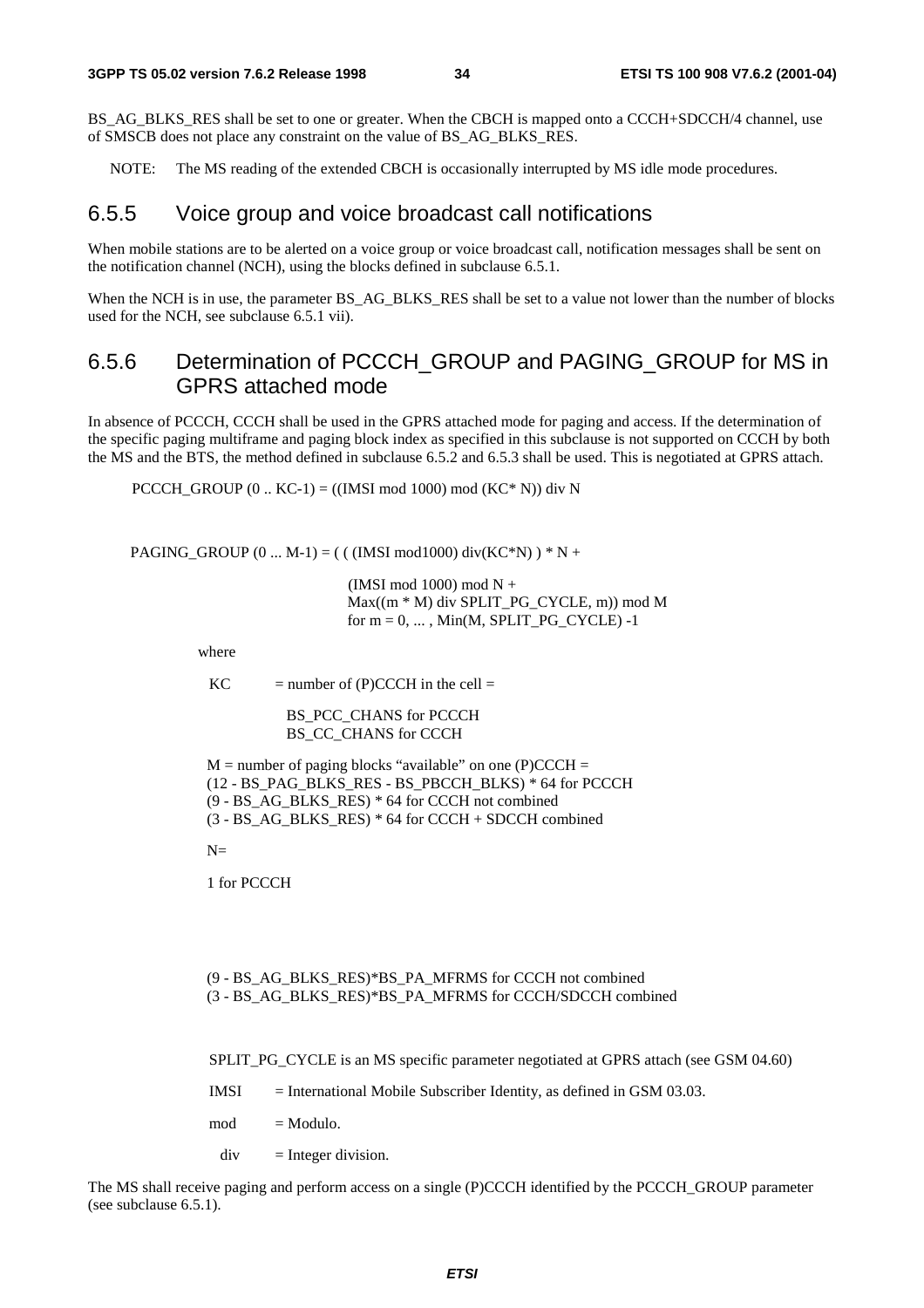In non-DRX mode, depending whether there is or not PCCCH channel(s) in the cell, the MS shall listen :

- to all M blocks per multiframe where paging may appear on a PCCCH channel, or
- to all blocks on a CCCH channel.

In DRX mode, the MS shall listen to the blocks corresponding to its paging group as defined by the different PAGING\_GROUP values.

The required multiframe occurs when:

PAGING\_GROUP div (M div 64) = (FN div MFL) mod 64

where

 $MFL$  = multiframe length = 51 for CCCH or 52 for PCCCH

The index to the required paging block of the "available" blocks in the multiframe:

Paging block index = PAGING\_GROUP mod (M div 64)

where the index is then used with look-up tables of clause 7 to determine the actual PPCH block to be monitored. Table 5 is used for CCCH and table 7 for PCCCH.

For CCCH, if SPLIT\_PG\_CYCLE>32 is negotiated, SPLIT\_PG\_CYCLE=32 shall be used, in order to provide the MS enough time for BSIC and System Information decoding.

Note: On BCCH, the operator should limit DRX\_TIMER\_MAX (see GSM 04.60) to 4 seconds of the same reason.

### 6.5.7 Determination of CTS\_PAGING\_GROUP and specific paging 52 multiframe for MS in CTS mode

CTS\_PAGING\_GROUP =  $(CTS\text{-}MSI \mod N)$ 

where

CTS-MSI = CTS Mobile Subscriber Identity as defined in GSM 03.03

N = number of CTS paging groups defined in the CTS-FP and given to the CTS-MS during the attachment procedure (see GSM 04.56).

The required 52-multiframe where a paging message may be sent to the CTS-MS occurs when :

 $(FN \div 52) \mod N = CTS$  PAGING GROUP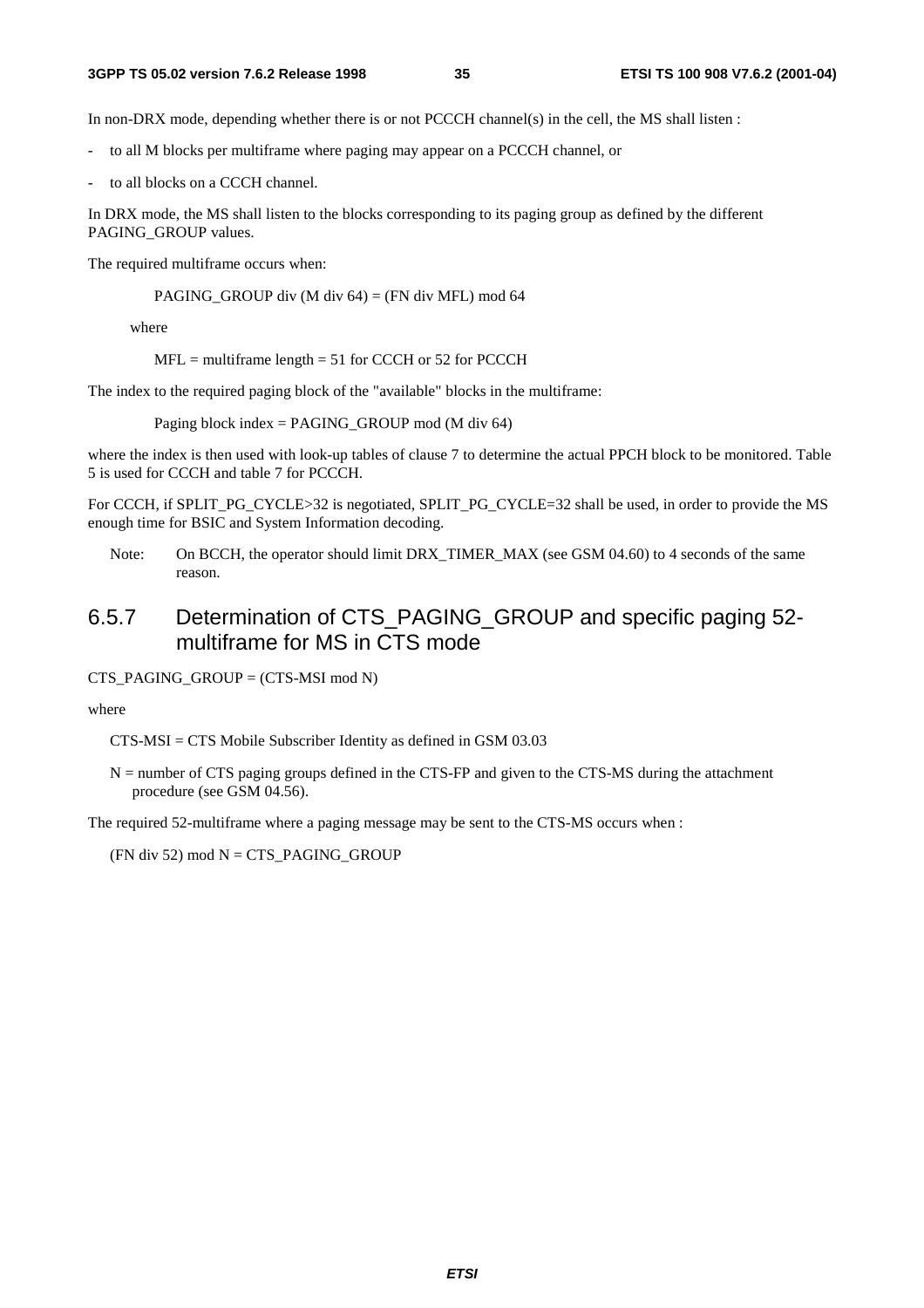| <b>Channel</b><br>designation                                                                           | Sub-channel<br>number                             | <b>Direction</b>                                                                                  | Allowable time slot<br>assignments                                                        | <b>Allowable RF channel</b><br>assignments                                                                                                            | <b>Burst</b><br>type                                                                            | <b>Repeat length</b><br>in TDMA frames                      | <b>Interleaved block</b><br><b>TDMA</b> frame mapping                                                                                                                                         |                                                                                                                                                                                                                                                    |
|---------------------------------------------------------------------------------------------------------|---------------------------------------------------|---------------------------------------------------------------------------------------------------|-------------------------------------------------------------------------------------------|-------------------------------------------------------------------------------------------------------------------------------------------------------|-------------------------------------------------------------------------------------------------|-------------------------------------------------------------|-----------------------------------------------------------------------------------------------------------------------------------------------------------------------------------------------|----------------------------------------------------------------------------------------------------------------------------------------------------------------------------------------------------------------------------------------------------|
| TCH/FS, TCH/EFS                                                                                         |                                                   |                                                                                                   |                                                                                           |                                                                                                                                                       |                                                                                                 |                                                             |                                                                                                                                                                                               |                                                                                                                                                                                                                                                    |
| TCH/AFS & TCH/F2.4                                                                                      |                                                   | $D&U^2$                                                                                           | 07                                                                                        | $CO \dots Cn$                                                                                                                                         | NB <sup>1</sup>                                                                                 | 13                                                          | $B0(07), B1(411), B2(811,03)$                                                                                                                                                                 |                                                                                                                                                                                                                                                    |
| TCH/HS & TCH/AHS                                                                                        | $\boldsymbol{0}$                                  | $D&U^2$                                                                                           | 07                                                                                        | $CO \dots Cn$                                                                                                                                         | NB <sup>1</sup>                                                                                 | 13                                                          | $B0(0,2,4,6), B1(4,6,8,10), B2(8,10,0,2)$<br>$B0(1,3,5,7), B1(5,7,9,11), B2(9,11,1,3)$                                                                                                        |                                                                                                                                                                                                                                                    |
| FACCH/F                                                                                                 |                                                   | D&U                                                                                               | 07                                                                                        | $C0 \dots Cn$                                                                                                                                         | NB <sup>1</sup>                                                                                 | 13                                                          | $B0(07), B1(411), B2(811,03)$                                                                                                                                                                 |                                                                                                                                                                                                                                                    |
| FACCH/H<br>FACCH/H<br>FACCH/H<br>FACCH/H                                                                | $\mathbf{0}$<br>$\mathbf{0}$<br>1<br>$\mathbf{1}$ | U<br>$\mathbf D$<br>U<br>D                                                                        | 07<br>07<br>07<br>07                                                                      | $CO \dots Cn$<br>$C0$ $Cn$<br>$\rm CO$ $\ldots$ $\rm Cn$<br>$CO \dots Cn$                                                                             | NB <sup>1</sup><br>NB <sup>1</sup><br>NB <sup>1</sup><br>NB <sup>1</sup>                        | 26<br>26<br>26<br>26                                        |                                                                                                                                                                                               | B0(0,2,4,6,8,10),B1(8,10,13,15,17,19),B2(17,19,21,23,0,2)<br>B0(4,6,8,10,13,15),B1(13,15,17,19,21,23),B2(21,23,0,2,4,6)<br>B0(1,3,5,7,9,11),B1(9,11,14,16,18,20),B2(18,20,22,24,1,3)<br>B0(5,7,9,11,14,16),B1(14,16,18,20,22,24),B2(22,24,1,3,5,7) |
| SACCH/TF<br>SACCH/TF<br>SACCH/TF<br>SACCH/TF<br>SACCH/TF<br>SACCH/TF<br>SACCH/TF<br>SACCH/TF<br>SACCH/M |                                                   | $D&U^2$<br>$D\&U^2$<br>$D&U^2$<br>$D&U^2$<br>$D\&U^2$<br>$D&U^2$<br>$D&U^2$<br>$D&U^2$<br>$D&U^2$ | $\boldsymbol{0}$<br>$\mathbf{1}$<br>$\mathfrak{2}$<br>3<br>5<br>6<br>$\overline{7}$<br>07 | $CO \dots Cn$<br>$C0 \dots Cn$<br>$CO \dots Cn$<br>$C0 \dots Cn$<br>$CO \dots Cn$<br>$CO \dots Cn$<br>$CO \dots Cn$<br>$CO \dots Cn$<br>$CO \dots Cn$ | $NB^3$<br>$NB^3$<br>$NB^3$<br>$NB^3$<br>$NB^3$<br>$NB^3$<br>$NB^3$<br>$NB^3$<br>NB <sup>3</sup> | 104<br>104<br>104<br>104<br>104<br>104<br>104<br>104<br>104 | B(12, 38, 64, 90)<br>B(25, 51, 77, 103)<br>B(38, 64, 90, 12)<br>B(51, 77, 103, 25)<br>B(64, 90, 12, 38)<br>B(77, 103, 25, 51)<br>B(90, 12, 38, 64)<br>B(103, 25, 51, 77)<br>B(12, 38, 64, 90) | NOTE 1:<br>An Access Burst (AB) is used<br>on the uplink during handover<br>and on channels used for voice<br>group calls when a request to<br>talk is made.                                                                                       |
| SACCH/CTS<br>SACCH/CTS<br>SACCH/CTS<br>SACCH/CTS                                                        |                                                   | D&U<br>D&U<br>D&U<br>D&U                                                                          | 0, 1<br>2, 3<br>4, 5<br>6,7                                                               | $CO \dots Cn$<br>$CO \dots Cn$<br>$C0 \dots Cn$<br>$C0$ $Cn$                                                                                          | ${\rm NB}$<br>NB<br>${\rm NB}$<br>NB                                                            | 104<br>104<br>104<br>104                                    | B(12, 38, 64, 90)<br>B(38, 64, 90, 12)<br>B(64, 90, 12, 38)<br>B(90, 12, 38, 64)                                                                                                              |                                                                                                                                                                                                                                                    |
| SACCH/TH                                                                                                | $\mathbf{0}$                                      | $D&U^2$                                                                                           | $\mathbf{0}$                                                                              | $CO \dots Cn$                                                                                                                                         | NB <sup>3</sup>                                                                                 | 104                                                         | B(12, 38, 64, 90)                                                                                                                                                                             | NOTE 2:                                                                                                                                                                                                                                            |
| SACCH/TH                                                                                                | $\overline{0}$                                    | $D&U^2$                                                                                           | $\mathbf{1}$                                                                              | $CO \dots Cn$                                                                                                                                         | NB <sup>3</sup>                                                                                 | 104                                                         | B(25, 51, 77, 103)<br>B(12, 38, 64, 90)                                                                                                                                                       | The uplink of a channel<br>used for voice broadcast                                                                                                                                                                                                |
| SACCH/TH                                                                                                | $\overline{0}$                                    | $D&U^2$                                                                                           | 2                                                                                         | $CO \dots Cn$                                                                                                                                         | NB <sup>3</sup>                                                                                 | 104                                                         | B(25, 51, 77, 103)<br>B(38, 64, 90, 12)                                                                                                                                                       | or a voice group call may<br>actually not be used.                                                                                                                                                                                                 |
| SACCH/TH                                                                                                | $\mathbf{0}$                                      | $D&U^2$                                                                                           | 3                                                                                         | $CO \dots Cn$                                                                                                                                         | NB <sup>3</sup>                                                                                 | 104                                                         | B(51, 77, 103, 25)<br>B(38, 64, 90, 12)                                                                                                                                                       |                                                                                                                                                                                                                                                    |
| SACCH/TH                                                                                                | $\overline{0}$                                    | $D&U^2$                                                                                           | $\overline{4}$                                                                            | $CO \dots Cn$                                                                                                                                         | NB <sup>3</sup>                                                                                 | 104                                                         | B(51, 77, 103, 25)<br>B(64, 90, 12, 38)                                                                                                                                                       |                                                                                                                                                                                                                                                    |
| SACCH/TH                                                                                                | $\mathbf{0}$                                      | $D&U^2$                                                                                           | 5                                                                                         | $CO \dots Cn$                                                                                                                                         | NB <sup>3</sup>                                                                                 | 104                                                         | B(77, 103, 25, 51)<br>B(64, 90, 12, 38)                                                                                                                                                       | NOTE 3:<br>An Access Burst (AB) may be                                                                                                                                                                                                             |
| SACCH/TH                                                                                                | $\mathbf{0}$                                      | $D&U^2$                                                                                           | $6\,$                                                                                     | $C0$ $Cn$                                                                                                                                             | NB <sup>3</sup>                                                                                 | 104                                                         | B(77, 103, 25, 51)<br>B(90, 12, 38, 64)                                                                                                                                                       | used on the uplink during<br>handover.                                                                                                                                                                                                             |
| SACCH/TH                                                                                                | $\mathbf{0}$                                      | $D\&U^2$                                                                                          | $\overline{7}$                                                                            | $CO \dots Cn$                                                                                                                                         | NB <sup>3</sup>                                                                                 | 104                                                         | B(103, 25, 51, 77)<br>B(90, 12, 38, 64)<br>B(103, 25, 51, 77)                                                                                                                                 |                                                                                                                                                                                                                                                    |

**Clause 7 Table 1 of 8: Mapping of logical channels onto physical channels (see subclauses 6.3, 6.4, 6.5)**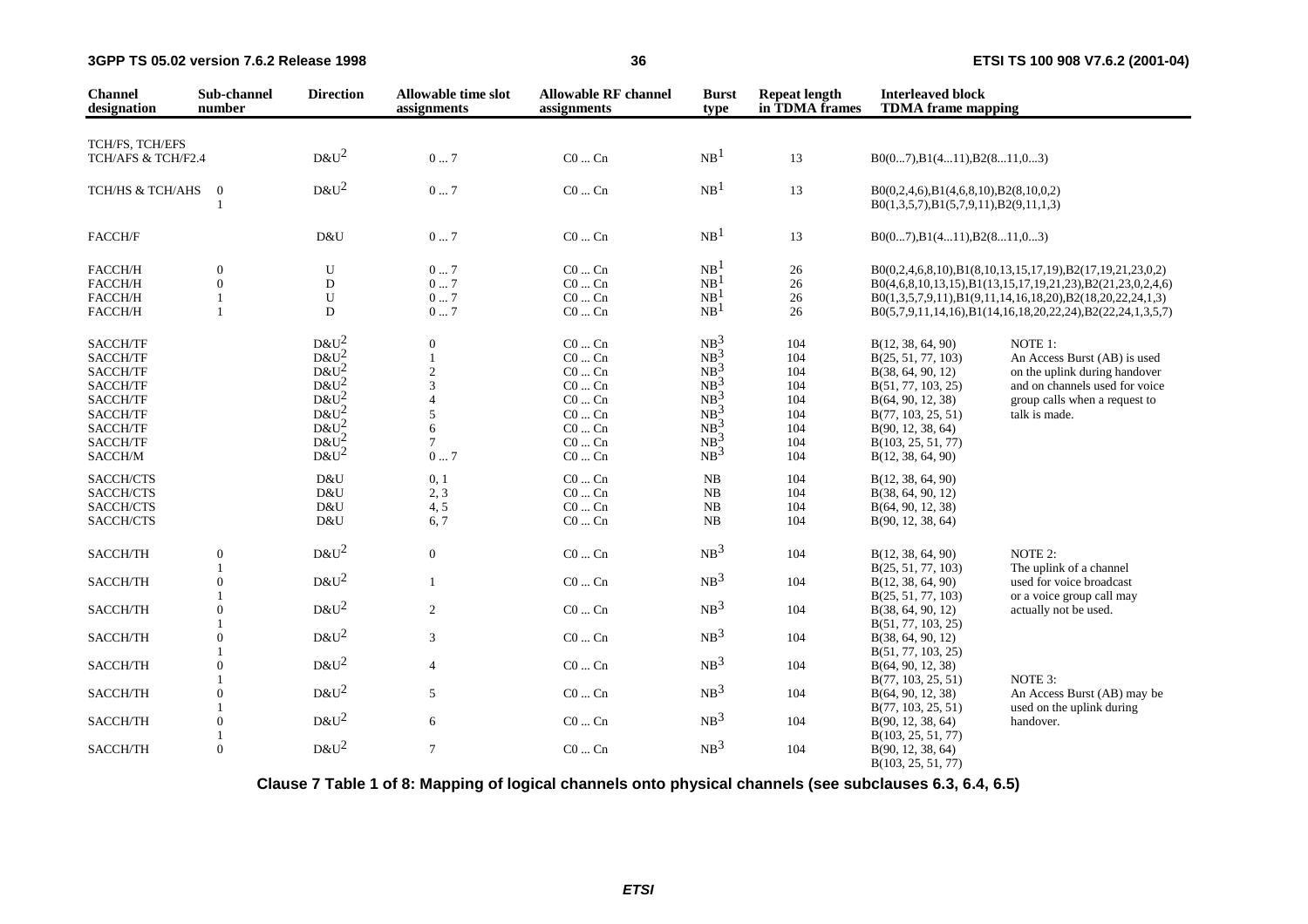| <b>Channel</b><br>designation            | Sub-<br>channel<br>number | <b>Direction</b>                                                                                                                                                                                                                  | <b>Allowable</b><br>timeslot<br>assignments | <b>Allowable</b><br><b>RF</b> channel<br>assignments | <b>Burst</b><br>type | <b>Repeat</b><br>length in<br><b>TDMA</b> frames | <b>Interleaved block</b><br><b>TDMA</b> frame<br>mapping                                                                                                                                                                     |
|------------------------------------------|---------------------------|-----------------------------------------------------------------------------------------------------------------------------------------------------------------------------------------------------------------------------------|---------------------------------------------|------------------------------------------------------|----------------------|--------------------------------------------------|------------------------------------------------------------------------------------------------------------------------------------------------------------------------------------------------------------------------------|
| TCH/F4.8<br>TCH/F9.6<br><b>TCH/F14.4</b> |                           | D&U                                                                                                                                                                                                                               | 07                                          | $C0$ $Cn$                                            | NB <sup>1</sup>      | 26                                               | B0(011, 1322)<br>B1(4 11, 13 24, 0, 1)<br>B2(8 11, 13 24, 0 5)<br>B3(1324, 09)<br>B4(17 24, 0 11, 13, 14)<br>B5(21 24, 0 11, 13 18)                                                                                          |
| TCH/H <sub>2.4</sub><br>TCH/H4.8         | $\boldsymbol{0}$          | D&U                                                                                                                                                                                                                               | 07                                          | $C0$ $Cn$                                            | NB <sup>1</sup>      | 26                                               | B0(0,2,4,6,8,10,13,15,17,19,21,<br>23, 0, 2, 4, 6, 8, 10, 13, 15, 17, 19)<br>B1(8,10,13,15,17,19,21,23,0,2,4,<br>6,8,10,13,15,17,19,21,23,0,2),<br>B2(17,19,21,23,0,2,4,6,8,10,13,<br>15, 17, 19, 21, 23, 0, 2, 4, 6, 8, 10) |
| $\frac{1}{2}$                            |                           | $\mathcal{L}$ and the contract of the contract of the contract of the contract of the contract of the contract of the contract of the contract of the contract of the contract of the contract of the contract of the contract of |                                             |                                                      |                      |                                                  | B0(1,3,5,7,9,11,14,16,18,20,22,<br>24, 1, 3, 5, 7, 9, 11, 14, 16, 18, 20),<br>B1(9,11,14,16,18,20,22,24,1,3,5,<br>7,9,11,14,16,18,20,22,24,1,3),<br>B2(18,20,22,24,1,3,5,7,9,11,14,<br>16, 18, 20, 22, 24, 1, 3, 5, 7, 9, 11 |

NOTE 1: An Access Burst (AB) is used on the uplink during handover.

#### **Clause 7 Table 2 of 8: Mapping of logical channels onto physical channels (see subclauses 6.3, 6.4, 6.5)**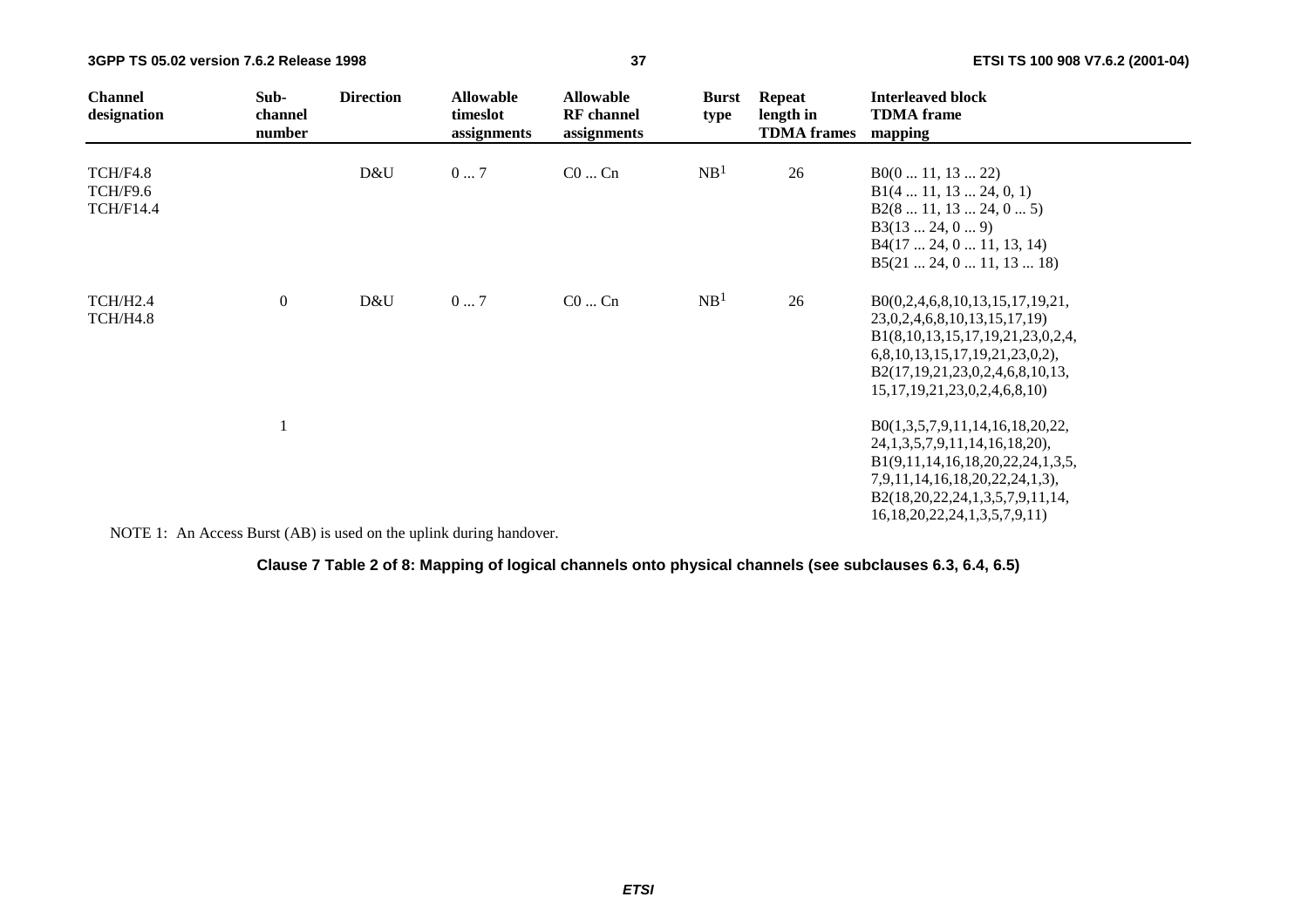| <b>Channel</b><br>designation | Sub-<br>channel<br>number                                            | <b>Direction</b>                                                                             | <b>Allowable</b><br>timeslot<br>assignments | <b>Allowable</b><br><b>RF</b> channel<br>assignments | <b>Burst</b><br>type | <b>Repeat</b><br>length in<br><b>TDMA</b> frames | <b>Interleaved block</b><br><b>TDMA</b> frame<br>mapping                                            |
|-------------------------------|----------------------------------------------------------------------|----------------------------------------------------------------------------------------------|---------------------------------------------|------------------------------------------------------|----------------------|--------------------------------------------------|-----------------------------------------------------------------------------------------------------|
| <b>FCCH</b>                   |                                                                      | $\mathbf D$                                                                                  | $\boldsymbol{0}$                            | $\rm CO$                                             | ${\rm FB}$           | 51                                               | B0(0),B1(10),B2(20),B3(30),B4(40)                                                                   |
| SCH                           |                                                                      | D                                                                                            | $\boldsymbol{0}$                            | $\rm CO$                                             | $\rm SB$             | 51                                               | B0(1),B1(11),B2(21),B3(31),B4(41)                                                                   |
| <b>BCCH Norm</b>              |                                                                      | D                                                                                            | 0,2,4,6                                     | $\rm CO$                                             | ${\bf NB}$           | $51\,$                                           | B(25)                                                                                               |
| <b>BCCH</b> Ext               |                                                                      | D                                                                                            | 0,2,4,6                                     | $\rm CO$                                             | $_{\rm NB}$          | 51                                               | B(69)                                                                                               |
| PCH<br>$\rm AGCH$             |                                                                      | ${\bf D}$                                                                                    | 0,2,4,6                                     | $\rm CO$                                             | $_{\rm NB}$          | $51\,$                                           | $B0(69)$ , $B1(1215)$ , $B2(1619)$<br>B3(2225), B4(2629), B5(3235),<br>B6(3639), B7(4245), B8(4649) |
| NCH                           |                                                                      | ${\bf D}$                                                                                    | $\boldsymbol{0}$                            | $\rm CO$                                             | ${\bf NB}$           | 51                                               | B0(69), B1(1215), B2(1619)<br>B3(2225), B4(2629), B5(3235),<br>B6(36.39)                            |
| <b>RACH</b>                   |                                                                      | U                                                                                            | 0,2,4,6                                     | $\rm CO$                                             | AB                   | 51                                               | $B0(0), B1(1)$ $B50(50)$                                                                            |
| CBCH(SDCCH/4)                 |                                                                      | D                                                                                            | $\overline{0}$                              | $\rm CO$                                             | NB                   | 51                                               | B(3235)                                                                                             |
| CBCH(SDCCH/8)                 |                                                                      | D                                                                                            | $0 \ldots 3$                                | $CO \dots Cn$                                        | NB                   | 51                                               | B(811)                                                                                              |
| SDCCH/4                       | $\boldsymbol{0}$<br>$\mathbf{1}$<br>$\overline{2}$<br>$\mathfrak{Z}$ | ${\bf D}$<br>${\bf U}$<br>${\bf D}$<br>${\bf U}$<br>${\rm D}$<br>${\bf U}$<br>${\rm D}$<br>U | $\boldsymbol{0}$                            | $\rm CO$                                             | NB <sup>1</sup>      | $51\,$                                           | B(2225)<br>B(3740)<br>B(26.29)<br>B(4144)<br>B(3235)<br>B(4750)<br>B(3639)<br>B(03)                 |
| SACCH/C4                      | $\boldsymbol{0}$<br>$\mathbf{1}$<br>$\overline{c}$<br>$\mathfrak{Z}$ | D<br>${\bf U}$<br>${\rm D}$<br>${\bf U}$<br>${\bf D}$<br>${\bf U}$<br>${\bf D}$<br>U         | $\boldsymbol{0}$                            | $\rm CO$                                             | NB <sup>3</sup>      | 102                                              | B(4245)<br>B(5760)<br>B(46.49)<br>B(6164)<br>B(9396)<br>B(6.9)<br>B(97100)<br>B(1013)               |

NOTE 1: An Access Burst (AB) is used on the uplink during handover.

NOTE 3: An Access Burst (AB) may be used on the uplink during handover.

#### **Clause 7 Table 3 of 8: Mapping of logical channels onto physical channels (see subclauses 6.3, 6.4, 6.5)**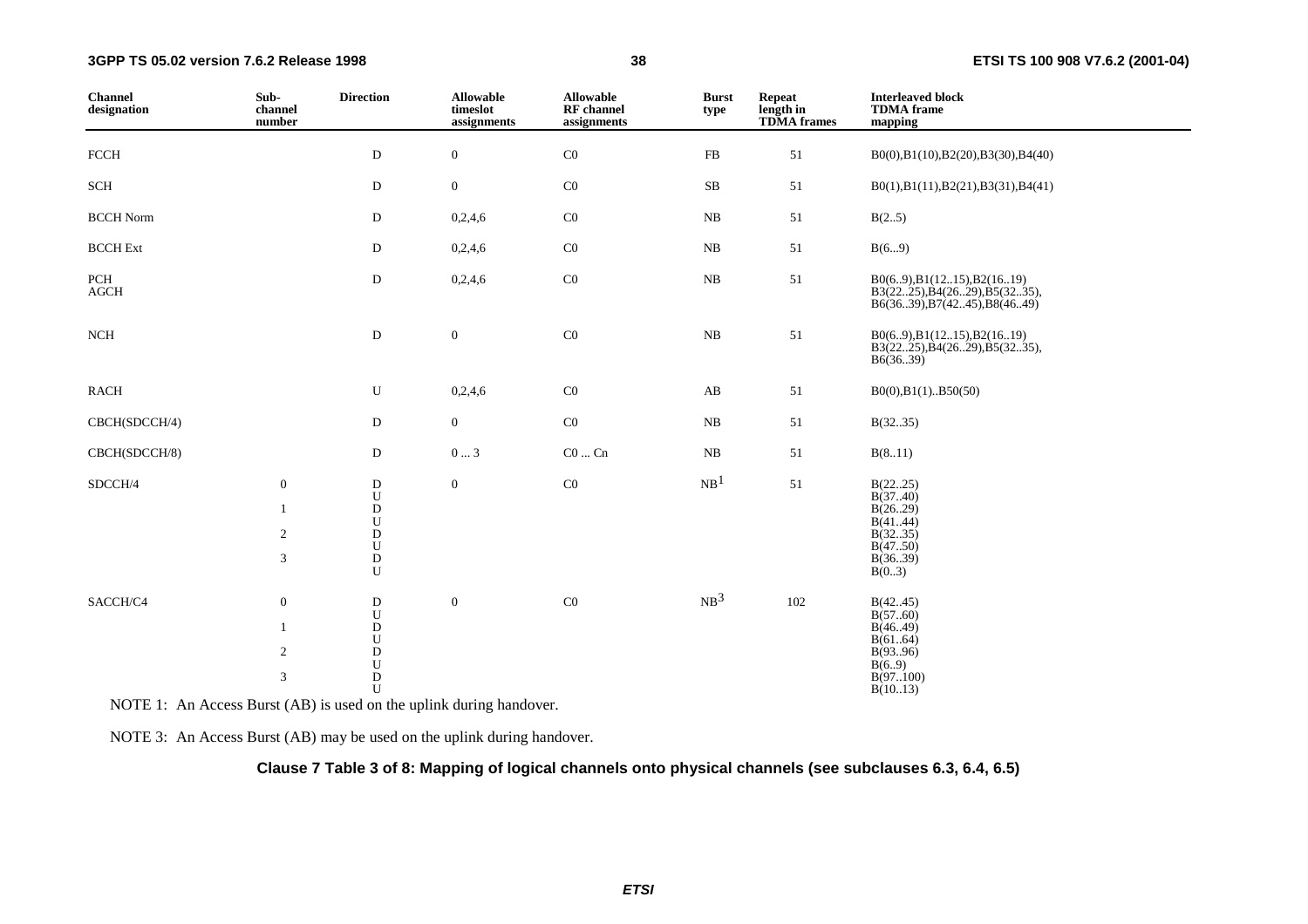| <b>Channel</b><br>designation | Sub-<br>channel<br>number | <b>Direction</b>                       | <b>Allowable</b><br>timeslot<br>assignments | <b>Allowable</b><br><b>RF</b> channel<br>assignments | <b>Burst</b><br>type | <b>Repeat</b><br>length in<br><b>TDMA</b> frames | <b>Interleaved block</b><br><b>TDMA</b> frame<br>mapping |
|-------------------------------|---------------------------|----------------------------------------|---------------------------------------------|------------------------------------------------------|----------------------|--------------------------------------------------|----------------------------------------------------------|
| SDCCH/8                       | $\boldsymbol{0}$          | ${\bf D}$                              | $0 \ldots 7$                                | $C0 \dots Cn$                                        | NB <sup>1</sup>      | 51                                               | B(03)                                                    |
|                               |                           | $\mathbf U$                            |                                             |                                                      |                      |                                                  | B(1518)                                                  |
|                               | $\mathbf{1}$              | ${\rm D}$                              |                                             |                                                      |                      |                                                  | B(47)                                                    |
|                               |                           | $\mathbf U$                            |                                             |                                                      |                      |                                                  | B(1922)                                                  |
|                               | $\sqrt{2}$                | ${\rm D}$                              |                                             |                                                      |                      |                                                  | B(811)                                                   |
|                               |                           | $\ensuremath{\mathbf{U}}$              |                                             |                                                      |                      |                                                  | B(2326)                                                  |
|                               | 3                         | ${\rm D}$                              |                                             |                                                      |                      |                                                  | B(1215)                                                  |
|                               | 4                         | $\ensuremath{\mathbf{U}}$<br>${\bf D}$ |                                             |                                                      |                      |                                                  | B(2730)<br>B(1619)                                       |
|                               |                           | $\ensuremath{\mathbf{U}}$              |                                             |                                                      |                      |                                                  | B(3134)                                                  |
|                               | 5                         | ${\bf D}$                              |                                             |                                                      |                      |                                                  | B(2023)                                                  |
|                               |                           | $\mathbf U$                            |                                             |                                                      |                      |                                                  | B(3538)                                                  |
|                               | 6                         | ${\bf D}$                              |                                             |                                                      |                      |                                                  | B(2427)                                                  |
|                               |                           | ${\bf U}$                              |                                             |                                                      |                      |                                                  | B(3942)                                                  |
|                               | $\tau$                    | ${\rm D}$                              |                                             |                                                      |                      |                                                  | B(2831)                                                  |
|                               |                           | $\mathbf U$                            |                                             |                                                      |                      |                                                  | B(4346)                                                  |
| SACCH/C8                      | $\boldsymbol{0}$          | ${\bf D}$                              | $0\ldots7$                                  | $\rm CO \ldots \rm Cn$                               | NB <sup>3</sup>      | 102                                              | B(3235)                                                  |
|                               |                           | ${\bf U}$                              |                                             |                                                      |                      |                                                  | B(4750)                                                  |
|                               | 1                         | ${\bf D}$                              |                                             |                                                      |                      |                                                  | B(3639)                                                  |
|                               |                           | $\ensuremath{\mathbf{U}}$              |                                             |                                                      |                      |                                                  | B(5154)                                                  |
|                               | $\overline{2}$            | ${\rm D}$                              |                                             |                                                      |                      |                                                  | B(4043)                                                  |
|                               |                           | $\ensuremath{\mathbf{U}}$              |                                             |                                                      |                      |                                                  | B(5558)                                                  |
|                               | 3                         | ${\bf D}$<br>$\mathbf U$               |                                             |                                                      |                      |                                                  | B(4447)                                                  |
|                               | $\overline{4}$            | ${\rm D}$                              |                                             |                                                      |                      |                                                  | B(5962)<br>B(8386)                                       |
|                               |                           | $\ensuremath{\mathbf{U}}$              |                                             |                                                      |                      |                                                  | B(98101)                                                 |
|                               | $\sqrt{5}$                | ${\rm D}$                              |                                             |                                                      |                      |                                                  | B(8790)                                                  |
|                               |                           | ${\bf U}$                              |                                             |                                                      |                      |                                                  | B(03)                                                    |
|                               | 6                         | ${\bf D}$                              |                                             |                                                      |                      |                                                  | B(9194)                                                  |
|                               |                           | ${\bf U}$                              |                                             |                                                      |                      |                                                  | B(47)                                                    |
|                               | $\boldsymbol{7}$          | ${\rm D}$                              |                                             |                                                      |                      |                                                  | B(9598)                                                  |
|                               |                           | $\mathbf U$                            |                                             |                                                      |                      |                                                  | B(811)                                                   |

NOTE 1: An Access Burst (AB) is used on the uplink during handover.

NOTE 3: An Access Burst (AB) may be used on the uplink during handover.

**Clause 7 Table 4 of 8: Mapping of logical channels onto physical channels (see subclauses 6.3, 6.4, 6.5)**

**39**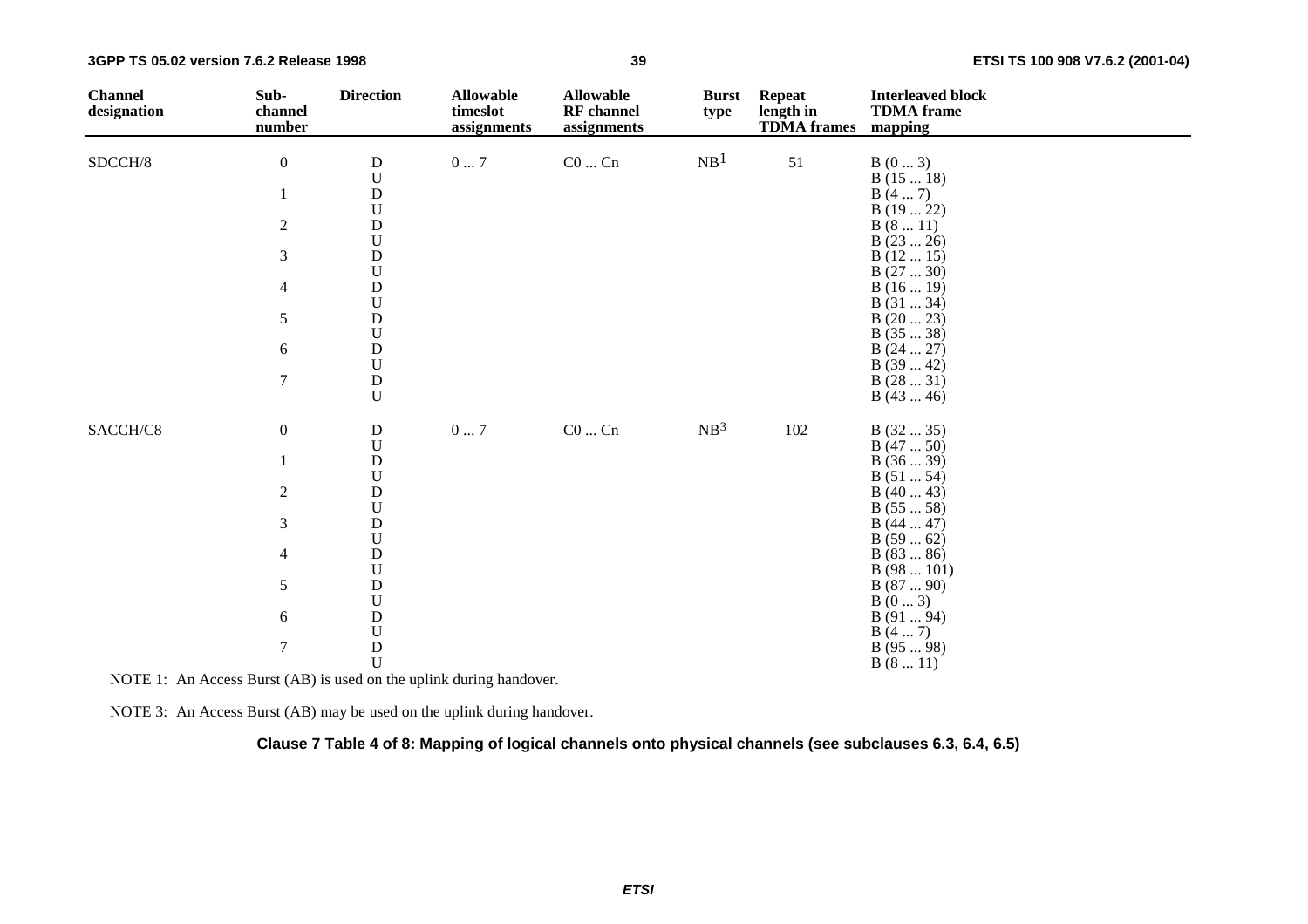**ETSI TS 100 908 V7.6.2 (2001-04)**

#### BS\_CCCH\_SDCCH\_COMB

|                | Random access channel blocks available          |            |                  |                |                                                                                             |
|----------------|-------------------------------------------------|------------|------------------|----------------|---------------------------------------------------------------------------------------------|
|                |                                                 |            |                  |                | Access grant blocks available (NOTE: Some access grant blocks may also be used for the NCH) |
|                |                                                 |            |                  | BS_AG_BLKS_RES |                                                                                             |
|                |                                                 |            |                  |                | Number of paging blocks available per 51-multiframe                                         |
|                |                                                 |            |                  |                | Paging channel blocks available<br>(Paging block index = 0, 1, 2, 3, 4, 5, 6, 7, 8)         |
| False<br>False | B <sub>0</sub> , B <sub>1</sub> B <sub>50</sub> | B0, B1  B8 | $\theta$         | 9<br>$\,8\,$   | B0, B1, B2, B3, B4, B5, B6, B7, B8                                                          |
| False          |                                                 |            | $\overline{c}$   | $\tau$         | B1, B2, B3, B4, B5, B6, B7, B8<br>B2, B3, B4, B5, B6, B7, B8                                |
| False          |                                                 |            | 3                | 6              | B3, B4, B5, B6, B7, B8                                                                      |
| False          |                                                 |            | 4                | 5              | B4, B5, B6, B7, B8                                                                          |
| False          |                                                 |            | 5                | 4              | B5, B6, B7, B8                                                                              |
| False          |                                                 |            | 6                | $\mathfrak{Z}$ | B6, B7, B8                                                                                  |
| False          |                                                 |            | $\tau$           | $\overline{2}$ | <b>B7, B8</b>                                                                               |
| True           | B4, B5, B14, B15  B36, B45, B46                 | B0, B1, B2 | $\boldsymbol{0}$ | $\mathfrak{Z}$ | B0, B1, B2                                                                                  |
| True           |                                                 |            |                  | $\sqrt{2}$     | <b>B1, B2</b>                                                                               |
| True           |                                                 |            | $\overline{2}$   |                | B <sub>2</sub>                                                                              |

**Clause 7 Table 5 of 8: Mapping of logical channels onto physical channels (see subclauses 6.3, 6.4, 6.5)**

**40**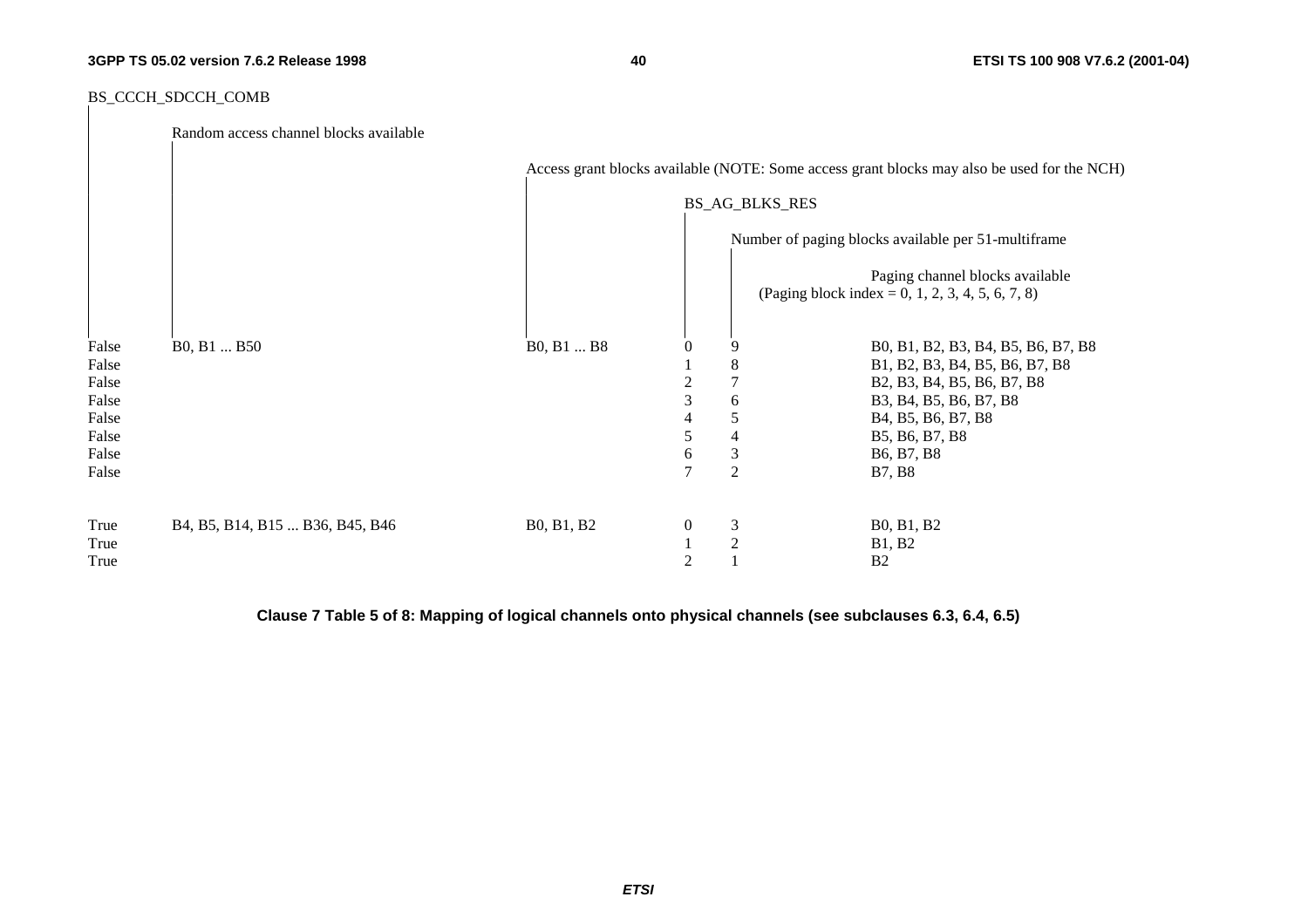| <b>Channel</b><br>designation | Sub-<br>channel                                                                 | <b>Direction</b> | <b>Allowable</b><br>time-slot | <b>Allowable RF</b><br>channel | Burst type      | Repeat<br>length in   | Interleaved block TDMA frame mapping                                                                                                                                     |
|-------------------------------|---------------------------------------------------------------------------------|------------------|-------------------------------|--------------------------------|-----------------|-----------------------|--------------------------------------------------------------------------------------------------------------------------------------------------------------------------|
|                               | number                                                                          |                  | assignment                    | assignment                     |                 | <b>TDMA</b><br>frames |                                                                                                                                                                          |
| PDTCH, PACCH                  |                                                                                 | D&U              | 07                            | COCn                           | NB <sup>1</sup> | 52                    | B0(03), B1(47), B2(811), B3(1316), B4(1720), B5(2124),<br>B6(2629), B7(3033), B8(3437), B9(3942), B10(4346),<br>B11(4750)                                                |
| PBCCH                         |                                                                                 | D                | 07                            | COCn                           | NB              | $\overline{52}$       | B0(0 3), B6(2629), B3(1316), B9(3942)                                                                                                                                    |
| PRACH                         |                                                                                 | U                | 07                            | COCn                           | AB              | 52                    | B0(0)B11(11), B12(13)B23(24),<br>B24(26) B35(37), B36(39)B47(50)                                                                                                         |
| PPCH, PNCH                    |                                                                                 | D                | 07                            | COCn                           | <b>NB</b>       | 52                    | B1(4  7), B2(811), B3(1316), B4(1720), B5(2124), B6(2629),<br>B7(3033), B8(3437), B9(3942), B10(4346), B11(4750)                                                         |
| PAGCH                         |                                                                                 | D                | 07                            | COCn                           | <b>NB</b>       | 52                    | B0(03), B1(4  7), B2(811), B3(1316), B4(1720), B5(2124),<br>B6(2629), B7(3033), B8(3437), B9(3942), B10(4346),<br>B11(4750)                                              |
| <b>PTCCH/D</b>                |                                                                                 | D                | 07                            | COCn                           | <b>NB</b>       | 416                   | B0(12,38,64,90), B2(116,142,168,194), B3(220,246,272,298),<br>B4(324,350,376,402)                                                                                        |
| <b>PTCCH/U</b>                | $\Omega$<br>2<br>3<br>4<br>5<br>6<br>8<br>9<br>10<br>11<br>12<br>13<br>14<br>15 | U                | 07                            | COCn                           | AB              | 416                   | B0(12)<br>B0(38)<br>B0(64)<br>B0(90)<br>B0(116)<br>B0(142)<br>B0(168)<br>B0(194)<br>B0(220)<br>B0(246)<br>B0(272)<br>B0(298)<br>B0(324)<br>B0(350)<br>B0(376)<br>B0(402) |

NOTE 1: An Access Burst (AB) may be used on the uplink as polling response.

**Clause 7 Table 6 of 8: Mapping of logical channels onto physical channels (see subclauses 6.3, 6.4, 6.5) -**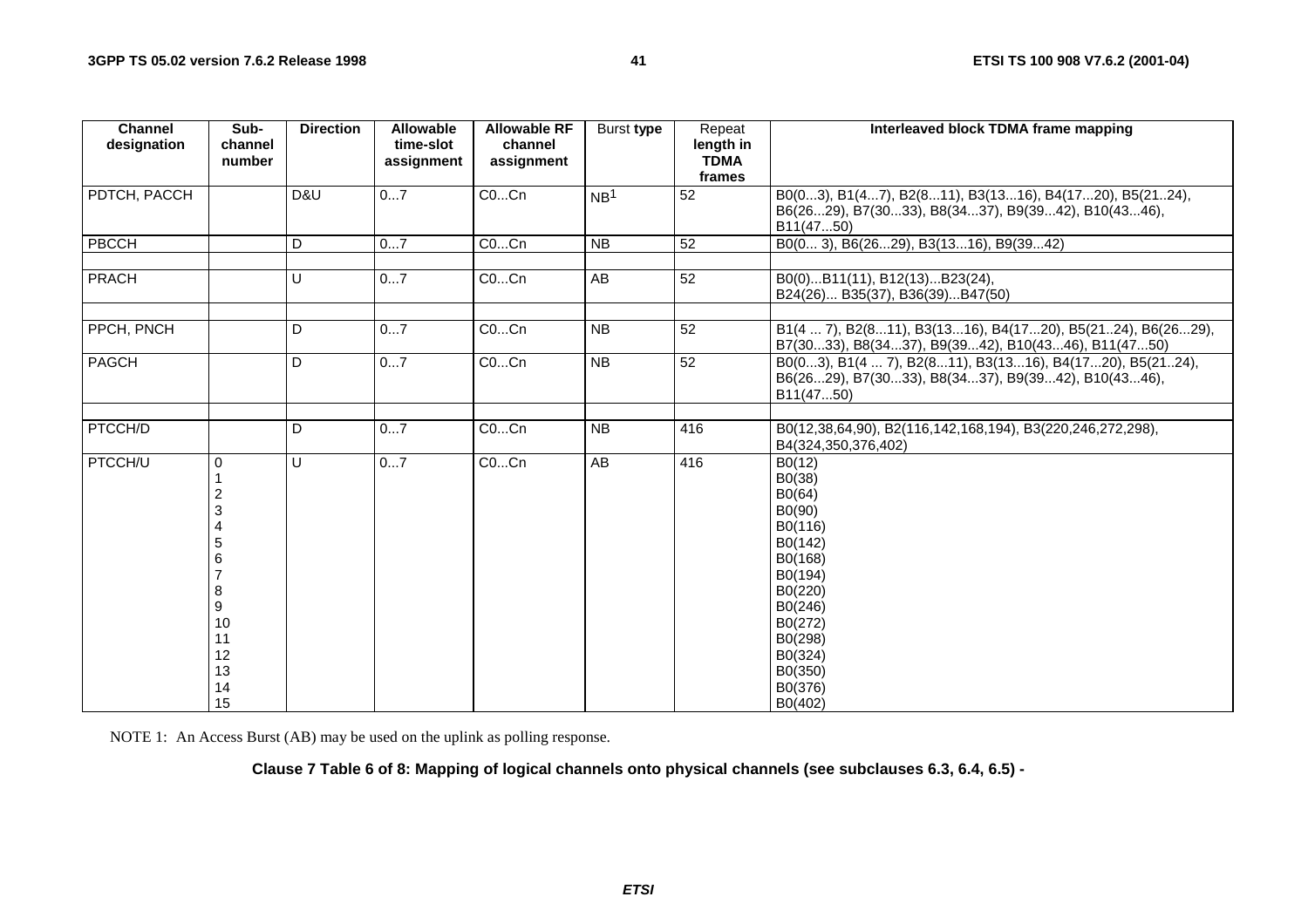#### BS\_PAG\_BLKS\_RES + BS\_PBCCH\_BLKS

|     |                             | Number of paging blocks available per 52-multiframe                                                                    |
|-----|-----------------------------|------------------------------------------------------------------------------------------------------------------------|
|     |                             | Paging channel blocks available for 52-multiframe<br>(Paging block index = 0, 1, 2, 3, 4, 5, 6, 7, 8, 9, 10)           |
|     |                             |                                                                                                                        |
|     | 11                          | B1, B2, B3, B4, B5, B6, B7, B8, B9, B10, B11                                                                           |
| 2   | 10                          | B1, B2, B3, B4, B5, B7, B8, B9, B10, B11                                                                               |
| 3   | 9                           | B1, B2, B4, B5, B7, B8, B9, B10, B11                                                                                   |
| 4   | 8                           | B1, B2, B4, B5, B7, B8, B10, B11                                                                                       |
| 5   |                             | B <sub>2</sub> , B <sub>4</sub> , B <sub>5</sub> , B <sub>7</sub> , B <sub>8</sub> , B <sub>10</sub> , B <sub>11</sub> |
| 6   | 6                           | B <sub>2</sub> , B <sub>4</sub> , B <sub>5</sub> , B <sub>8</sub> , B <sub>10</sub> , B <sub>11</sub>                  |
|     | 5                           | B <sub>2</sub> , B <sub>5</sub> , B <sub>8</sub> , B <sub>10</sub> , B <sub>11</sub>                                   |
| 8   | 4                           | B <sub>2</sub> , B <sub>5</sub> , B <sub>8</sub> , B <sub>11</sub>                                                     |
| 9   | 3                           | B5, B8, B11                                                                                                            |
| 10  | $\mathcal{D}_{\mathcal{L}}$ | <b>B5, B11</b>                                                                                                         |
| 11  |                             | B11                                                                                                                    |
| >11 |                             |                                                                                                                        |
|     |                             |                                                                                                                        |

**Clause 7 Table 7 of 8: Mapping of logical channels onto physical channels (see subclauses 6.3, 6.4, 6.5)**

| Channel<br>designation | Sub-<br>channel<br>number | <b>Direction</b> | <b>Allowable</b><br>time-slot<br>assignment | <b>Allowable RF</b><br>channel<br>assignment | Burst type | Repeat<br>length in<br><b>TDMA</b><br>frames | Interleaved block TDMA frame mapping |
|------------------------|---------------------------|------------------|---------------------------------------------|----------------------------------------------|------------|----------------------------------------------|--------------------------------------|
| <b>CTSBCH-FB</b>       |                           |                  | 01                                          | CO                                           | <b>FB</b>  | 52                                           | B(25)                                |
| CTSBCH-SB              |                           |                  | 07                                          | C <sub>0</sub>                               | <b>SB</b>  | 52                                           | B(51)                                |
| <b>CTSPCH</b>          |                           |                  | 07                                          | $CO$ Cn                                      | <b>NB</b>  | 52                                           | B(25)                                |
| <b>CTSARCH</b>         |                           |                  | 07                                          | CO                                           | <b>SB</b>  | 52                                           | B0(2)B7(9)                           |
|                        |                           |                  |                                             | $CO$ Cn                                      |            |                                              | B8(10)B13(15)                        |
| <b>CTSAGCH</b>         |                           |                  | 07                                          | CO                                           | <b>NB</b>  | 52                                           | B0(1619)                             |
|                        |                           |                  |                                             | $CO$ Cn                                      |            |                                              | B1(2023)                             |

NOTE 1: In CTS, C0 shall be interpreted as CTSBCH RF channel and C0...Cn as the RF channels of the TFH carrier list (refer to GSM05.56).

NOTE 2: For the precise specification of the timeslot assignment, refer to subclause 6.3.3.1 and 6.3.3.2.

**Clause 7 Table 8 of 8: Mapping of logical channels onto physical channels (see subclauses 6.3, 6.4, 6.5) -**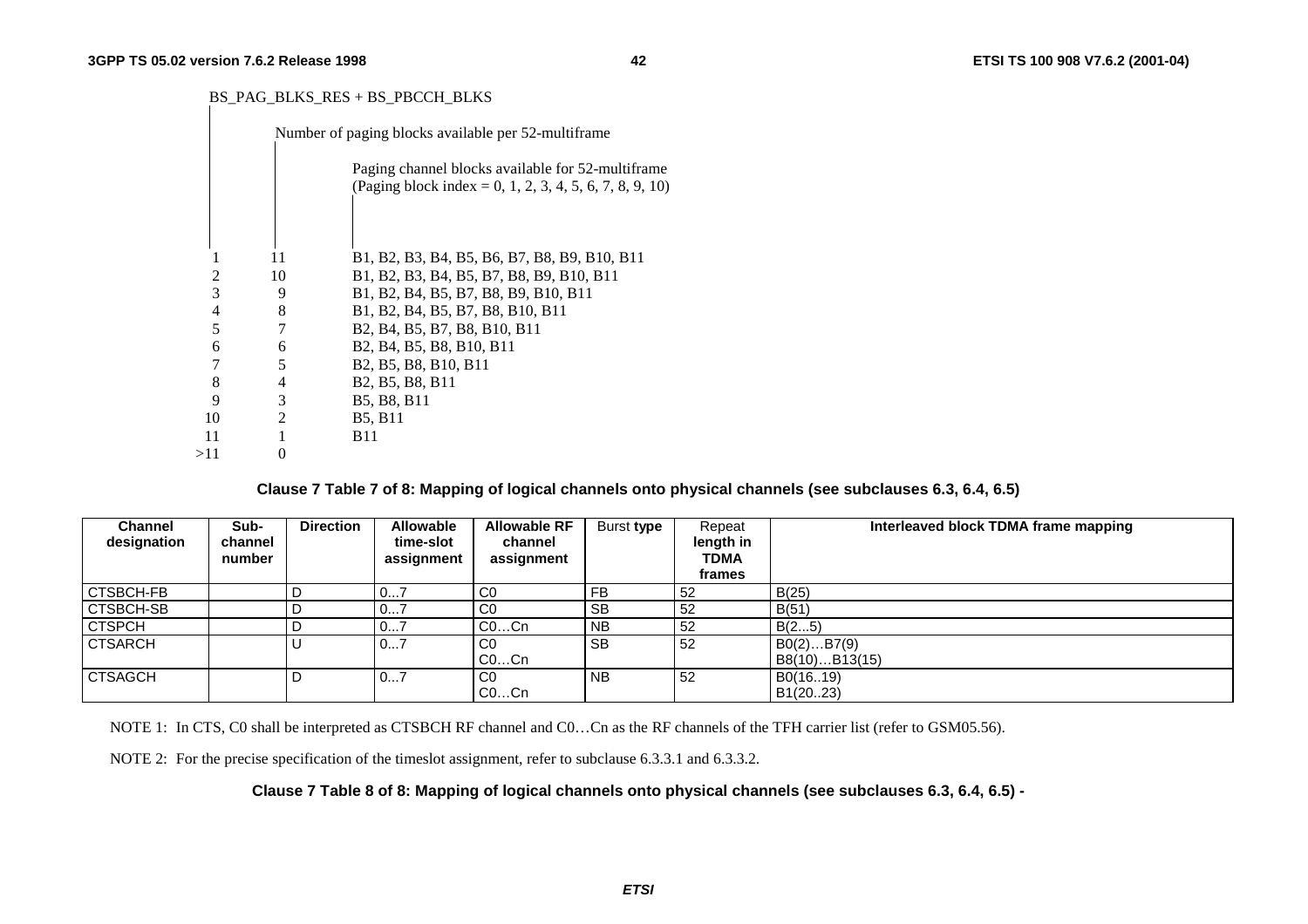

**43**

**Figure 1: Mapping of logical channels onto physical channels based on the physical resource**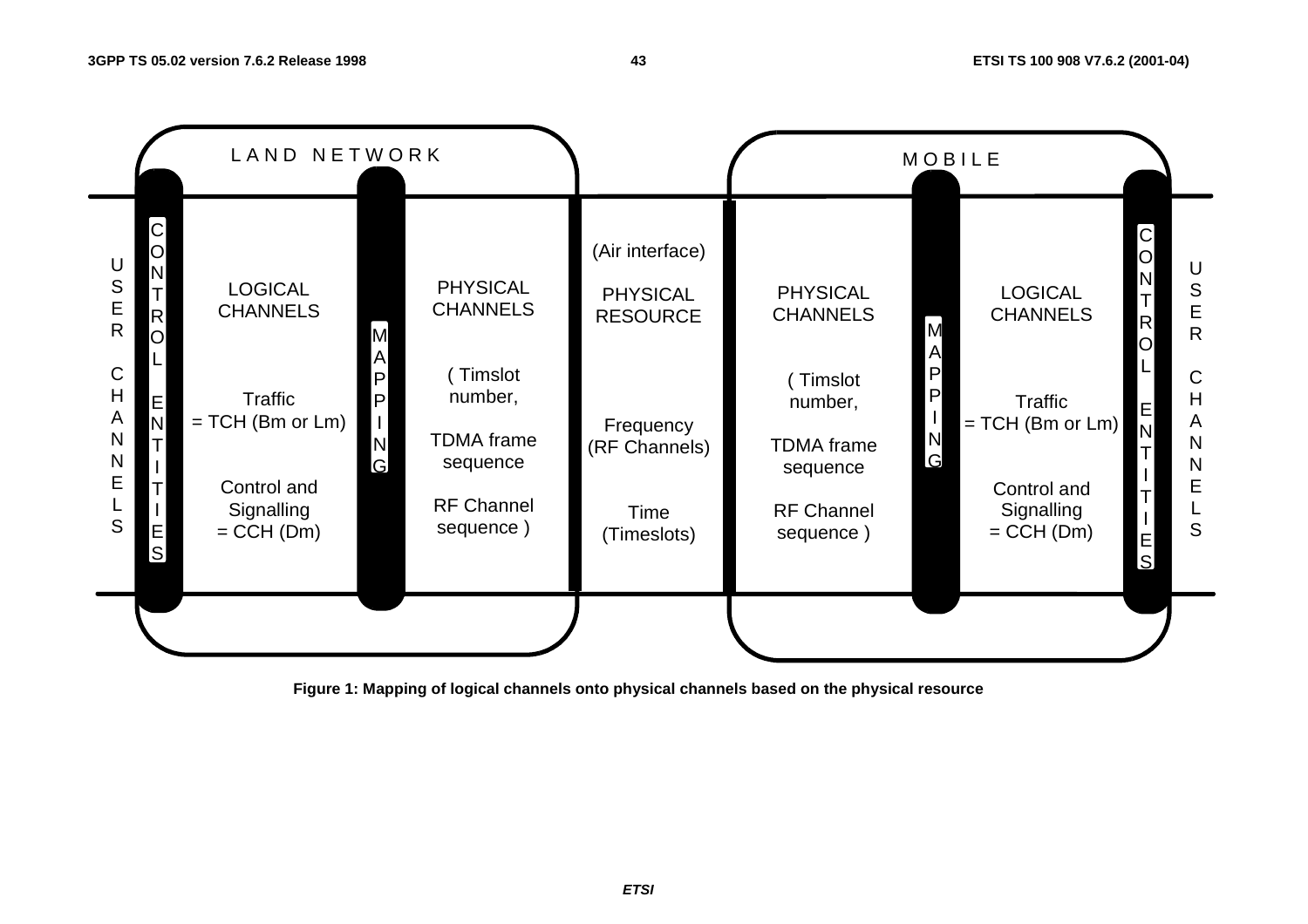

**Figure 2: The structure imposed on the physical resource: Timeslots, TDMA Frames and Radio Frequency channels (in this example the cell has an allocation of 4 RF Channels pairs**

TDMA frame number

**44**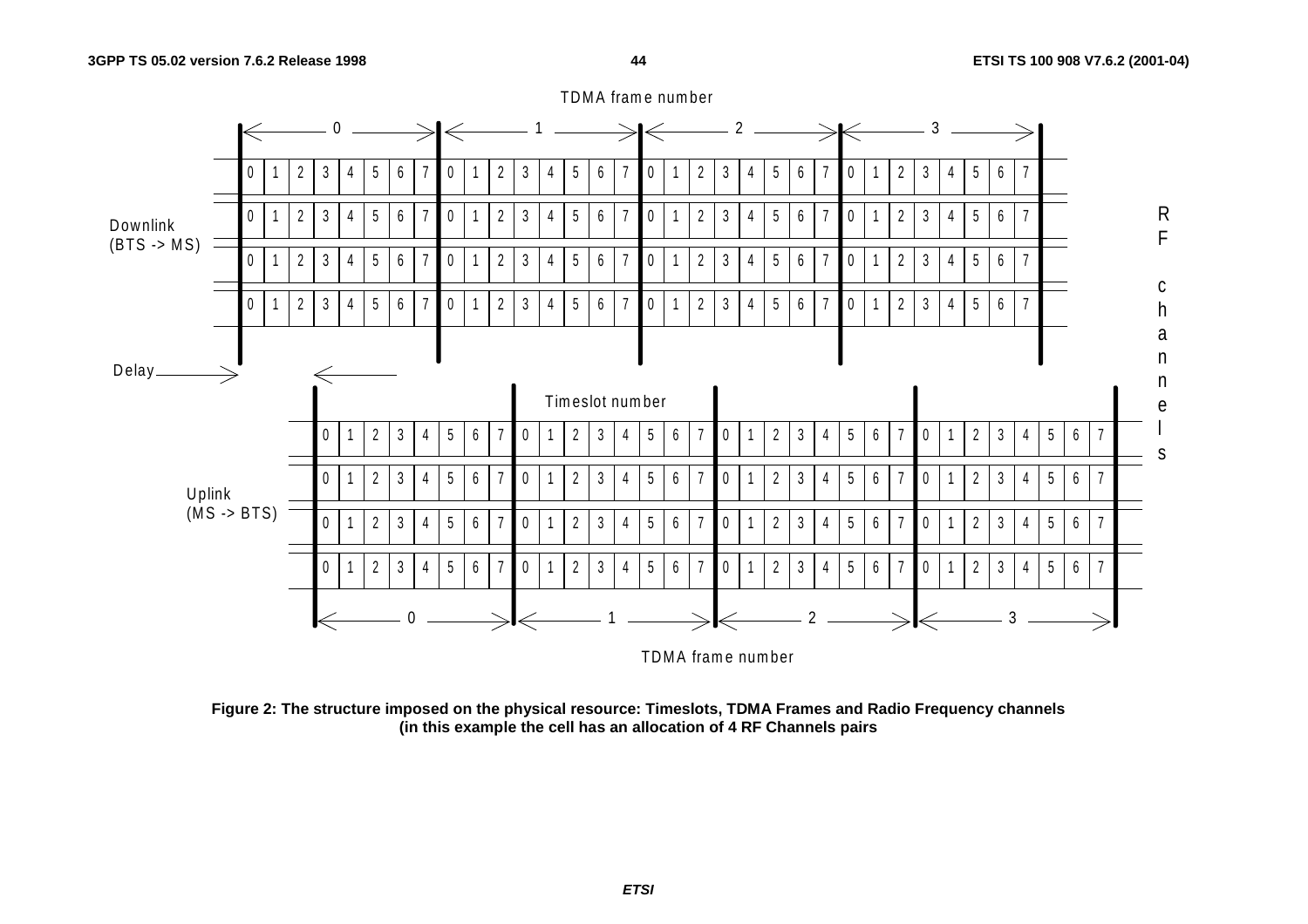

**Figure 3: Timeslot and format of bursts**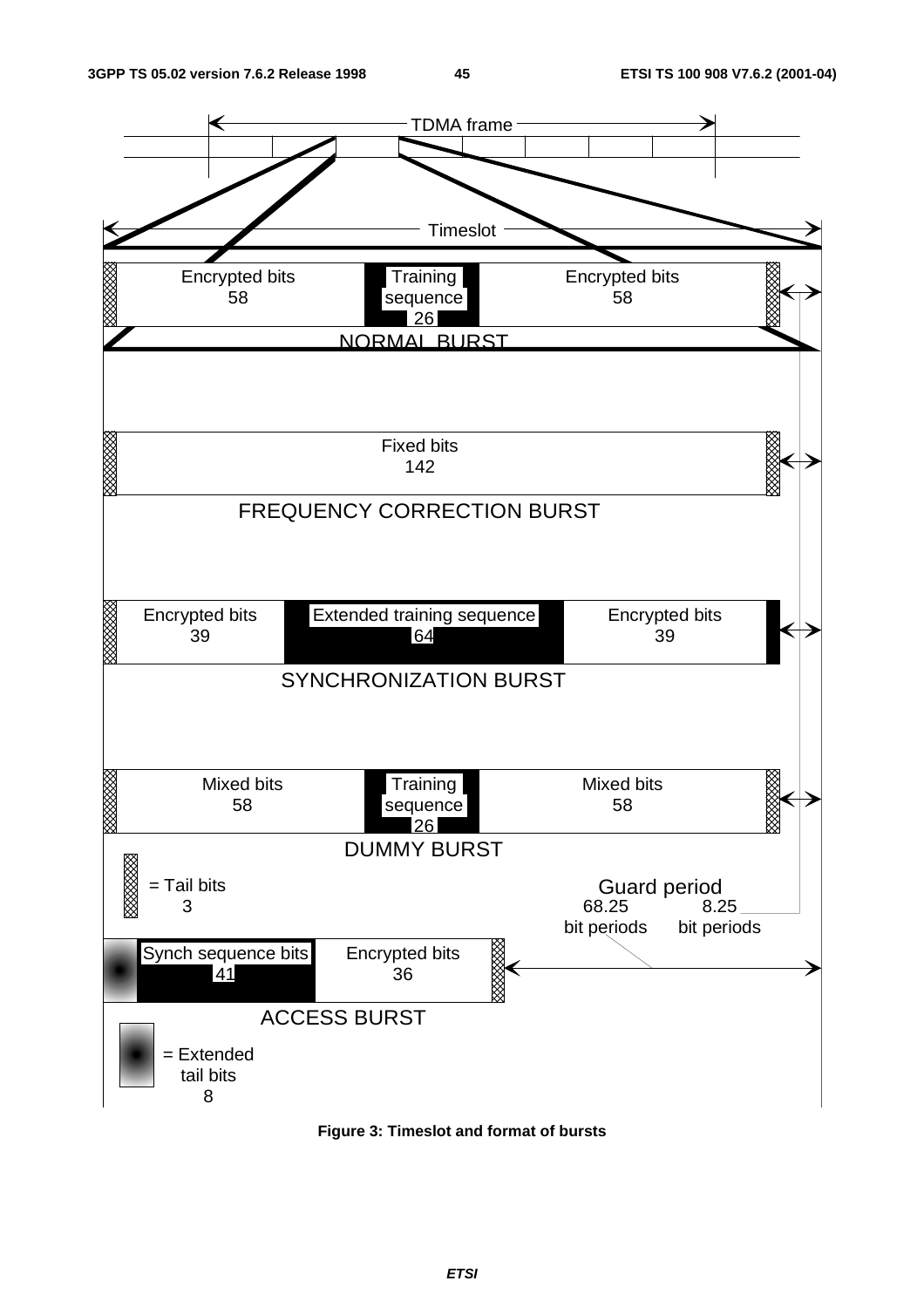

**46**

**Figure 4: Mobile Station usage of physical channel timeslots (For a full-rate hopping traffic channel assigned timeslot 3)**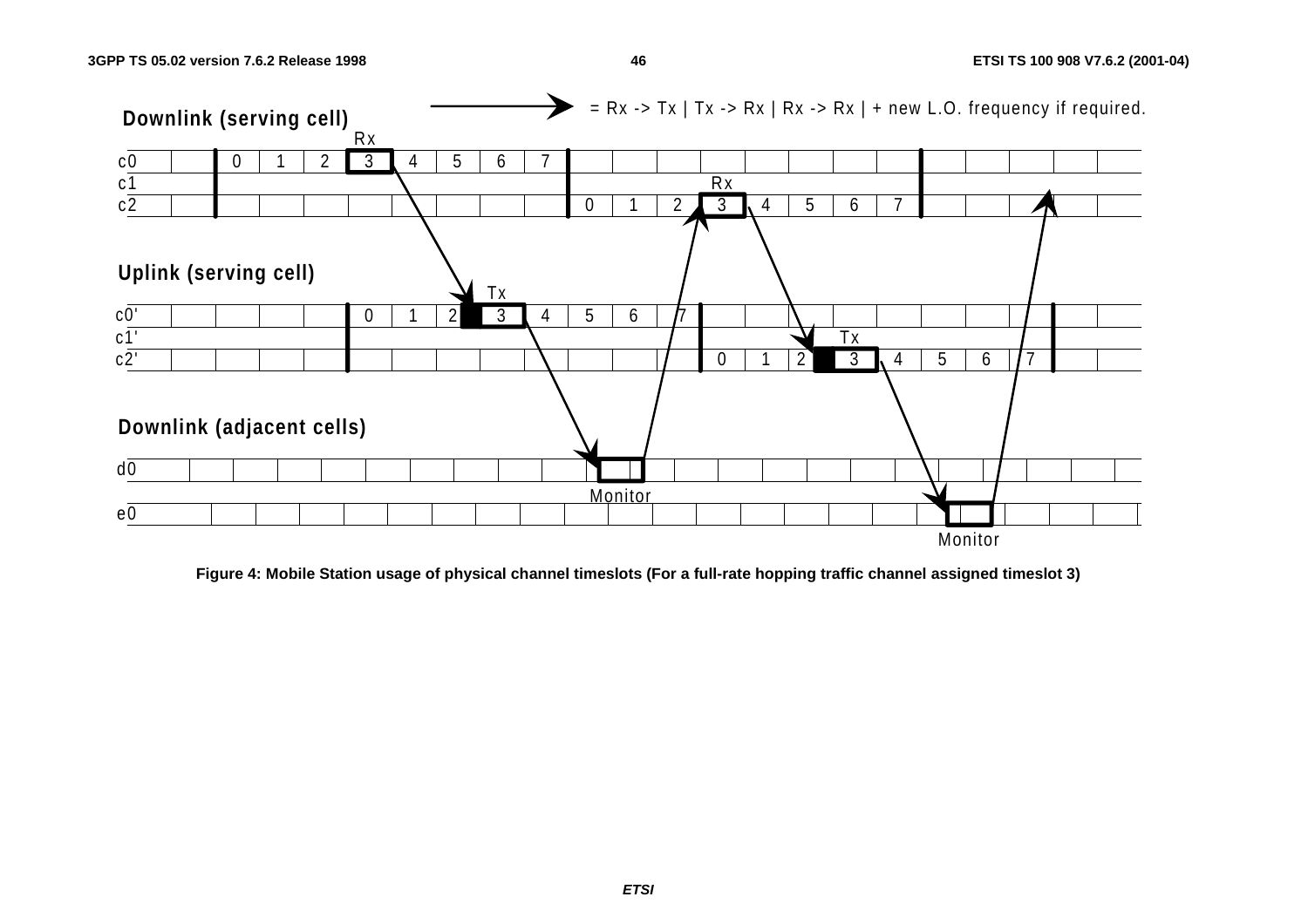

(This example of a physical channel is non-hopping using timeslot 0 of every TDMA frame)

(This example of a physical channel is hopping using 3 of every other TDMA frame)

**Figure 5: Example of two different physical channels**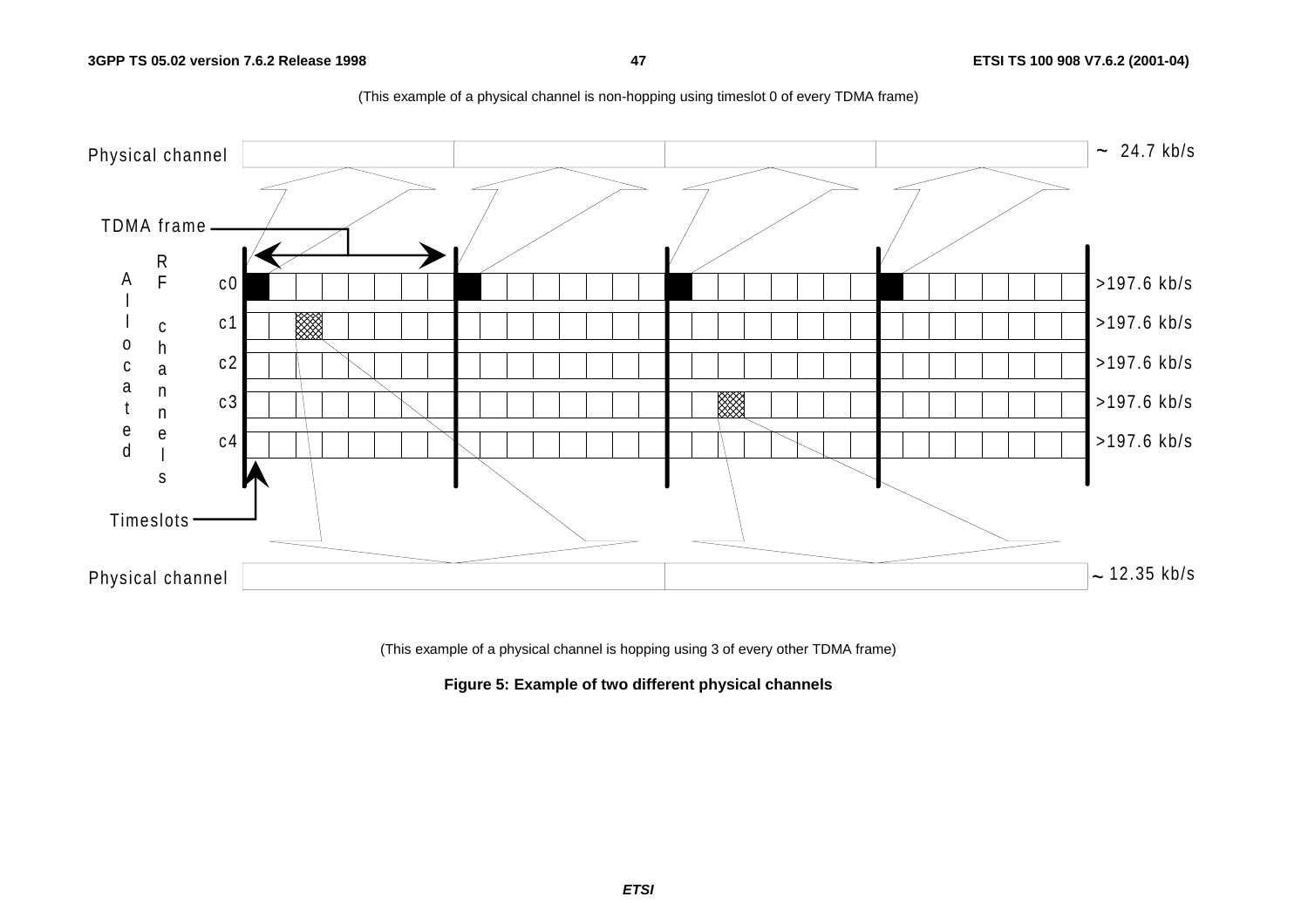

**Figure 6: Block diagram of the frequency hopping algorithm when HSN** ≠ **0**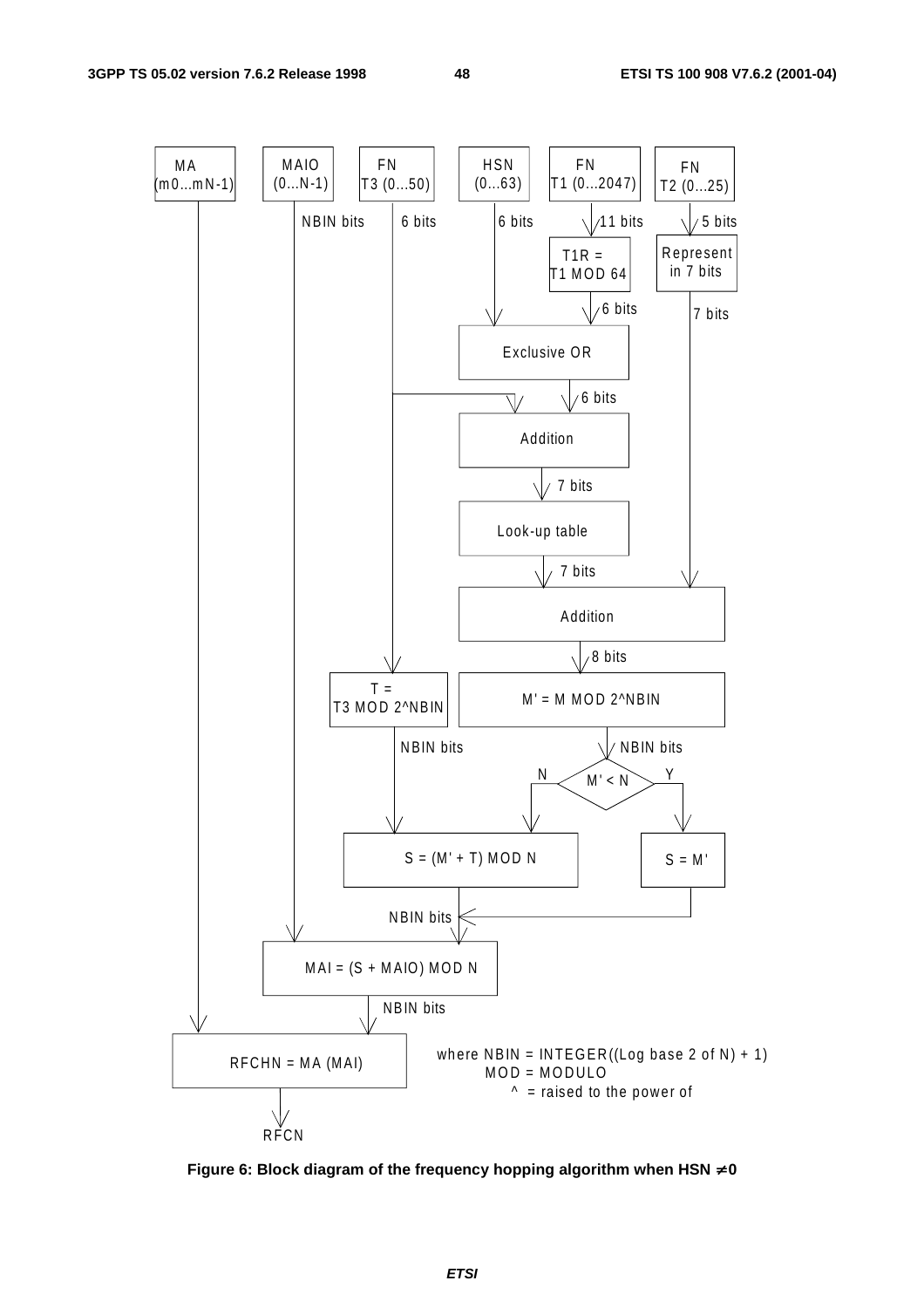

**Figure 6a : General structure of hopping sequence generation for CTS**

NOTE : example with vector  $\underline{a} = (a_0, a_1, a_2, a_3) = (5, 8, 2, 11)$ .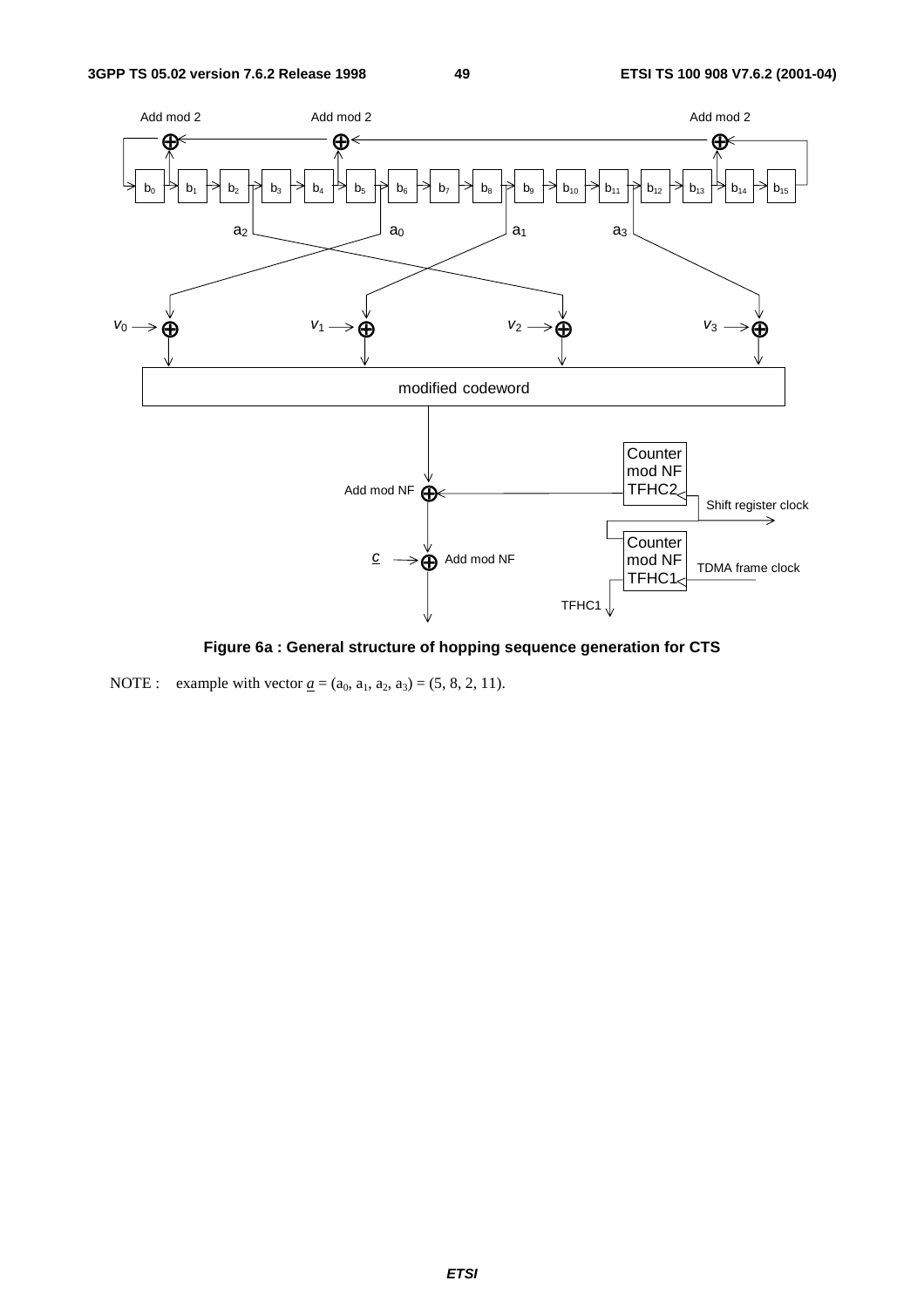







**Figure 7b: TDMA frame mapping for TCH/HS + SACCH/HS sub-channels 0 and 1**

**Figure 7: Example of a TDMA frame mapping for traffic channels**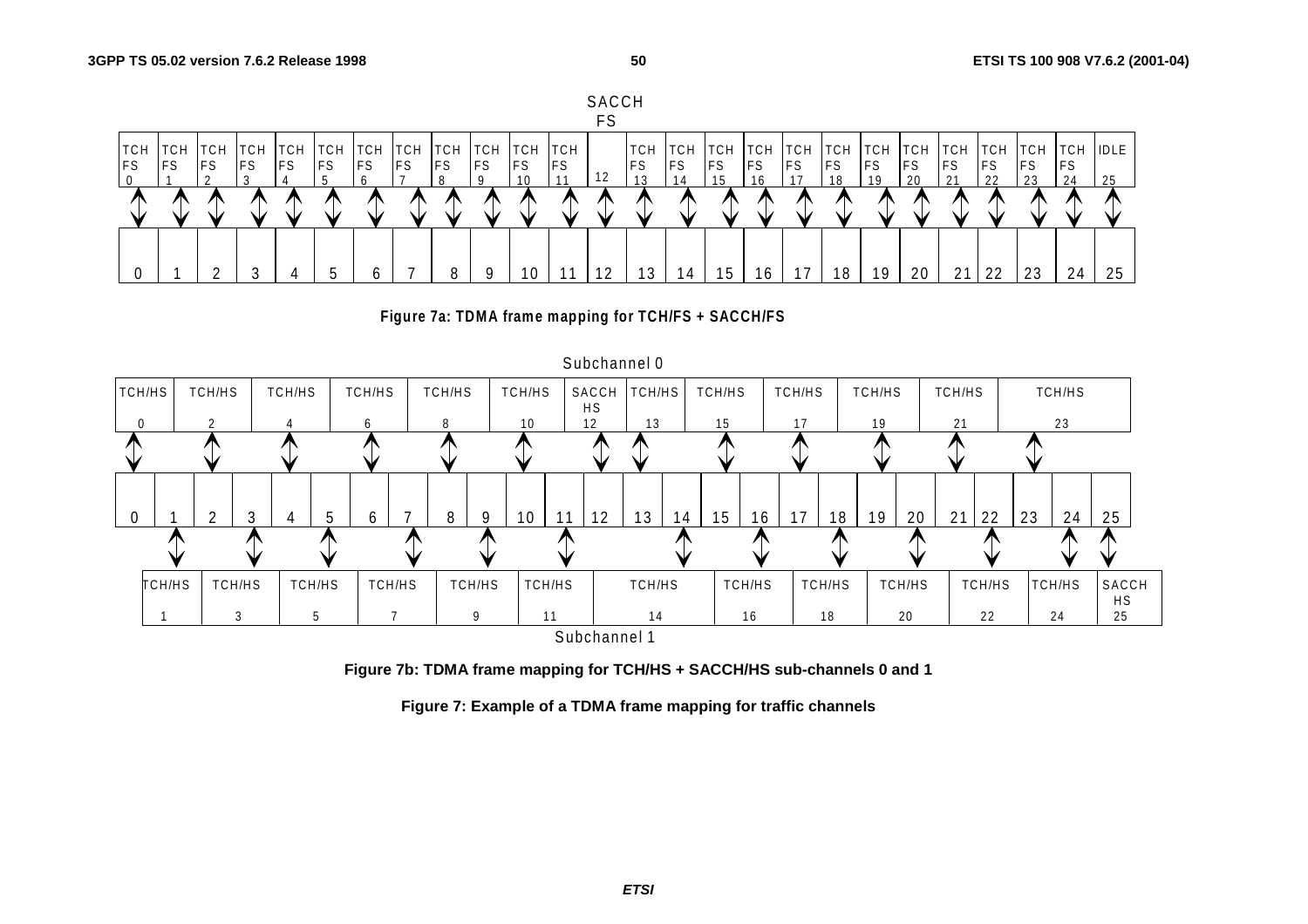| ' ਨੁ ਼                                                                                                                                                                                                                                                                                                                         |  |
|--------------------------------------------------------------------------------------------------------------------------------------------------------------------------------------------------------------------------------------------------------------------------------------------------------------------------------|--|
| $2^{\circ}$                                                                                                                                                                                                                                                                                                                    |  |
|                                                                                                                                                                                                                                                                                                                                |  |
|                                                                                                                                                                                                                                                                                                                                |  |
|                                                                                                                                                                                                                                                                                                                                |  |
|                                                                                                                                                                                                                                                                                                                                |  |
|                                                                                                                                                                                                                                                                                                                                |  |
|                                                                                                                                                                                                                                                                                                                                |  |
|                                                                                                                                                                                                                                                                                                                                |  |
|                                                                                                                                                                                                                                                                                                                                |  |
|                                                                                                                                                                                                                                                                                                                                |  |
| ျပာ                                                                                                                                                                                                                                                                                                                            |  |
| . O I                                                                                                                                                                                                                                                                                                                          |  |
|                                                                                                                                                                                                                                                                                                                                |  |
|                                                                                                                                                                                                                                                                                                                                |  |
|                                                                                                                                                                                                                                                                                                                                |  |
|                                                                                                                                                                                                                                                                                                                                |  |
|                                                                                                                                                                                                                                                                                                                                |  |
|                                                                                                                                                                                                                                                                                                                                |  |
| $\frac{1}{2}$ , $\frac{1}{2}$ , $\frac{1}{2}$ , $\frac{1}{2}$ , $\frac{1}{2}$ , $\frac{1}{2}$ , $\frac{1}{2}$ , $\frac{1}{2}$ , $\frac{1}{2}$ , $\frac{1}{2}$ , $\frac{1}{2}$ , $\frac{1}{2}$ , $\frac{1}{2}$ , $\frac{1}{2}$ , $\frac{1}{2}$ , $\frac{1}{2}$ , $\frac{1}{2}$ , $\frac{1}{2}$ , $\frac{1$<br>18 18 18 18 18 18 |  |
|                                                                                                                                                                                                                                                                                                                                |  |
| ∣ ග                                                                                                                                                                                                                                                                                                                            |  |
|                                                                                                                                                                                                                                                                                                                                |  |
| 18 I 8 '                                                                                                                                                                                                                                                                                                                       |  |
|                                                                                                                                                                                                                                                                                                                                |  |
| 1 U I U I U                                                                                                                                                                                                                                                                                                                    |  |
| ا ب                                                                                                                                                                                                                                                                                                                            |  |
| 1010                                                                                                                                                                                                                                                                                                                           |  |
|                                                                                                                                                                                                                                                                                                                                |  |
|                                                                                                                                                                                                                                                                                                                                |  |
|                                                                                                                                                                                                                                                                                                                                |  |
|                                                                                                                                                                                                                                                                                                                                |  |
|                                                                                                                                                                                                                                                                                                                                |  |
|                                                                                                                                                                                                                                                                                                                                |  |
|                                                                                                                                                                                                                                                                                                                                |  |
|                                                                                                                                                                                                                                                                                                                                |  |
|                                                                                                                                                                                                                                                                                                                                |  |
|                                                                                                                                                                                                                                                                                                                                |  |
|                                                                                                                                                                                                                                                                                                                                |  |
|                                                                                                                                                                                                                                                                                                                                |  |
|                                                                                                                                                                                                                                                                                                                                |  |
|                                                                                                                                                                                                                                                                                                                                |  |
| ັບ                                                                                                                                                                                                                                                                                                                             |  |
|                                                                                                                                                                                                                                                                                                                                |  |
|                                                                                                                                                                                                                                                                                                                                |  |
| :   ㅎ   ㅎ   ㅎ   ㅎ   ㅎ                                                                                                                                                                                                                                                                                                          |  |
|                                                                                                                                                                                                                                                                                                                                |  |
|                                                                                                                                                                                                                                                                                                                                |  |
|                                                                                                                                                                                                                                                                                                                                |  |
|                                                                                                                                                                                                                                                                                                                                |  |
|                                                                                                                                                                                                                                                                                                                                |  |

**Figure 8a: TDMA frame mapping for FCCH + SCH + BCCH + CCCH**

**51**

| $\sim$<br>$\widehat{\sigma}$<br>$\sim$<br>ි<br>$\overline{\phantom{0}}$<br>$\overline{\phantom{0}}$<br>$\sim$<br>$\overline{\phantom{0}}$<br>ন<br>$\overline{\phantom{0}}$<br>$\overline{\phantom{0}}$<br>$\overline{\phantom{0}}$<br>$\overline{\phantom{0}}$<br>∽<br>$\sim$<br>$\sim$<br>$\sigma$<br>$\sigma$<br>। ಅ<br>ੲ<br>. U<br>ت ا<br>$\ddot{\phantom{1}}$<br>U<br>└<br>ت<br>$\tilde{}$<br>$\check{ }$<br>$\checkmark$<br>$\check{ }$<br>$\checkmark$<br>-<br>-<br>$\div$<br>$\boldsymbol{\vartheta}$<br>↮<br>ᅩ<br>မာ<br>$\overline{\phantom{0}}$<br>$\overline{\phantom{a}}$<br>$\epsilon$<br>◡<br>È<br>∽<br>ັ<br>ັ<br>ັ<br>ີ<br>ັ<br>ີ<br>ັ<br>È<br>ັ<br>ີ<br>÷.<br>. .<br>∣ ≠<br>ີ<br>л.<br>$\overline{\phantom{a}}$<br>$\sim$<br>$\cdot$ $\cdot$<br>л.<br>$\cdot$<br>$\check{ }$<br>. .<br>$\mathbf{v}$<br>$\cdot$<br>. .<br>. .<br>◡<br>$\mathbf{v}$<br>ີ<br>. .<br>л.<br><b>S</b><br>ີ<br>◡<br>Ø<br>$\sim$<br>ັບ<br>ட<br>ᅚ<br>u<br>ັ<br>$\overline{\phantom{0}}$<br>ш<br>. ب<br>◡<br>◡<br>ີ<br>◡<br>Ë<br>◡<br>ີ<br>ີ<br>ີ<br>ັ<br>ъ.<br>ີ<br>ີ<br>ັ<br>ັ<br>$\checkmark$<br>ັ<br>$\check{ }$<br>ັ<br>ີ<br>ັ<br>் ட<br>╭<br>$\overline{\phantom{0}}$<br>∸<br>◡<br>-<br>ᆸ<br>−<br>−<br>−<br>╺<br>-<br>ၯ<br>' ທ<br>ၯ<br>ၯ<br>$\overline{\phantom{a}}$<br>ဖ<br><b>S</b><br>U)<br>ິ<br>ັບ<br>ັບ<br>v,<br>ັບ<br>ັບ<br>v | $\circ$<br>$\sim$<br>$\overline{\phantom{0}}$<br>$\overline{\phantom{0}}$<br>∽<br>$\sim$<br>ৼ<br>ఆ<br>ັ<br>$\tilde{}$<br>$\tilde{}$<br>$\tilde{}$<br>$\check{ }$<br>ت<br>$\overline{t}$<br>O<br>$\lambda$<br>ັ<br>ັ<br>ັ<br>∼<br>◡<br>◡<br>ັ<br>-<br>_<br>ັ<br>ັ<br>ີ<br>л.<br>◡<br>ີ<br>$\cdots$<br>$\sim$<br>-<br>⊻<br>ഗ<br>võ<br>Ø<br>Ø<br>ິທ<br>ניט<br>ັບ |
|--------------------------------------------------------------------------------------------------------------------------------------------------------------------------------------------------------------------------------------------------------------------------------------------------------------------------------------------------------------------------------------------------------------------------------------------------------------------------------------------------------------------------------------------------------------------------------------------------------------------------------------------------------------------------------------------------------------------------------------------------------------------------------------------------------------------------------------------------------------------------------------------------------------------------------------------------------------------------------------------------------------------------------------------------------------------------------------------------------------------------------------------------------------------------------------------------------------------------------------------------------------------------------------------------------------------------------|---------------------------------------------------------------------------------------------------------------------------------------------------------------------------------------------------------------------------------------------------------------------------------------------------------------------------------------------------------------|
|--------------------------------------------------------------------------------------------------------------------------------------------------------------------------------------------------------------------------------------------------------------------------------------------------------------------------------------------------------------------------------------------------------------------------------------------------------------------------------------------------------------------------------------------------------------------------------------------------------------------------------------------------------------------------------------------------------------------------------------------------------------------------------------------------------------------------------------------------------------------------------------------------------------------------------------------------------------------------------------------------------------------------------------------------------------------------------------------------------------------------------------------------------------------------------------------------------------------------------------------------------------------------------------------------------------------------------|---------------------------------------------------------------------------------------------------------------------------------------------------------------------------------------------------------------------------------------------------------------------------------------------------------------------------------------------------------------|



**Figure 8b: TDMA frame mapping for FCCH + SCH + BCCH + CCCH + SDCCH/4(0...3) + SACCH/4(0...3)**

**Figure 8: Example of TDMA Frame mapping for control channels**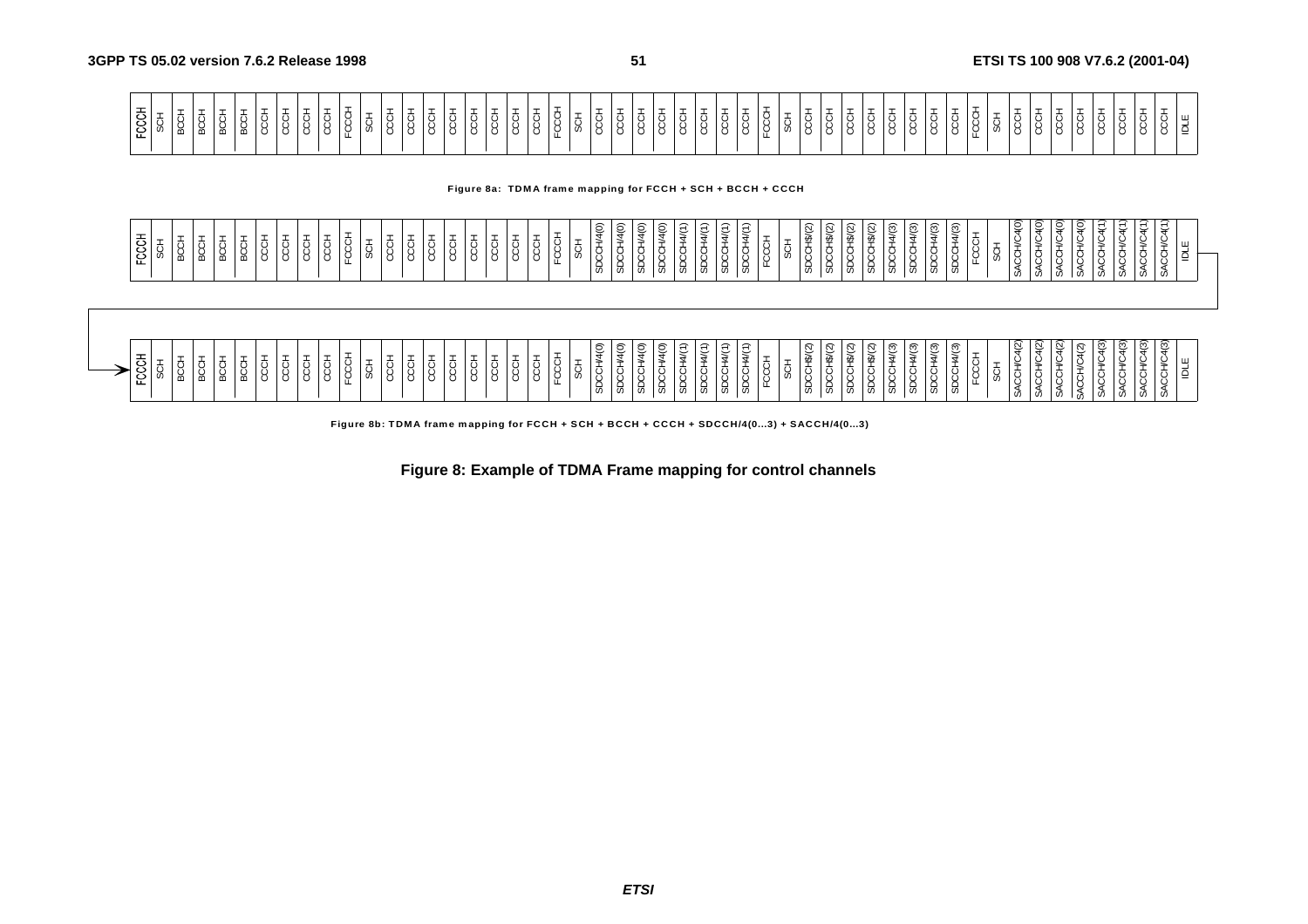#### **52 TDMA Frames**

| B1 B2 X B3 B4 B5 X B6 B7 B8 X B9 B10 B11 X |                |  |  |  |  |  |  |  |  |
|--------------------------------------------|----------------|--|--|--|--|--|--|--|--|
|                                            |                |  |  |  |  |  |  |  |  |
|                                            | B <sub>0</sub> |  |  |  |  |  |  |  |  |



**Figure 9 : 52- multiframe for PDCHs -**

#### **52 TDMA Frames**



- A : TDMA frame for CTSARCH
- B : TDMA frame for CTSBCH
- P : TDMA frame for CTSPCH
- G : TDMA frame for CTSAGCH
- X : Idle frame

**Figure 10: 52-multiframe for CTS**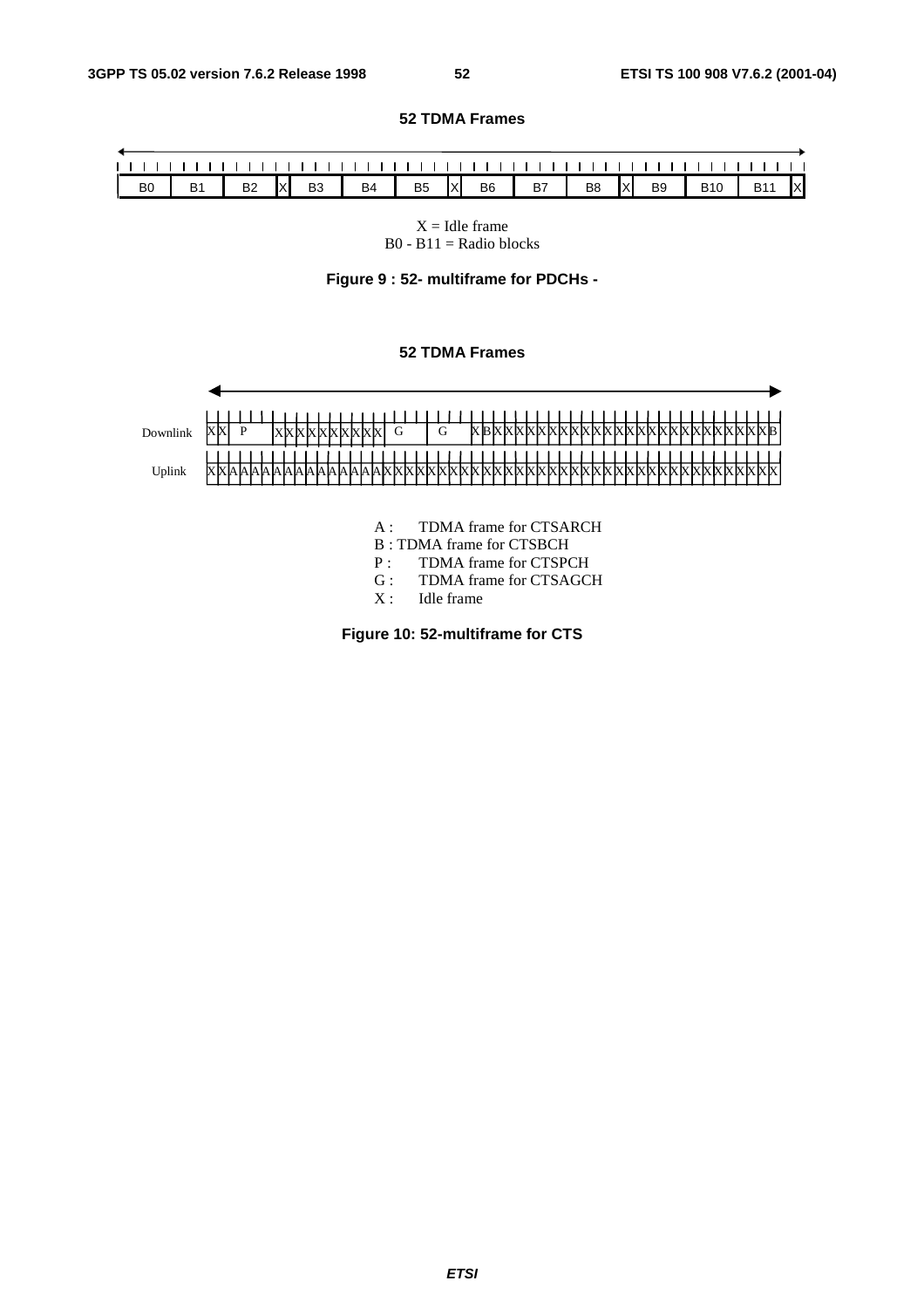# Annex A (normative): Phase 2 mobiles in a Phase 1 infrastructure

# A.1 Scope

Phase 2 mobiles are required to behave properly in a Phase 1 networks, when downlink DTX is used in conjunction with frequency hopping.

# A.2 Implementation options for TCH channels

# A.2.1 C0 filling on the TCH

When the TCH is active, and no associated traffic frame is scheduled for transmission, the following options apply for filling the burst on the C0 radio frequency channel.

### A.2.1.1 A dummy burst with (BN61, BN62, BN86) = training sequence bits of normal bursts

### A.2.1.2 A dummy burst with the "C0 filling training sequence

 $(BN61, BN62, BN86) = (0,1,1,1,0,0,0,1,0,1,1,1,0,0,0,1,0,1,1,1,0,0,0,1,0,1).$ 

### A.2.1.3 A dummy burst with ( BN61, BN62, BN86) mapped from the TSC bits of normal bursts according to the table; below

| TSC for other bursts on<br>тсн | Dummy bursts<br>(BN61, BN62 BN86)                       | Corresponding<br><b>TSC</b> |
|--------------------------------|---------------------------------------------------------|-----------------------------|
|                                | $(0,1,0,0,0,0,1,1,1,0,1,1,1,0,1,0,0,1,0,0,0,0,1,1,1,0)$ |                             |
|                                | $(0,1,0,0,1,1,1,0,1,0,1,1,0,0,0,0,0,1,0,0,1,1,1,0,1,0)$ |                             |
|                                | $(0,0,1,0,0,1,0,1,1,1,0,0,0,0,1,0,0,0,1,0,0,1,0,1,1)$   |                             |
|                                | $(0,0,0,1,1,0,1,0,1,1,1,0,0,1,0,0,0,0,1,1,0,1,0,1,1)$   |                             |
|                                | $(0,1,0,0,1,1,1,0,1,0,1,1,0,0,0,0,0,1,0,0,1,1,1,0,1,0)$ |                             |
|                                | $(0,1,0,0,0,0,1,1,1,0,1,1,1,0,1,0,0,1,0,0,0,0,1,1,1,0)$ |                             |
|                                | $(0,1,0,0,0,1,1,1,1,0,1,1,0,1,0,0,0,1,0,0,0,1,1,1,1,0)$ |                             |
|                                | $(0,1,0,0,1,1,1,0,1,0,1,1,0,0,0,0,0,1,0,0,1,1,1,0,1,0)$ |                             |

### A.2.1.4 Partial SID information

The BTS transmits bursts containing parts of the SID frames provided by the speech encoder. The bits transmitted in such bursts on C0 carrier contain the same bits that would have been transmitted in those bursts in those if the associated traffic frames were scheduled for transmission.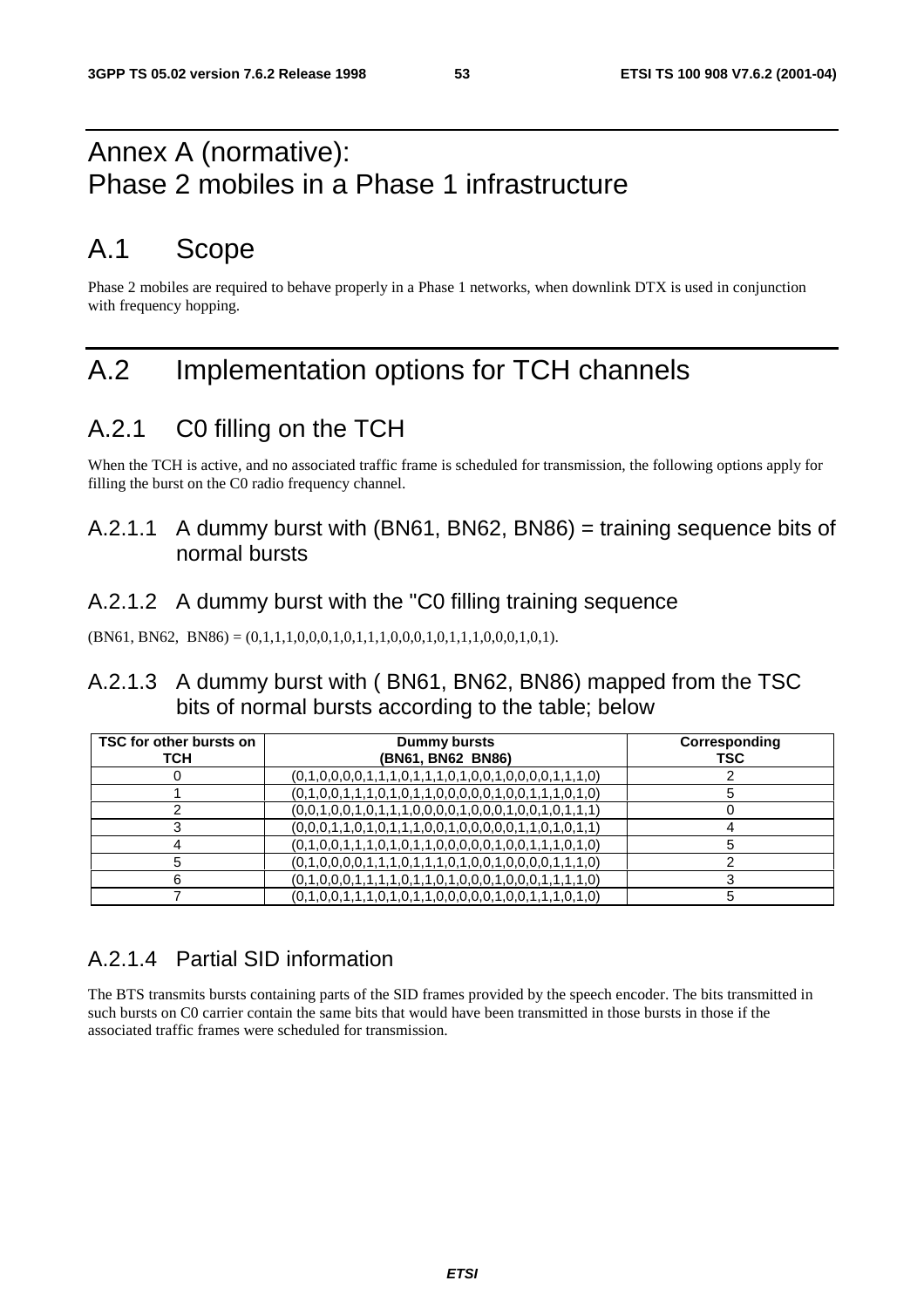## A.2.2 Half burst filling

For downlink DTX, when a given traffic frame is scheduled for transmission and one of its adjacent traffic frames is not scheduled for transmission, half of the "encrypted bits" belonging to the normal bursts associated with the scheduled traffic frame need to be filled. These bits are referred to as "half burst filling bits". These half bursts filling bits contain either:

### A.2.2.1 Partial SID information from any associated SID frame; or

### A.2.2.2 The mixed bits of the dummy bursts (encrypted or not encrypted)

### A.2.3 Dummy burst Stealing flag

The dummy burst stealing flag are set to either 1 or 0.

## A.2.4 Half burst Filling Stealing flag

BN60 or BN87 corresponding to the "encrypted bits" of a filled half burst, defined as the "half burst filling stealing flag", are jointly set to a value of either 1 or 0.

## A.2.5 Allowed combinations

Table A.2.5.1 below provides the allowed combinations for phase 1 networks supporting downlink DTX in conjunction with frequency hopping.

#### **Table A.2.5.1: Possible combinations for networks supporting downlink DTX in conjunction with frequency hopping**

| <b>Combination</b>        | C0 filling on the TCH                                                                                    | <b>Half Burst filling</b>                      | <b>Dummy Bursts</b><br><b>Stealing</b><br><b>Flag</b> | <b>Half Burst Filling</b><br><b>Stealing Flag</b> |
|---------------------------|----------------------------------------------------------------------------------------------------------|------------------------------------------------|-------------------------------------------------------|---------------------------------------------------|
|                           | Dummy bursts with (BN61-BN86)<br>equal to the bits of the TSC of the<br>other normal bursts<br>(A 2.1.1) | not defined                                    | 0                                                     | $\Omega$                                          |
| 2                         | Dummy burst with "C0 filling training<br>sequence"<br>(A 2.1.2)                                          | Partial SID<br>information<br>(A 2.2.1)        | $\Omega$                                              | 0                                                 |
| 3                         | Dummy burst with (BN61,<br>BN62BN86) mapped from the<br>TSC bits of normal bursts<br>(A 2.1.3)           | <b>Partial SID</b><br>information<br>(A 2.2.1) | 0                                                     | 0                                                 |
| 4                         | Partial SID information<br>(A 2.1.4)                                                                     | Partial SID<br>information<br>(A 2.2.1)        |                                                       |                                                   |
| 5                         | Dummy burst with "C0 filling training Dummy burst mixed<br>sequence"<br>(A 2.1.2)                        | <b>bits</b><br>(A 2.2.2)                       |                                                       |                                                   |
| 6 (for DCS 1 800<br>only) | Partial SID information<br>(A 2.1.4)                                                                     | <b>Partial SID</b><br>information<br>(A 2.2.1) | $\Omega$                                              | 0                                                 |

# A.3 Idle Channels

When a channel is idle, a dummy burst may be transmitted on C0 frequency channel with any options described in subclauses A 2.1.1, A 2.1.2, A 2.1.3.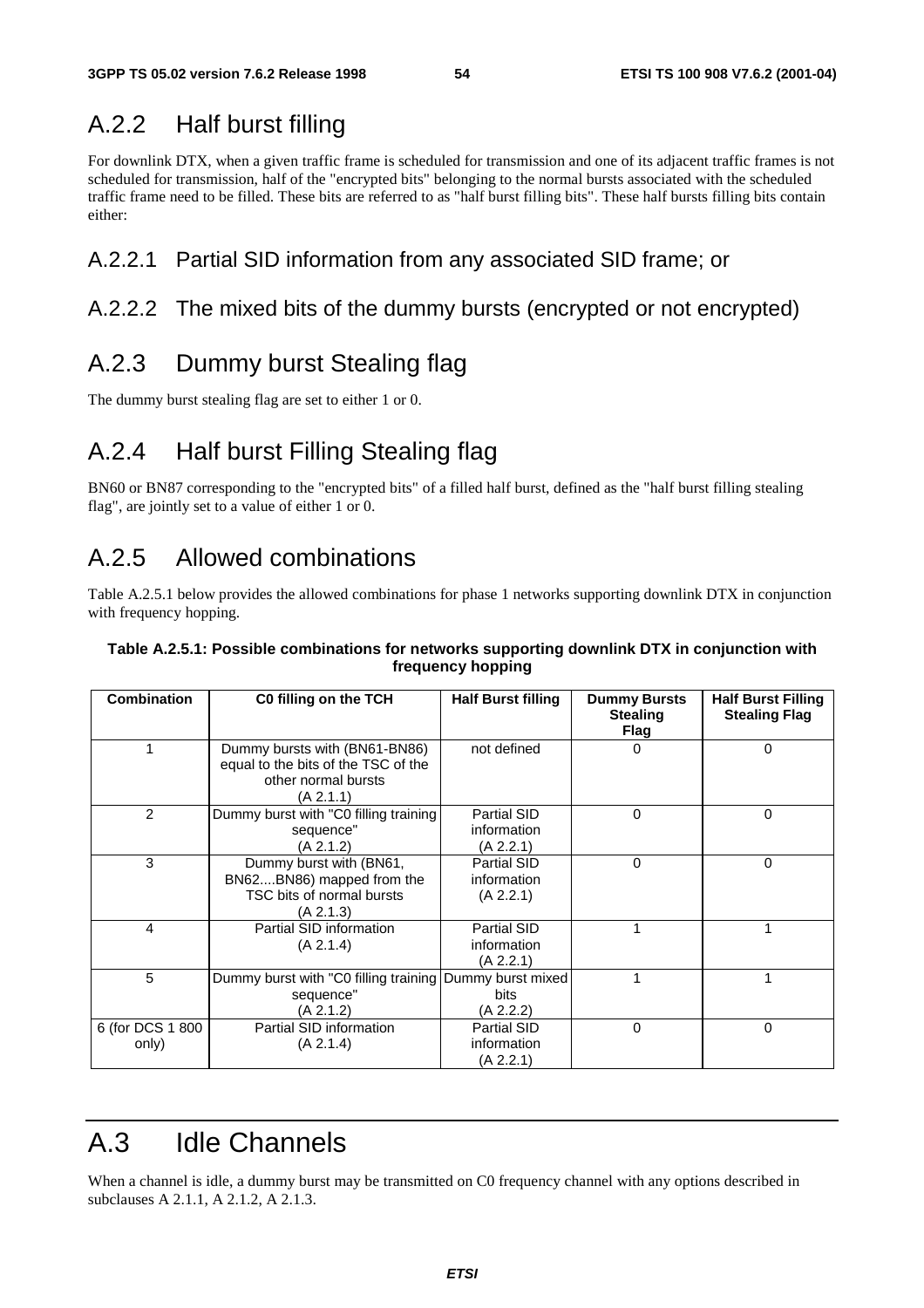# Annex B (normative): Multislot capability

# B.1 MS classes for multislot capability

When an MS supports the use of multiple timeslots it shall belong to a multislot class as defined below:

| <b>Multislot</b><br>class |                         | <b>Maximum number of slots</b> |                | Minimum number of slots | <b>Type</b>    |                |                |                |
|---------------------------|-------------------------|--------------------------------|----------------|-------------------------|----------------|----------------|----------------|----------------|
|                           | <b>Rx</b>               | Tx                             | <b>Sum</b>     | $\overline{T_{ta}}$     | $T_{tb}$       | $T_{ra}$       | $T_{rb}$       |                |
| 1                         | 1                       | 1                              | 2              | 3                       | $\overline{c}$ | 4              | $\overline{c}$ | 1              |
| $\overline{c}$            | $\overline{2}$          | 1                              | 3              | 3                       | $\overline{2}$ | 3              | 1              | 1              |
| 3                         | $\overline{2}$          | $\overline{2}$                 | 3              | 3                       | $\overline{2}$ | 3              | 1              | 1              |
| 4                         | 3                       | $\mathbf{1}$                   | 4              | 3                       | 1              | 3              | 1              | 1              |
| 5                         | $\overline{2}$          | $\overline{2}$                 | 4              | 3                       | 1              | 3              | 1              | 1              |
| 6                         | 3                       | $\overline{2}$                 | 4              | 3                       | 1              | 3              | 1              | 1              |
| $\overline{7}$            | 3                       | 3                              | 4              | 3                       | 1              | 3              | 1              | 1              |
| 8                         | 4                       | $\mathbf{1}$                   | 5              | 3                       | 1              | $\overline{2}$ | 1              | 1              |
| 9                         | 3                       | $\overline{2}$                 | $\overline{5}$ | 3                       | 1              | $\overline{2}$ | 1              | 1              |
| 10                        | $\overline{\mathbf{4}}$ | $\overline{2}$                 | 5              | 3                       | 1              | $\overline{2}$ | 1              | 1              |
| 11                        | 4                       | 3                              | 5              | 3                       | 1              | $\overline{2}$ | 1              | 1              |
| 12                        | 4                       | 4                              | 5              | $\overline{2}$          | 1              | $\overline{2}$ | 1              | 1              |
| 13                        | 3                       | 3                              | <b>NA</b>      | <b>NA</b>               | a)             | 3              | a)             | $\overline{c}$ |
| 14                        | 4                       | $\overline{\mathbf{4}}$        | <b>NA</b>      | <b>NA</b>               | a)             | 3              | a)             | $\overline{c}$ |
| 15                        | 5                       | 5                              | <b>NA</b>      | <b>NA</b>               | a)             | 3              | a)             | $\overline{2}$ |
| 16                        | 6                       | 6                              | <b>NA</b>      | <b>NA</b>               | a)             | $\overline{2}$ | a)             | $\overline{2}$ |
| 17                        | $\overline{7}$          | $\overline{7}$                 | <b>NA</b>      | NA                      | a)             | 1              | 0              | $\overline{2}$ |
| 18                        | 8                       | 8                              | NA.            | NA.                     | 0              | 0              | 0              | $\overline{2}$ |
| $\overline{19}$           | $\overline{6}$          | $\overline{2}$                 | <b>NA</b>      | 3                       | b)             | $\overline{2}$ | C)             | 1              |
| 20                        | 6                       | 3                              | <b>NA</b>      | 3                       | b)             | $\overline{c}$ | C)             | 1              |
| 21                        | 6                       | 4                              | <b>NA</b>      | 3                       | b)             | $\overline{c}$ | C)             | 1              |
| 22                        | 6                       | 4                              | <b>NA</b>      | $\overline{2}$          | b)             | $\overline{2}$ | C)             | 1              |
| 23                        | 6                       | 6                              | <b>NA</b>      | $\overline{2}$          | b)             | $\overline{2}$ | C)             | 1              |
| 24                        | 8                       | $\overline{2}$                 | NA.            | 3                       | b)             | $\overline{2}$ | C)             | 1              |
| 25                        | 8                       | 3                              | <b>NA</b>      | 3                       | b)             | $\overline{2}$ | C)             | 1              |
| 26                        | 8                       | 4                              | <b>NA</b>      | 3                       | b)             | $\overline{c}$ | C)             | 1              |
| 27                        | 8                       | 4                              | <b>NA</b>      | $\overline{2}$          | b)             | $\overline{2}$ | C)             | 1              |
| 28                        | 8                       | 6                              | <b>NA</b>      | $\overline{2}$          | b)             | $\overline{2}$ | C)             | 1              |
| 29                        | 8                       | 8                              | <b>NA</b>      | $\overline{2}$          | b)             | $\overline{2}$ | $\mathbf{C}$   | 1              |

#### **Table B.1**

a)  $= 1$  with frequency hopping.

 $= 0$  without frequency hopping.

- b) = 1 with frequency hopping or change from Rx to Tx.
	- $= 0$  without frequency hopping and no change from Rx to Tx.
- c) = 1 with frequency hopping or change from Tx to Rx.
	- $= 0$  without frequency hopping and no change from Tx to Rx.
- Type 1 MS are not required to transmit and receive at the same time.

Type 2 MS are required to be able to transmit and receive at the same time.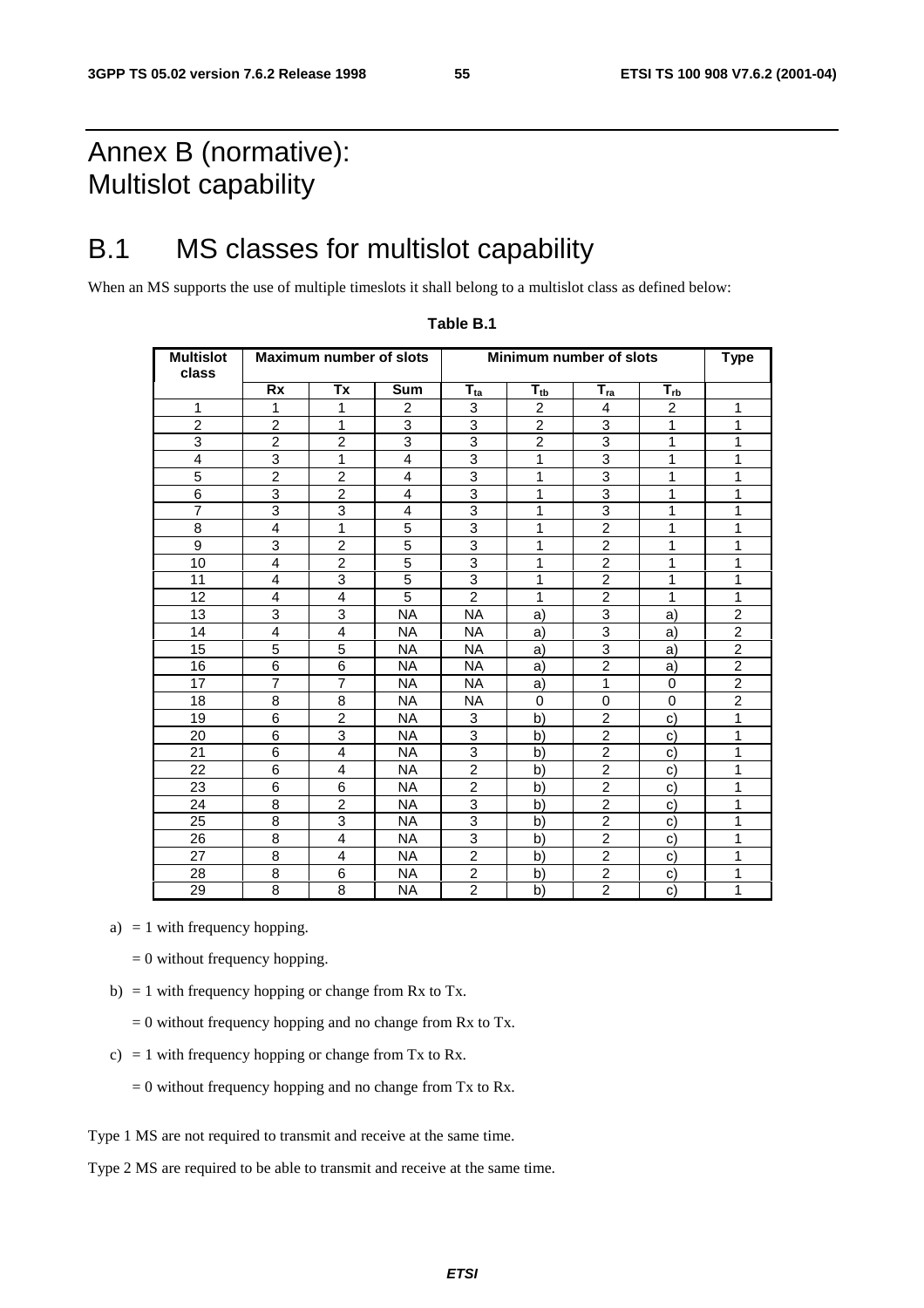For HSCSD, only multislot classes 1 - 18 are recognised. An MS with a higher multislot class number shall indicate a suitable multislot class less than 19 for HSCSD applications (see GSM 04.08).

#### **Rx:**

Rx describes the maximum number of receive timeslots that the MS can use per TDMA frame. The MS must be able to support all integer values of receive TS from 0 to Rx (depending on the services supported by the MS). The receive TS need not be contiguous. For type 1 MS, the receive TS shall be allocated within window of size Rx, and no transmit TS shall occur between receive TS within a TDMA frame.

#### **Tx:**

Tx describes the maximum number of transmit timeslots that the MS can use per TDMA frame. The MS must be able to support all integer values of transmit TS from 0 to Tx (depending on the services supported by the MS). The transmit TS need not be contiguous. For type 1 MS, the transmit TS shall be allocated within window of size Tx, and no receive TS shall occur between transmit TS within a TDMA frame.

#### **Sum:**

Sum is the total number of uplink and downlink TS that can actually be used by the MS per TDMA frame. The MS must be able to support all combinations of integer values of Rx and Tx TS where  $1 \leq Rx + Tx \leq Sum$ (depending on the services supported by the MS). Sum is not applicable to all classes.

#### $T_{\text{ta}}$ :

 $T<sub>ta</sub>$  relates to the time needed for the MS to perform adjacent cell signal level measurement and get ready to transmit.

For type 1 MS it is the minimum number of timeslots that will be allowed between the end of the previous transmit or receive TS and the next transmit TS when measurement is to be performed between. It should be noted that, in practice, the minimum time allowed may be reduced by amount of timing advance.

For type 2 MS it is not applicable.

For circuit switched multislot configurations as defined in subclause 6.4.2.1,  $T_a$  is not applicable.

#### $T_{\text{th}}$ :

 $T_{th}$  relates to the time needed for the MS to get ready to transmit. This minimum requirement will only be used when adjacent cell power measurements are not required by the service selected.

For type 1 MS it is the minimum number of timeslots that will be allowed between the end of the last previous receive TS and the first next transmit TS or between the previous transmit TS and the next transmit TS when the frequency is changed in between. It should be noted that, in practice, the minimum time allowed may be reduced by the amount of the timing advance.

For type 2 MS it is the minimum number of timeslots that will be allowed between the end of the last transmit burst in a TDMA frame and the first transmit burst in the next TDMA frame.

#### **Tra:**

 $T_{ra}$  relates to the time needed for the MS to perform adjacent cell signal level measurement and get ready to receive.

For type 1 MS it is the minimum number of timeslots that will be allowed between the previous transmit or receive TS and the next receive TS when measurement is to be performed between.

For type 2 MS it is the minimum number of timeslots that will be allowed between the end of the last receive burst in a TDMA frame and the first receive burst in the next TDMA frame.

#### **Trb:**

 $T_{\text{rh}}$  relates to the time needed for the MS to get ready to receive. This minimum requirement will only be used when adjacent cell power measurements are not required by the service selected.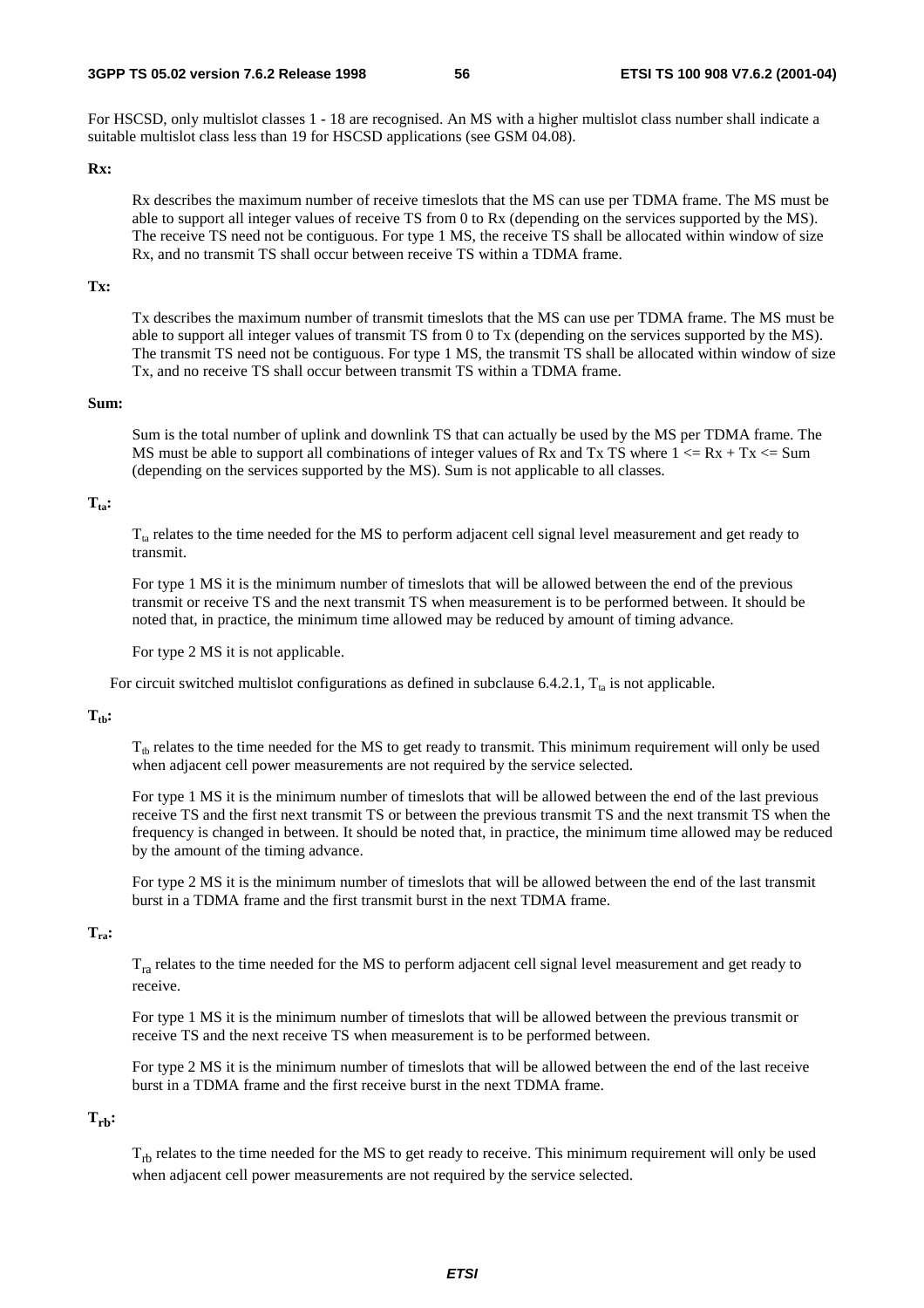For type 1 MS it is the minimum number of timeslots that will be allowed between the previous transmit TS and the next receive TS or between the previous receive TS and the next receive TS when the frequency is changed in between.

For type 2 MS it is the minimum number of timeslots that will be allowed between the end of the last receive burst in a TDMA frame and the first receive burst in the next TDMA frame.

# B.2 Constraints imposed by the service selected

The service selected will impose certain restrictions on the allowed combinations of transmit and receive timeslots. Such restrictions are not imposed by this annex but should be derived from the description of the services. For example, in the case of circuit switched data the TS numbers used in the uplink will be a subset of those used in the downlink.

The service selected will determine whether or not adjacent cell power measurements are required and therefore whether  $T_{ra}$  or  $T_{rb}$  is allowed for.

# B.3 Network requirements for supporting MS multislot classes

The multislot class of the MS will limit the combinations and configurations allowed when supporting multislot communication.

It is necessary for the network to decide whether the MS needs to perform adjacent cell power measurement for the type of multislot communication intended and whether the service imposes any other constraints before the full restrictions on TS assignments can be resolved. This is best shown by example:

For a multislot class 5 MS in circuit switched configuration (adjacent cell power measurements required) five basic configurations of channels are possible which can occur in six different positions in the TDMA frame. The service itself may determine that asymmetry must be downlink biased, in which case the last two solutions would not be allowed.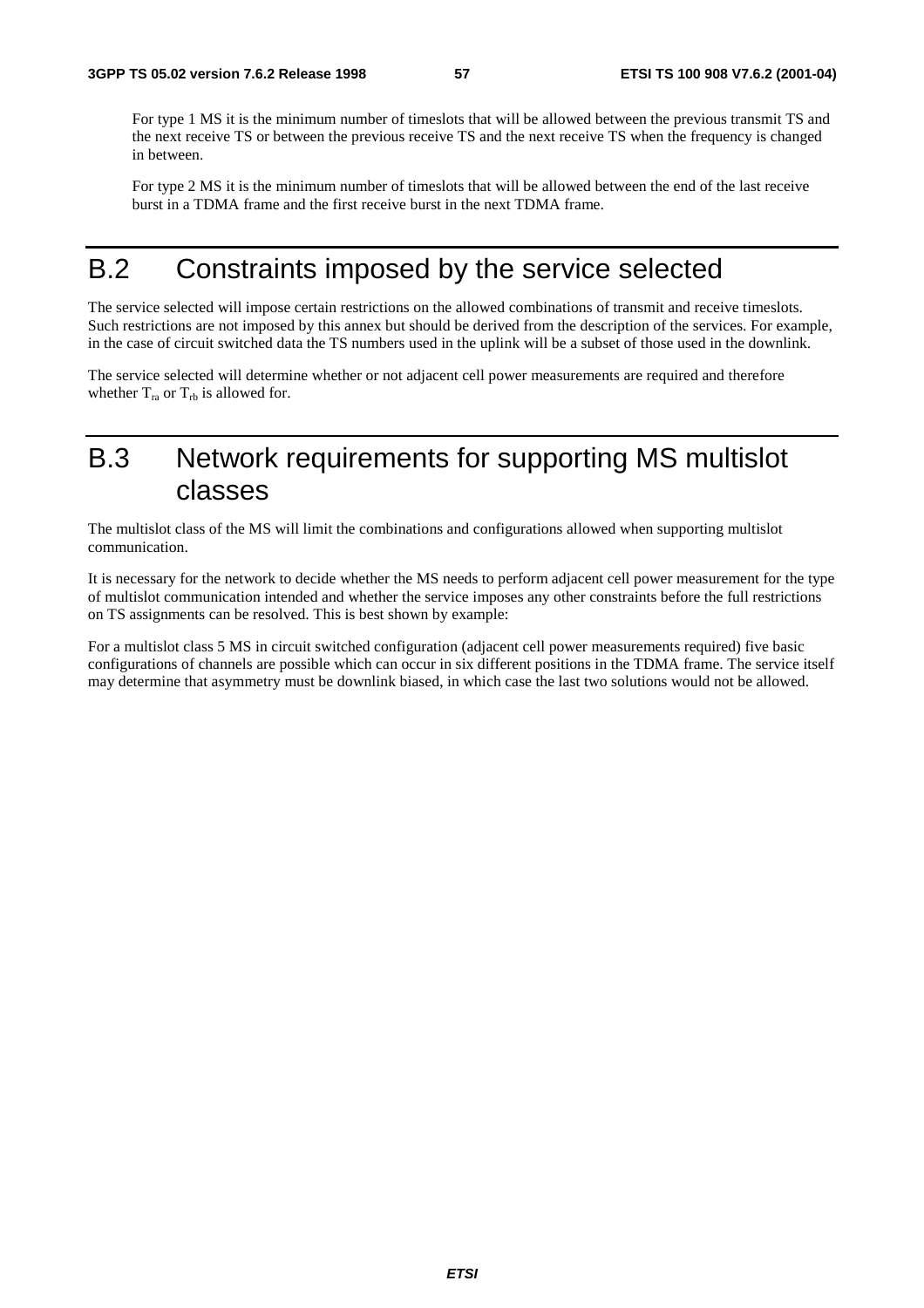



(not prohibited by m ultislot class)







(not prohibited by multislot class)

These five combinations can be repeated at the six other positions that can be fitted within the same TDMA frame

#### **Figure B.1**

For a multislot class 13 MS when adjacent cell power measurements are not required and the service does not constrain the transmit and receive timeslots to use the same timeslot number. Many configurations of channels are possible so long as the 5 constraints of the MS are catered for. [Currently services envisaged only allow for the last example here.]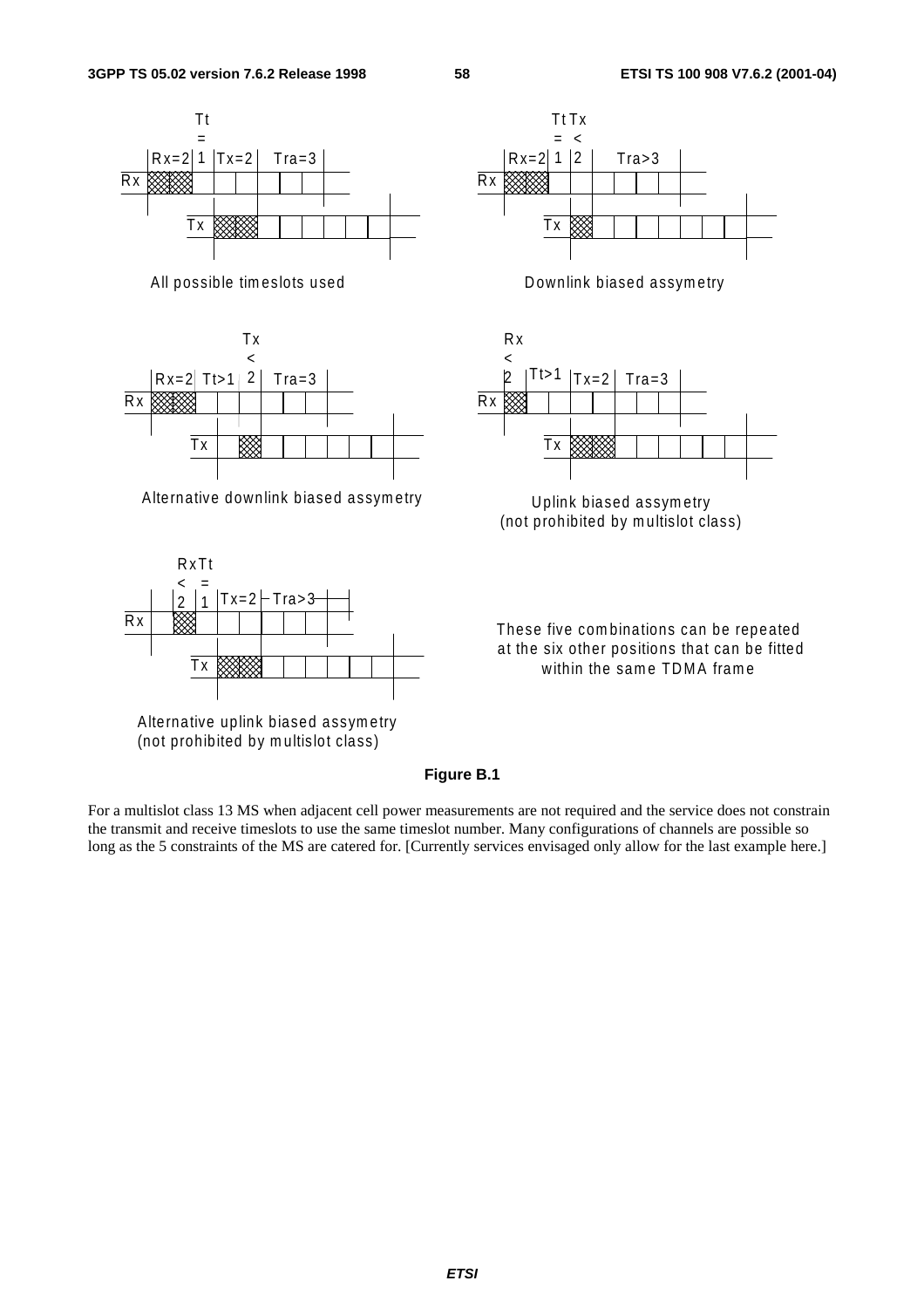

There is no requirement for relative timing of Tx tim eslots in relation to Rx tim eslots





Many configurations are possible





This configuration could be used for HSCSD or GPRS

**Figure B.2**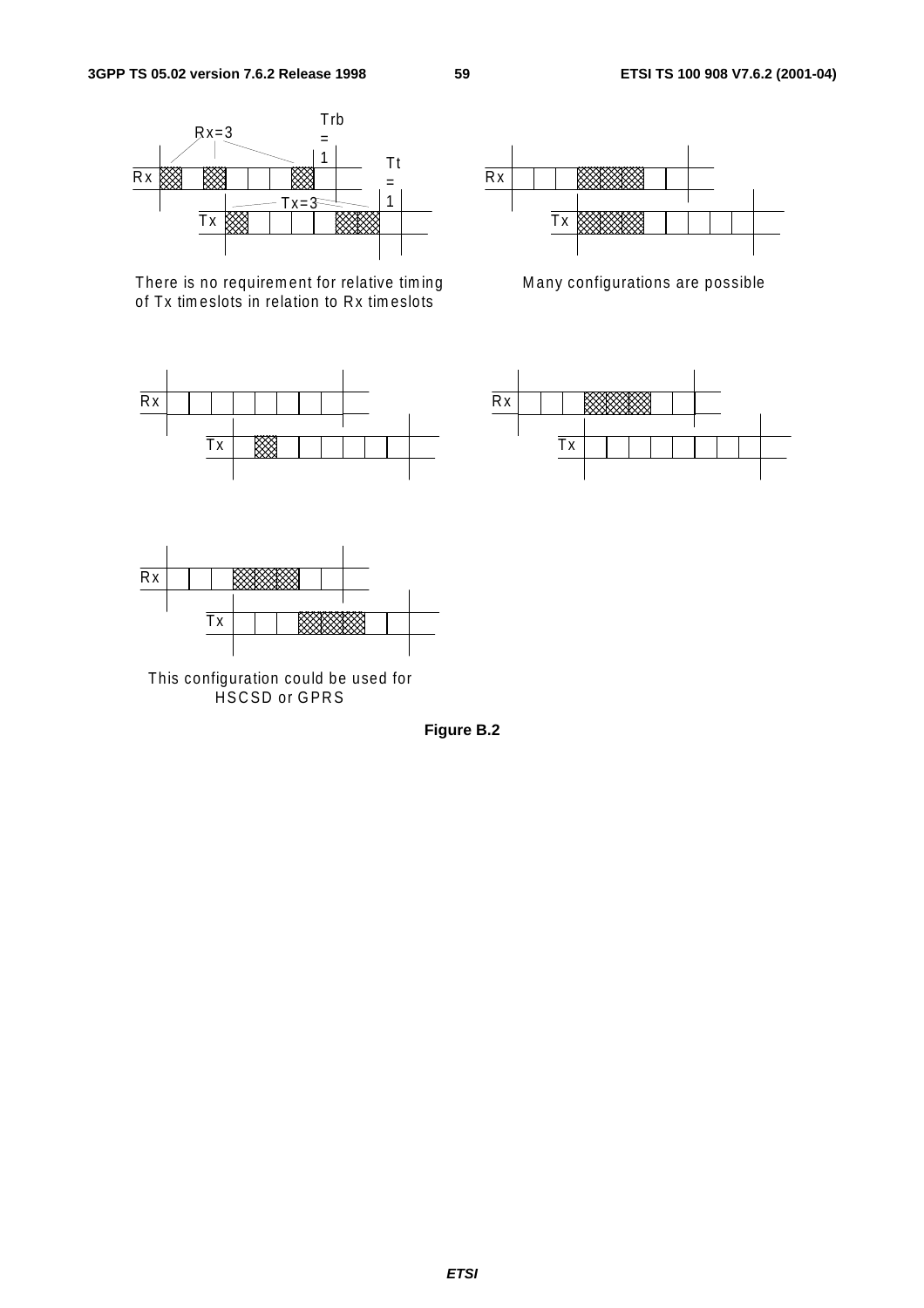# Annex C (informative): CTSBCH Timeslot shifting example

With the following parameters :

- $\bullet$  TNI = 4
- TNSCN  $= 9$ 
	- TNSCO = 1 i.e.  $(TNS1 = TNS_{9,1} = (0, 3, 7, 6, 5, 2, 4, 1)$  and  $TNS2 = TNS_{9,0} = (0, 1, 4, 5, 7, 3, 6, 2)$
- $x0 = 2$
- $x1 = 3$
- $x2 = 5$
- $x^3 = 4$

and the timeslot shifting algorithm defined in section 6.3.3, the CTSBCH TN used in set 0 of the shifting sequence is :

| (FN div 52) mod 51<br>TNS used<br>CTSBCH TN                                                       |  | $0\quad 1$     | -2<br>$\Omega$ | $\overline{\mathbf{3}}$<br>3 | 7      | 4 5 6 7<br>6        |                     | $\overline{1}$<br>$5\quad 2$ | $\Omega$            | 8 9 10 11 12 13 14 15 16 17<br>2 2<br>$\overline{1}$ | $\overline{2}$          | 2<br>45               | 2     | 4 |     | $\Omega$ | 3 | - 6 |
|---------------------------------------------------------------------------------------------------|--|----------------|----------------|------------------------------|--------|---------------------|---------------------|------------------------------|---------------------|------------------------------------------------------|-------------------------|-----------------------|-------|---|-----|----------|---|-----|
| (FN div 52) mod 51 18 19 20 21 22 23 24 25 26 27 28 29 30 31 32 33 34 35<br>TNS used<br>CTSBCH TN |  | $\overline{0}$ | 3              |                              | 2<br>3 | $\overline{2}$<br>6 | $\overline{2}$<br>2 | $\overline{0}$               | $\overline{1}$      | 2 2 2                                                | $\overline{2}$<br>4 5 7 | -2                    | 6 5 2 |   |     | 4        |   |     |
| (FN div 52) mod 51 36 37 38 39 40 41 42 43 44 45 46 47 48 49 50<br>TNS used<br>CTSBCH TN          |  | 4              |                |                              | 2      |                     | 6                   | .5                           | $\overline{2}$<br>7 | 2<br>3                                               | $\overline{2}$<br>6     | -2.<br>$\overline{2}$ | 4     |   | - 0 |          |   |     |

For the next sets, same mechanism applies, with

set 1 beginning with CTSBCH  $TN = 3$ set 2 beginning with CTSBCH  $TN = 5$ set 3 beginning with CTSBCH  $TN = 1$ set 4 beginning with CTSBCH  $TN = 7$ set 5 beginning with CTSBCH  $TN = 2$ set 6 beginning with CTSBCH  $TN = 0$ set 7 beginning with CTSBCH  $TN = 6$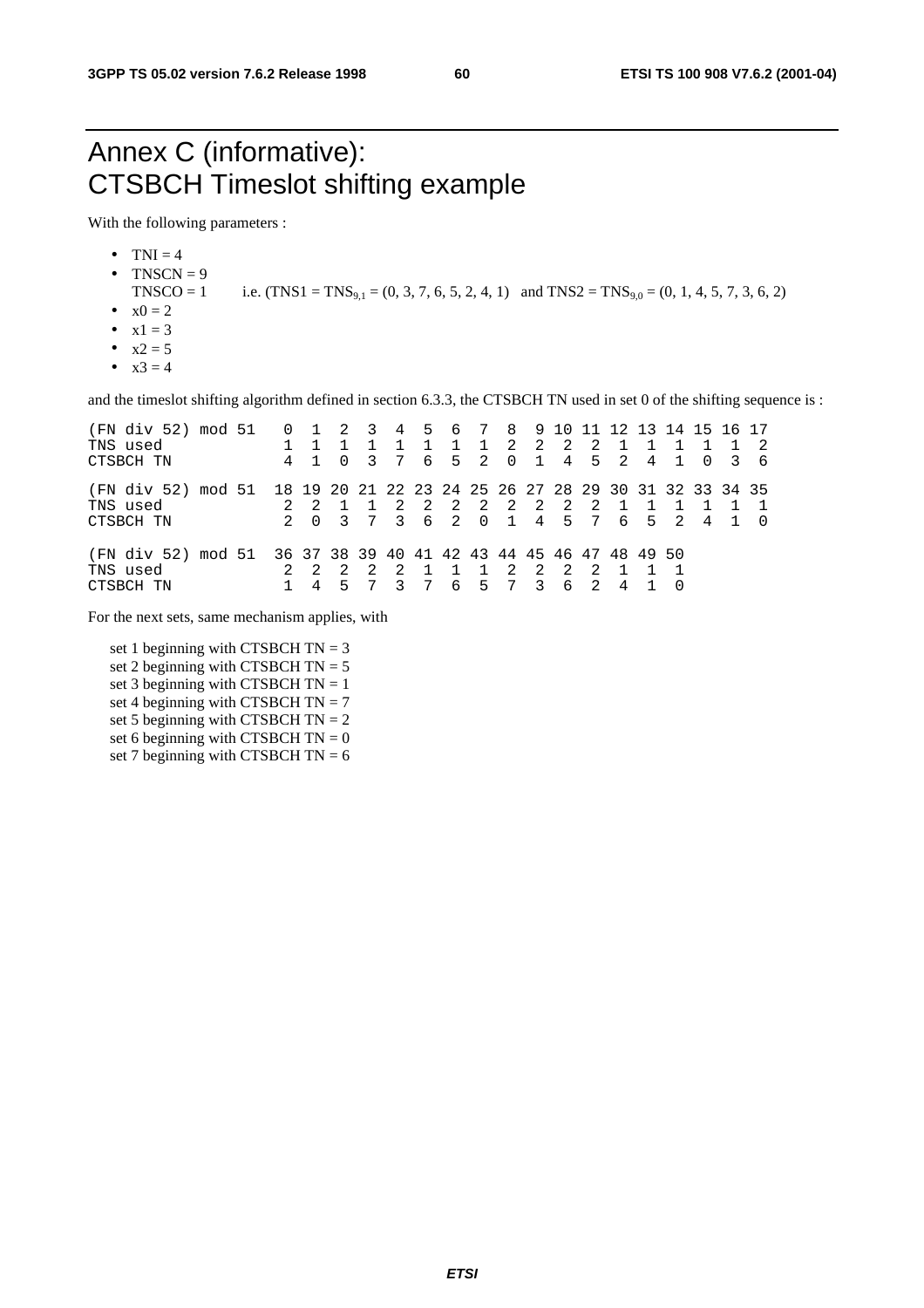**61 ETSI TS 100 908 V7.6.2 (2001-04)**

# Annex D (informative): Change history

| <b>SPEC SMG</b> |      | <b>CR</b> | PH         | <b>VER</b>   | <b>NEW</b> | <b>SUBJECT</b>                                                     |
|-----------------|------|-----------|------------|--------------|------------|--------------------------------------------------------------------|
| 05.02           | s24  | A020      | <b>R97</b> | 5.5.0A 6.0.0 |            | Corrections and clarifications to GPRS                             |
| 05.02           | s24  | A021      | <b>R97</b> | 5.5.0A 6.0.0 |            | Multislot classes for GPRS                                         |
| 05.02           | s24  | A022      | <b>R97</b> | 5.5.0A 6.0.0 |            | System information for GPRS on BCCH                                |
| 05.02           | s24  | A023      | <b>R97</b> | 5.5.0A 6.0.0 |            | Alignment of 51- and 52-multiframe PCCCH                           |
| 05.02           | s25  | A025      | <b>R97</b> | 6.0.1        | 6.1.0      | Corrections to the GPRS sleep mode                                 |
| 05.02           | s25  | A026      | <b>R97</b> | 6.0.1        | 6.1.0      | Clarification of the definition of multislot classes               |
| 05.02           | s25  | A030      | <b>R97</b> | 6.0.1        | 6.1.0      | 14.4kbps Data Service                                              |
| 05.02           | s25  | A034      | <b>R97</b> | 6.0.1        | 6.1.0      | Indication of PACCH logical channel type                           |
| 05.02           | s25  | A035      | <b>R97</b> | 6.0.1        | 6.1.0      | Renaming of GPRS RR states                                         |
| 05.02           | s25  | A036      | <b>R97</b> | 6.0.1        | 6.1.0      | USF granularity for dynamic allocation                             |
| 05.02           | s26  | A033      | <b>R97</b> | 6.1.0        | 6.2.0      | GPRS SI message mapping                                            |
| 05.02           | s26  | A037      | <b>R97</b> | 6.1.0        | 6.2.0      | Mapping of PACCH                                                   |
| 05.02           | s26  | A039      | <b>R97</b> | 6.1.0        | 6.2.0      | Mapping of SI 2 and SI 2ter on BCCH                                |
| 05.02           | s27  | A041      | <b>R97</b> | 6.2.0        | 6.3.0      | Clarification on PTCCH/U mapping                                   |
| 05.02           | s27  | A042      | <b>R97</b> | 6.2.0        | 6.3.0      | Clarification on mapping PCCCH                                     |
| 05.02           | s27  | A043      | <b>R97</b> | 6.2.0        | 6.3.0      | MS multislot classes and GPRS dynamic allocations                  |
| 05.02           | s28  | A045      | <b>R97</b> | 6.3.0        | 6.4.0      | Removal of System Information Type 14                              |
| 05.02           | s28  | A052      | <b>R97</b> | 6.3.0        | 6.4.0      | Schedule for packet System Information message on PBCCH            |
| 05.02           | s28  | A054      | <b>R97</b> | 6.3.0        | 6.4.0      | Editorial correction to 05.02                                      |
| 05.02           | s28  | A055      | <b>R97</b> | 6.3.0        | 6.4.0      | Improvements of PRS paging blocks scheduling                       |
| 05.02           | s28  | A057      | <b>R97</b> | 6.3.0        | 6.4.0      | 51-multiframe PBCCH                                                |
| 05.02           | s28  | A060      | <b>R97</b> | 6.3.0        | 6.4.0      | Clarification to the multislot configurations for GPRS             |
| 05.02           | s28  | A061      | <b>R97</b> | 6.3.0        | 6.4.0      | Clarification to the PTCCH mapping                                 |
| 05.02           | s28  | A064      | <b>R97</b> | 6.3.0        | 6.4.0      | Removal of inconsistency in Table 7                                |
| 05.02           | s28  | A048      | <b>R98</b> | 6.4.0        | 7.0.0      | Introduction of specific training sequences for CTS Synchr. bursts |
| 05.02           | s28  | A049      | <b>R98</b> | 6.4.0        | 7.0.0      | Introduction of CTS in 05.02                                       |
| 05.02           | s28  | A050      | <b>R98</b> | 6.4.0        | 7.0.0      | CTS Frequency Hopping Algorithm                                    |
| 05.02           | s29  | A047      | <b>R98</b> | 7.0.0        | 7.1.0      | Addition of SoLSA functionality                                    |
| 05.02           | s29  | A065      | <b>R98</b> | 7.0.0        | 7.1.0      | Editorial modification to GSM 05.02                                |
| 05.02           | s29  | A066      | <b>R98</b> | 7.0.0        | 7.1.0      | Correction of TFH carrier list                                     |
| 05.02           | s29  | A067      | <b>R98</b> | 7.0.0        | 7.1.0      | Training sequence code of normal bursts for CTS control channel    |
| 05.02           | s29  | A070      | <b>R98</b> | 7.0.0        | 7.1.0      | Removal of SI15 references                                         |
| 05.02           | s29  | A071      | <b>R98</b> | 7.0.0        | 7.1.0      | Deleting 51-multiframe PBCCH                                       |
| 05.02           | s29  | A072      | <b>R98</b> | 7.0.0        | 7.1.0      | Modification of CTSARCH operation                                  |
| 05.02           | s29  | A077      | <b>R98</b> | 7.0.0        | 7.1.0      | Correction to non-drx period and SPLIT_PG_CYCLE limitations        |
| 05.02           | s30  | A079      | <b>R98</b> | 7.1.0        | 7.2.0      | Introduction of AMR and EFR Traffic Channels                       |
| 05.02           | s30  | A097      | <b>R98</b> | 7.1.0        | 7.2.0      | Mapping of PAGCH                                                   |
| 05.02           | s30  | A100      | <b>R98</b> | 7.1.0        | 7.2.0      | <b>Clarification of DRX</b>                                        |
| 05.02           | s30  | A102      | <b>R98</b> | 7.1.0        | 7.2.0      | Correction when sending SI 16 and 17                               |
| 05.02           | s30b | A105      | <b>R98</b> | 7.2.0        | 7.3.0      | Clarification of fixed allocated PRACH                             |
| 05.02           | s30b | A113      | <b>R98</b> | 7.2.0        | 7.3.0      | Bi-directional channels in case of multi slot                      |
| 05.02           | s30b | A116      | <b>R98</b> | 7.2.0        | 7.3.0      | Clarification of multislot configuration                           |
| 05.02           | s30b | A118      | <b>R98</b> | 7.2.0        | 7.3.0      | Training Sequence to support LCS and specification of 8-PSK        |
|                 |      |           |            |              |            | modulated normal bursts for compatibility with future releases     |
| 05.02           | s31  | A125      | <b>R98</b> | 7.3.0        | 7.4.0      | Correction of BS_PRACH_BLKS range                                  |
| 05.02           | s31  | A137      | <b>R98</b> | 7.3.0        | 7.4.0      | Correction to non-DRX mode                                         |
| 05.02           | s31b | A146      | <b>R98</b> | 7.4.0        | 7.5.0      | Clarification of PBCCH message scheduling                          |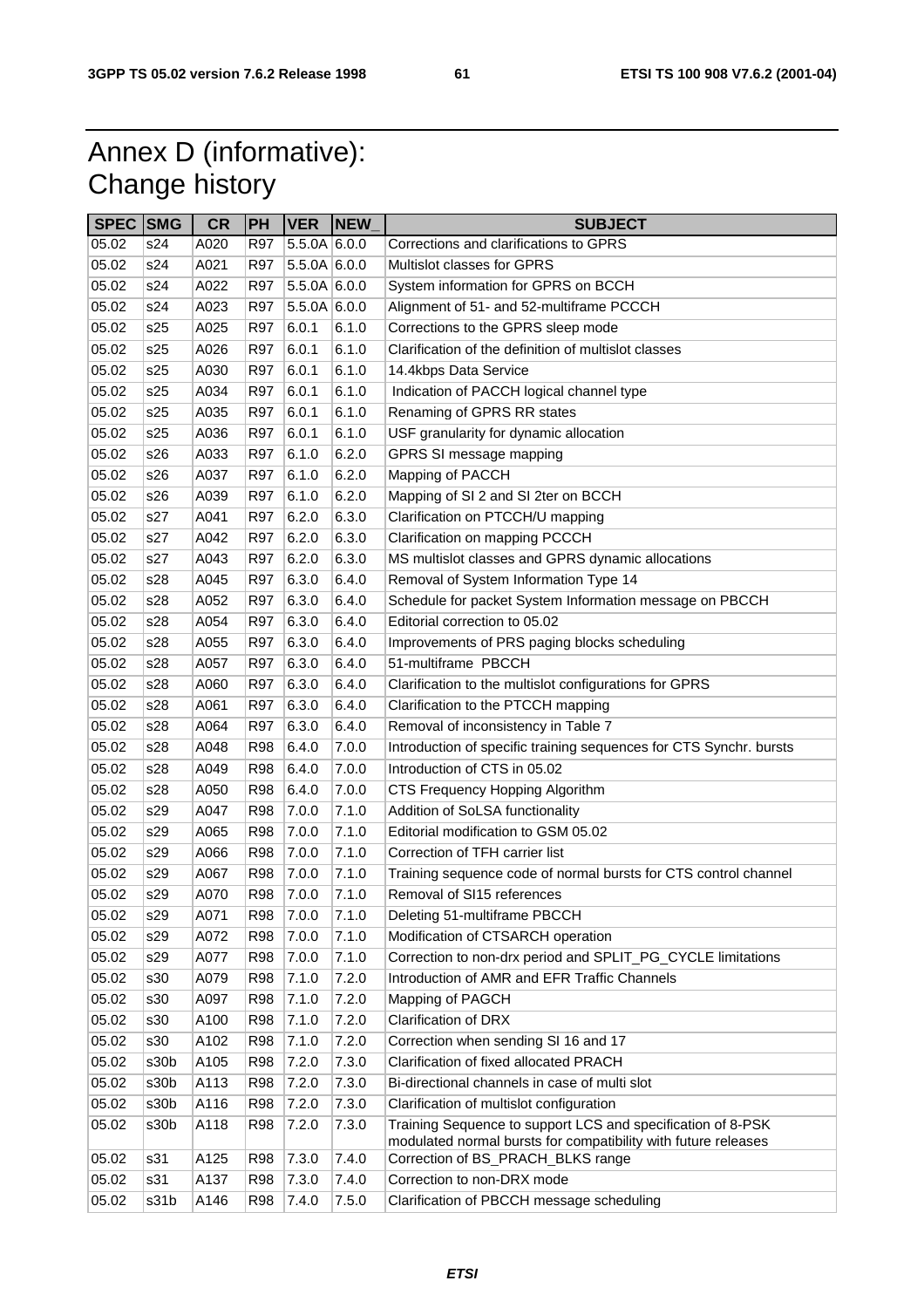| SPEC SMG |      |      |            | <b>CR PH VER NEW</b> |       | <b>SUBJECT</b>                                |
|----------|------|------|------------|----------------------|-------|-----------------------------------------------|
| 05.02    | s31b | A156 | R98        | 7.4.0                | 7.5.0 | <b>FCCH</b> decoding problem for multislot MS |
|          |      |      |            |                      |       | GERAN#2 November 2000                         |
| 05.02    | GG2  | A169 | <b>R98</b> | $\vert 7.5.0 \vert$  | 7.6.0 | Editorial corrections                         |
|          |      |      |            | 7.6.0                | 7.6.1 | Front page layout correction                  |

| <b>Change history</b> |                            |      |    |  |                            |              |            |  |
|-----------------------|----------------------------|------|----|--|----------------------------|--------------|------------|--|
| <b>Date</b>           | <b>TSG GERAN TSG</b><br>1# | Doc. | CR |  | <b>Rev Subject/Comment</b> | <b>l</b> Old | <b>New</b> |  |
| 2001-04               | 14                         |      |    |  | Removal of "hidden" text   |              | 7.6.2      |  |
|                       |                            |      |    |  |                            |              |            |  |
|                       |                            |      |    |  |                            |              |            |  |
|                       |                            |      |    |  |                            |              |            |  |
|                       |                            |      |    |  |                            |              |            |  |